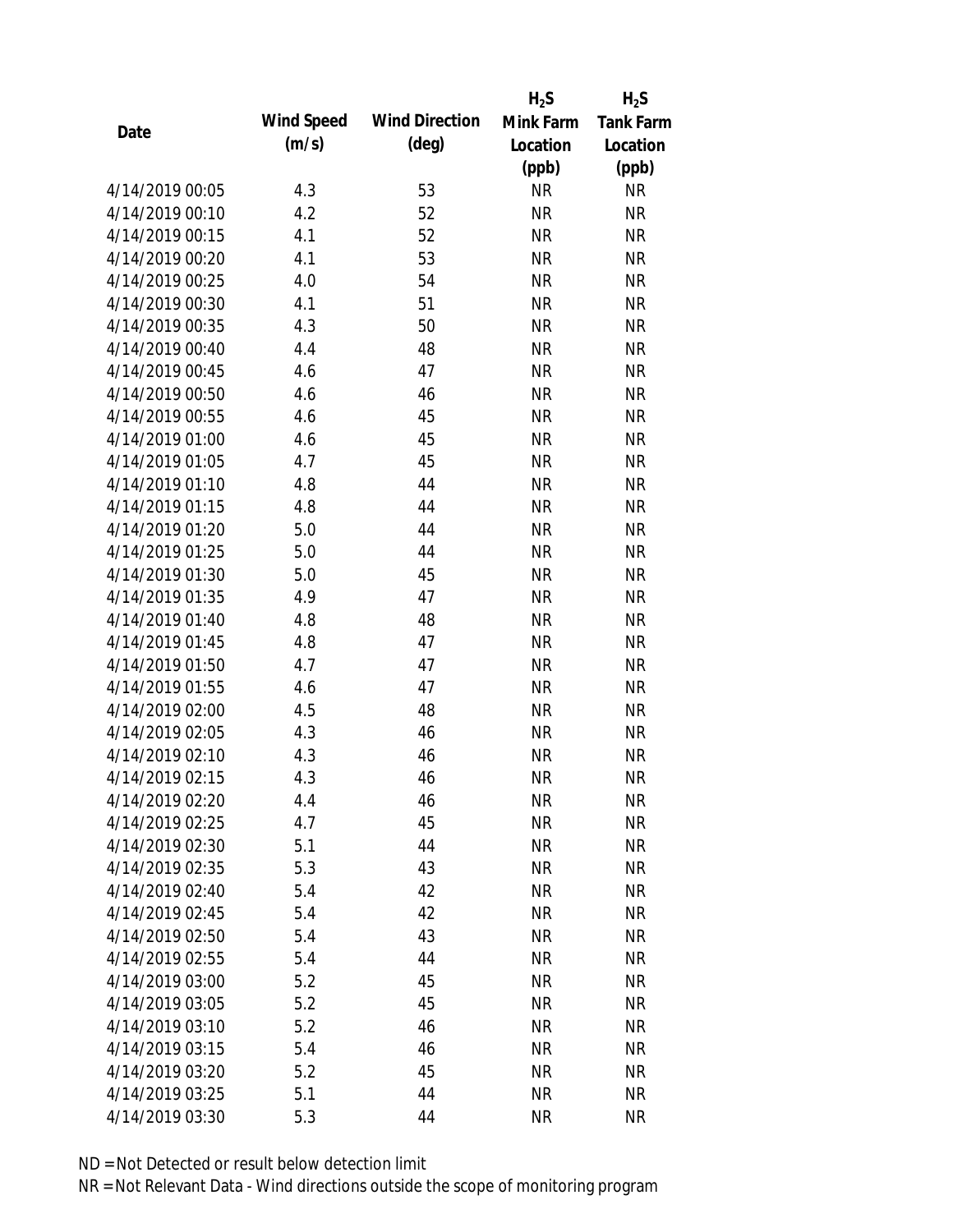|                 |            |                       | $H_2S$    | $H_2S$           |
|-----------------|------------|-----------------------|-----------|------------------|
| Date            | Wind Speed | <b>Wind Direction</b> | Mink Farm | <b>Tank Farm</b> |
|                 | (m/s)      | $(\text{deg})$        | Location  | Location         |
|                 |            |                       | (ppb)     | (ppb)            |
| 4/14/2019 03:35 | 5.4        | 45                    | <b>NR</b> | <b>NR</b>        |
| 4/14/2019 03:40 | 5.1        | 45                    | <b>NR</b> | <b>NR</b>        |
| 4/14/2019 03:45 | 4.9        | 46                    | <b>NR</b> | <b>NR</b>        |
| 4/14/2019 03:50 | 5.1        | 48                    | <b>NR</b> | <b>NR</b>        |
| 4/14/2019 03:55 | 5.0        | 50                    | <b>NR</b> | <b>NR</b>        |
| 4/14/2019 04:00 | 5.1        | 52                    | <b>NR</b> | <b>NR</b>        |
| 4/14/2019 04:05 | 5.1        | 54                    | <b>NR</b> | <b>NR</b>        |
| 4/14/2019 04:10 | 5.0        | 58                    | <b>NR</b> | <b>NR</b>        |
| 4/14/2019 04:15 | 4.9        | 60                    | <b>NR</b> | <b>NR</b>        |
| 4/14/2019 04:20 | 4.7        | 61                    | <b>NR</b> | <b>NR</b>        |
| 4/14/2019 04:25 | 4.6        | 64                    | <b>NR</b> | <b>NR</b>        |
| 4/14/2019 04:30 | 4.4        | 65                    | <b>NR</b> | <b>NR</b>        |
| 4/14/2019 04:35 | 4.2        | 65                    | <b>NR</b> | <b>NR</b>        |
| 4/14/2019 04:40 | 4.4        | 66                    | <b>NR</b> | <b>NR</b>        |
| 4/14/2019 04:45 | 4.3        | 66                    | <b>NR</b> | <b>NR</b>        |
| 4/14/2019 04:50 | 4.3        | 67                    | <b>NR</b> | <b>NR</b>        |
| 4/14/2019 04:55 | 4.4        | 67                    | <b>NR</b> | <b>NR</b>        |
| 4/14/2019 05:00 | 4.4        | 68                    | <b>NR</b> | <b>NR</b>        |
| 4/14/2019 05:05 | 4.4        | 68                    | <b>NR</b> | <b>NR</b>        |
| 4/14/2019 05:10 | 4.3        | 67                    | <b>NR</b> | <b>NR</b>        |
| 4/14/2019 05:15 | 4.3        | 68                    | <b>NR</b> | <b>NR</b>        |
| 4/14/2019 05:20 | 4.1        | 67                    | <b>NR</b> | <b>NR</b>        |
| 4/14/2019 05:25 | 4.1        | 67                    | <b>NR</b> | <b>NR</b>        |
| 4/14/2019 05:30 | 3.7        | 67                    | <b>NR</b> | <b>NR</b>        |
| 4/14/2019 05:35 | 3.7        | 67                    | <b>NR</b> | <b>NR</b>        |
| 4/14/2019 05:40 | 3.9        | 66                    | <b>NR</b> | <b>NR</b>        |
| 4/14/2019 05:45 | 4.0        | 67                    | <b>NR</b> | <b>NR</b>        |
| 4/14/2019 05:50 | 4.1        | 68                    | <b>NR</b> | <b>NR</b>        |
| 4/14/2019 05:55 | 4.1        | 66                    | <b>NR</b> | <b>NR</b>        |
| 4/14/2019 06:00 | 4.2        | 64                    | <b>NR</b> | <b>NR</b>        |
| 4/14/2019 06:05 | 4.2        | 64                    | <b>NR</b> | <b>NR</b>        |
| 4/14/2019 06:10 | 4.3        | 63                    | <b>NR</b> | <b>NR</b>        |
| 4/14/2019 06:15 | 4.9        | 60                    | <b>NR</b> | <b>NR</b>        |
| 4/14/2019 06:20 | 5.4        | 57                    | <b>NR</b> | <b>NR</b>        |
| 4/14/2019 06:25 | 5.8        | 56                    | <b>NR</b> | NR               |
| 4/14/2019 06:30 | 6.2        | 58                    | <b>NR</b> | <b>NR</b>        |
| 4/14/2019 06:35 | 6.5        | 56                    | <b>NR</b> | <b>NR</b>        |
| 4/14/2019 06:40 | 6.7        | 56                    | NR        | <b>NR</b>        |
| 4/14/2019 06:45 | 6.4        | 56                    | <b>NR</b> | NR               |
| 4/14/2019 06:50 | 6.2        | 56                    | <b>NR</b> | NR               |
| 4/14/2019 06:55 | 6.1        | 54                    | <b>NR</b> | <b>NR</b>        |
| 4/14/2019 07:00 | 6.1        | 51                    | <b>NR</b> | <b>NR</b>        |
|                 |            |                       |           |                  |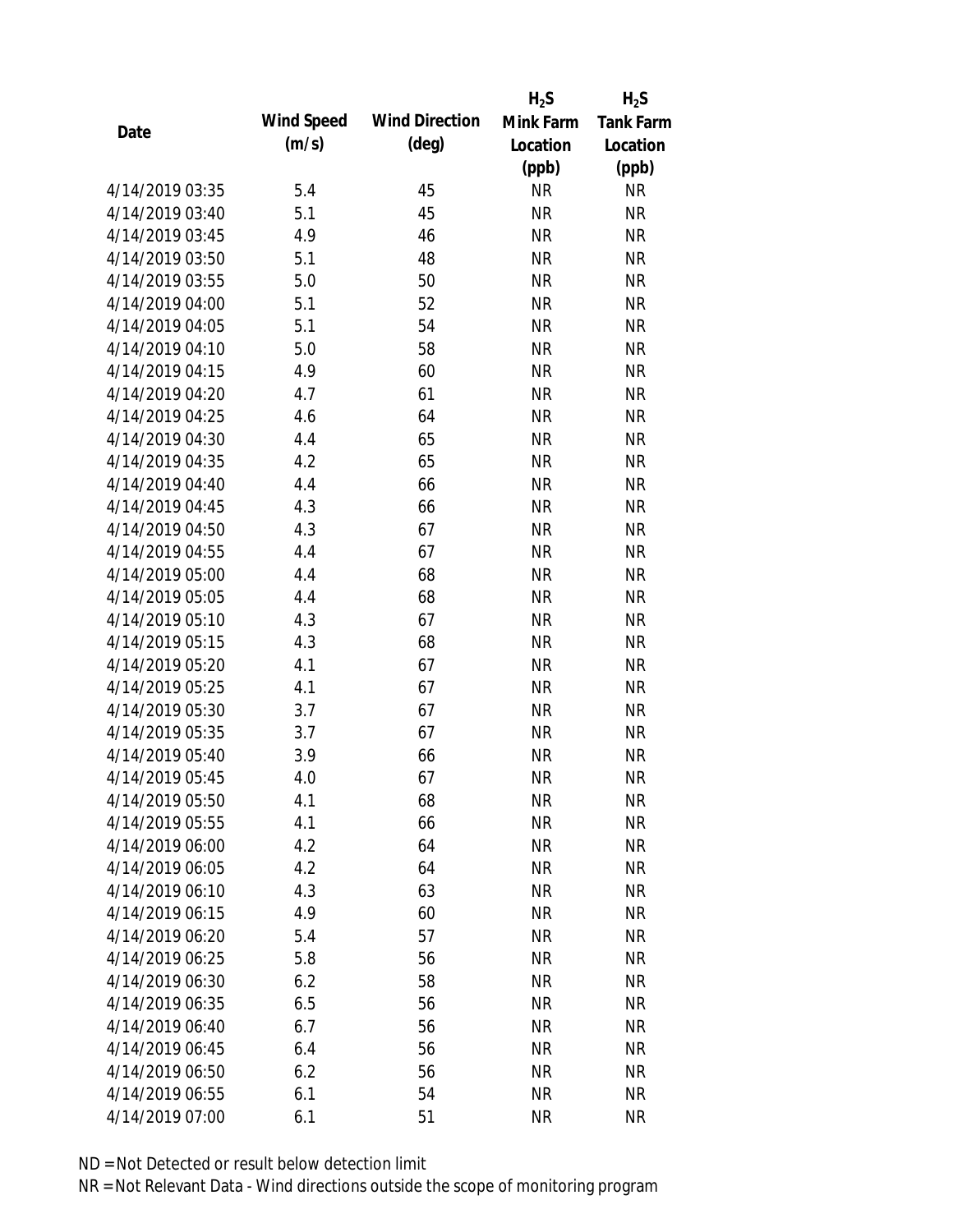|                 |            |                       | $H_2S$         | $H_2S$           |
|-----------------|------------|-----------------------|----------------|------------------|
| Date            | Wind Speed | <b>Wind Direction</b> | Mink Farm      | <b>Tank Farm</b> |
|                 | (m/s)      | $(\text{deg})$        | Location       | Location         |
|                 |            |                       | (ppb)          | (ppb)            |
| 4/14/2019 07:05 | 6.0        | 49                    | <b>NR</b>      | <b>NR</b>        |
| 4/14/2019 07:10 | 6.0        | 47                    | <b>NR</b>      | <b>NR</b>        |
| 4/14/2019 07:15 | 5.9        | 45                    | <b>NR</b>      | <b>NR</b>        |
| 4/14/2019 07:20 | 5.9        | 44                    | <b>NR</b>      | <b>NR</b>        |
| 4/14/2019 07:25 | 5.9        | 43                    | <b>NR</b>      | <b>NR</b>        |
| 4/14/2019 07:30 | 5.7        | 43                    | <b>NR</b>      | <b>NR</b>        |
| 4/14/2019 07:35 | 5.5        | 43                    | <b>NR</b>      | <b>NR</b>        |
| 4/14/2019 07:40 | 5.2        | 42                    | <b>NR</b>      | <b>NR</b>        |
| 4/14/2019 07:45 | 4.9        | 39                    | 1              | <b>NR</b>        |
| 4/14/2019 07:50 | 4.6        | 35                    | 1              | <b>NR</b>        |
| 4/14/2019 07:55 | 4.6        | 30                    | 1              | <b>NR</b>        |
| 4/14/2019 08:00 | 4.5        | 26                    | 1              | <b>NR</b>        |
| 4/14/2019 08:05 | 4.6        | 22                    | $\mathbf{1}$   | <b>NR</b>        |
| 4/14/2019 08:10 | 4.8        | 21                    | $\mathbf{1}$   | <b>NR</b>        |
| 4/14/2019 08:15 | 4.8        | 19                    | 1              | <b>NR</b>        |
| 4/14/2019 08:20 | 5.1        | 20                    | 1              | <b>NR</b>        |
| 4/14/2019 08:25 | 5.2        | 20                    | 1              | <b>NR</b>        |
| 4/14/2019 08:30 | 5.1        | 20                    | 1              | <b>NR</b>        |
| 4/14/2019 08:35 | 5.2        | 19                    | $\mathbf{1}$   | <b>NR</b>        |
| 4/14/2019 08:40 | 5.3        | 18                    | $\overline{2}$ | <b>NR</b>        |
| 4/14/2019 08:45 | 5.3        | 18                    | 1              | <b>NR</b>        |
| 4/14/2019 08:50 | 5.2        | 20                    | 1              | <b>NR</b>        |
| 4/14/2019 08:55 | 4.9        | 20                    | 1              | <b>NR</b>        |
| 4/14/2019 09:00 | 5.1        | 19                    | 1              | <b>NR</b>        |
| 4/14/2019 09:05 | 4.9        | 20                    | 1              | <b>NR</b>        |
| 4/14/2019 09:10 | 4.7        | 21                    | 1              | <b>NR</b>        |
| 4/14/2019 09:15 | 4.6        | 21                    | 1              | <b>NR</b>        |
| 4/14/2019 09:20 | 4.6        | 20                    | 1              | <b>NR</b>        |
| 4/14/2019 09:25 | 4.8        | 20                    | 1              | <b>NR</b>        |
| 4/14/2019 09:30 | 4.8        | 20                    | 1              | <b>NR</b>        |
| 4/14/2019 09:35 | 4.9        | 20                    | 1              | <b>NR</b>        |
| 4/14/2019 09:40 | 5.1        | 19                    | 1              | <b>NR</b>        |
| 4/14/2019 09:45 | 5.2        | 19                    | 1              | <b>NR</b>        |
| 4/14/2019 09:50 | 5.4        | 19                    | 1              | <b>NR</b>        |
| 4/14/2019 09:55 | 5.5        | 18                    | 1              | <b>NR</b>        |
| 4/14/2019 10:00 | 5.6        | 17                    | 1              | <b>NR</b>        |
| 4/14/2019 10:05 | 5.7        | 17                    | 1              | <b>NR</b>        |
| 4/14/2019 10:10 | 5.8        | 17                    | 1              | <b>NR</b>        |
| 4/14/2019 10:15 | 5.9        | 17                    | 1              | <b>NR</b>        |
| 4/14/2019 10:20 | 5.9        | 16                    | 1              | <b>NR</b>        |
| 4/14/2019 10:25 | 5.9        | 16                    | 1              | <b>NR</b>        |
| 4/14/2019 10:30 | 5.8        | 16                    | 1              | <b>NR</b>        |
|                 |            |                       |                |                  |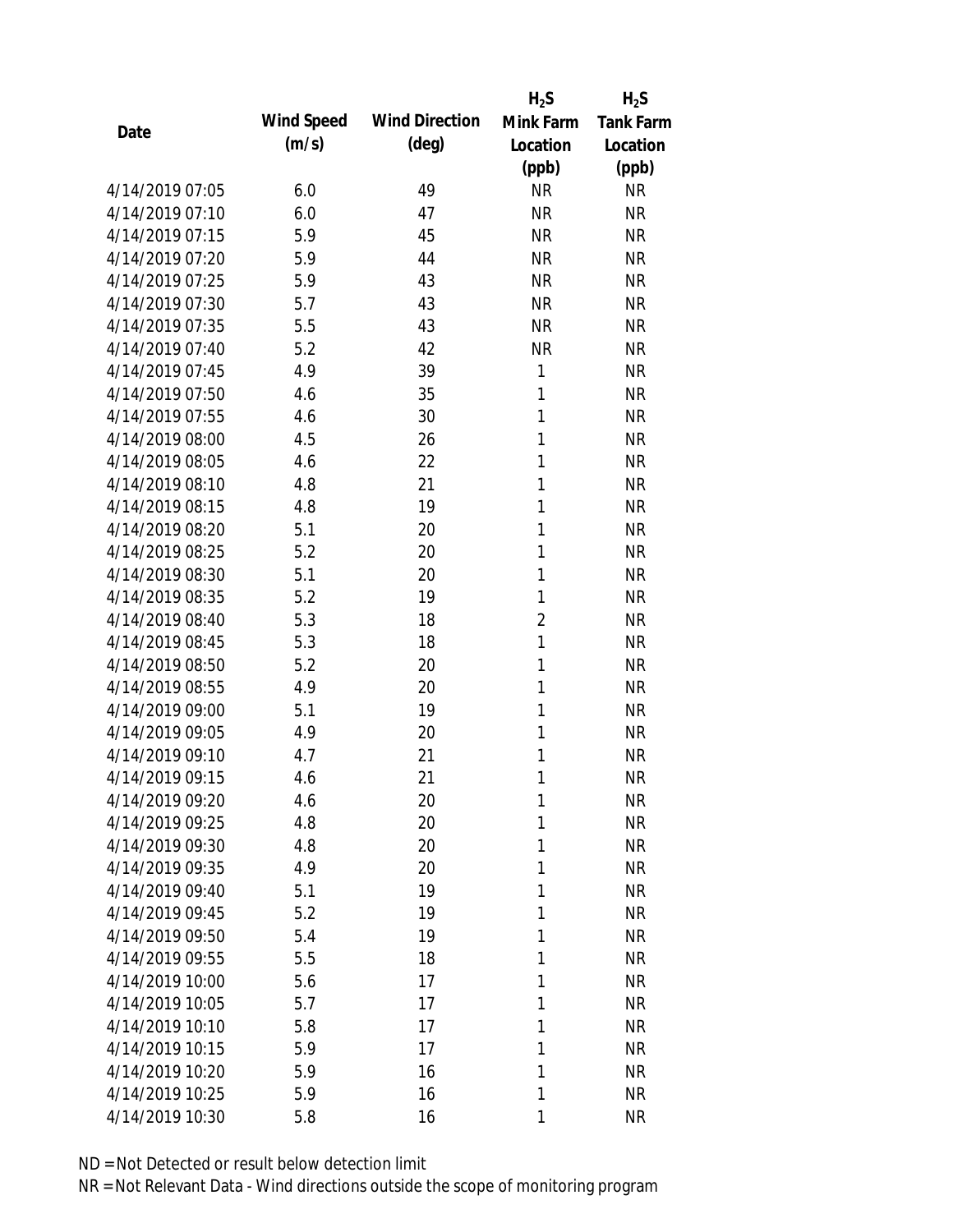|                 |            |                       | $H_2S$         | $H_2S$           |
|-----------------|------------|-----------------------|----------------|------------------|
| Date            | Wind Speed | <b>Wind Direction</b> | Mink Farm      | <b>Tank Farm</b> |
|                 | (m/s)      | $(\text{deg})$        | Location       | Location         |
|                 |            |                       | (ppb)          | (ppb)            |
| 4/14/2019 10:35 | 5.9        | 15                    | 1              | <b>NR</b>        |
| 4/14/2019 10:40 | 5.9        | 15                    | $\overline{2}$ | <b>NR</b>        |
| 4/14/2019 10:45 | 5.9        | 16                    | 1              | <b>NR</b>        |
| 4/14/2019 10:50 | 6.0        | 16                    | 1              | <b>NR</b>        |
| 4/14/2019 10:55 | 6.2        | 17                    | 1              | <b>NR</b>        |
| 4/14/2019 11:00 | 6.4        | 17                    | 1              | <b>NR</b>        |
| 4/14/2019 11:05 | 6.5        | 18                    | 1              | <b>NR</b>        |
| 4/14/2019 11:10 | 6.6        | 18                    | 1              | <b>NR</b>        |
| 4/14/2019 11:15 | 6.6        | 19                    | 1              | <b>NR</b>        |
| 4/14/2019 11:20 | 6.7        | 19                    | 1              | <b>NR</b>        |
| 4/14/2019 11:25 | 6.6        | 19                    | 1              | <b>NR</b>        |
| 4/14/2019 11:30 | 6.3        | 19                    | 1              | <b>NR</b>        |
| 4/14/2019 11:35 | 6.3        | 20                    | 1              | <b>NR</b>        |
| 4/14/2019 11:40 | 6.3        | 20                    | 1              | <b>NR</b>        |
| 4/14/2019 11:45 | 6.3        | 20                    | 1              | <b>NR</b>        |
| 4/14/2019 11:50 | 6.2        | 20                    | 1              | <b>NR</b>        |
| 4/14/2019 11:55 | 6.2        | 20                    | 1              | <b>NR</b>        |
| 4/14/2019 12:00 | 6.2        | 19                    | 1              | <b>NR</b>        |
| 4/14/2019 12:05 | 6.2        | 18                    | 1              | <b>NR</b>        |
| 4/14/2019 12:10 | 6.1        | 18                    | 1              | <b>NR</b>        |
| 4/14/2019 12:15 | 6.2        | 16                    | 1              | <b>NR</b>        |
| 4/14/2019 12:20 | 6.2        | 16                    | 1              | <b>NR</b>        |
| 4/14/2019 12:25 | 6.5        | 16                    | 1              | <b>NR</b>        |
| 4/14/2019 12:30 | 6.6        | 15                    | 1              | <b>NR</b>        |
| 4/14/2019 12:35 | 6.5        | 15                    | 1              | <b>NR</b>        |
| 4/14/2019 12:40 | 6.5        | 16                    | 1              | <b>NR</b>        |
| 4/14/2019 12:45 | 6.5        | 17                    | 1              | <b>NR</b>        |
| 4/14/2019 12:50 | 6.7        | 18                    | 1              | <b>NR</b>        |
| 4/14/2019 12:55 | 6.5        | 18                    | 1              | <b>NR</b>        |
| 4/14/2019 13:00 | 6.5        | 19                    | 1              | <b>NR</b>        |
| 4/14/2019 13:05 | 6.7        | 20                    | 1              | <b>NR</b>        |
| 4/14/2019 13:10 | 6.7        | 20                    | 1              | <b>NR</b>        |
| 4/14/2019 13:15 | 6.7        | 20                    | 1              | <b>NR</b>        |
| 4/14/2019 13:20 | 6.5        | 21                    | 1              | <b>NR</b>        |
| 4/14/2019 13:25 | 6.5        | 22                    | 1              | <b>NR</b>        |
| 4/14/2019 13:30 | 6.4        | 23                    | 1              | <b>NR</b>        |
| 4/14/2019 13:35 | 6.3        | 25                    | 1              | <b>NR</b>        |
| 4/14/2019 13:40 | 6.2        | 26                    | 1              | <b>NR</b>        |
| 4/14/2019 13:45 | 6.1        | 26                    | 1              | <b>NR</b>        |
| 4/14/2019 13:50 | 6.1        | 27                    | 1              | <b>NR</b>        |
| 4/14/2019 13:55 | 6.2        | 28                    | 1              | <b>NR</b>        |
|                 |            |                       |                |                  |
| 4/14/2019 14:00 | 6.1        | 29                    | 1              | <b>NR</b>        |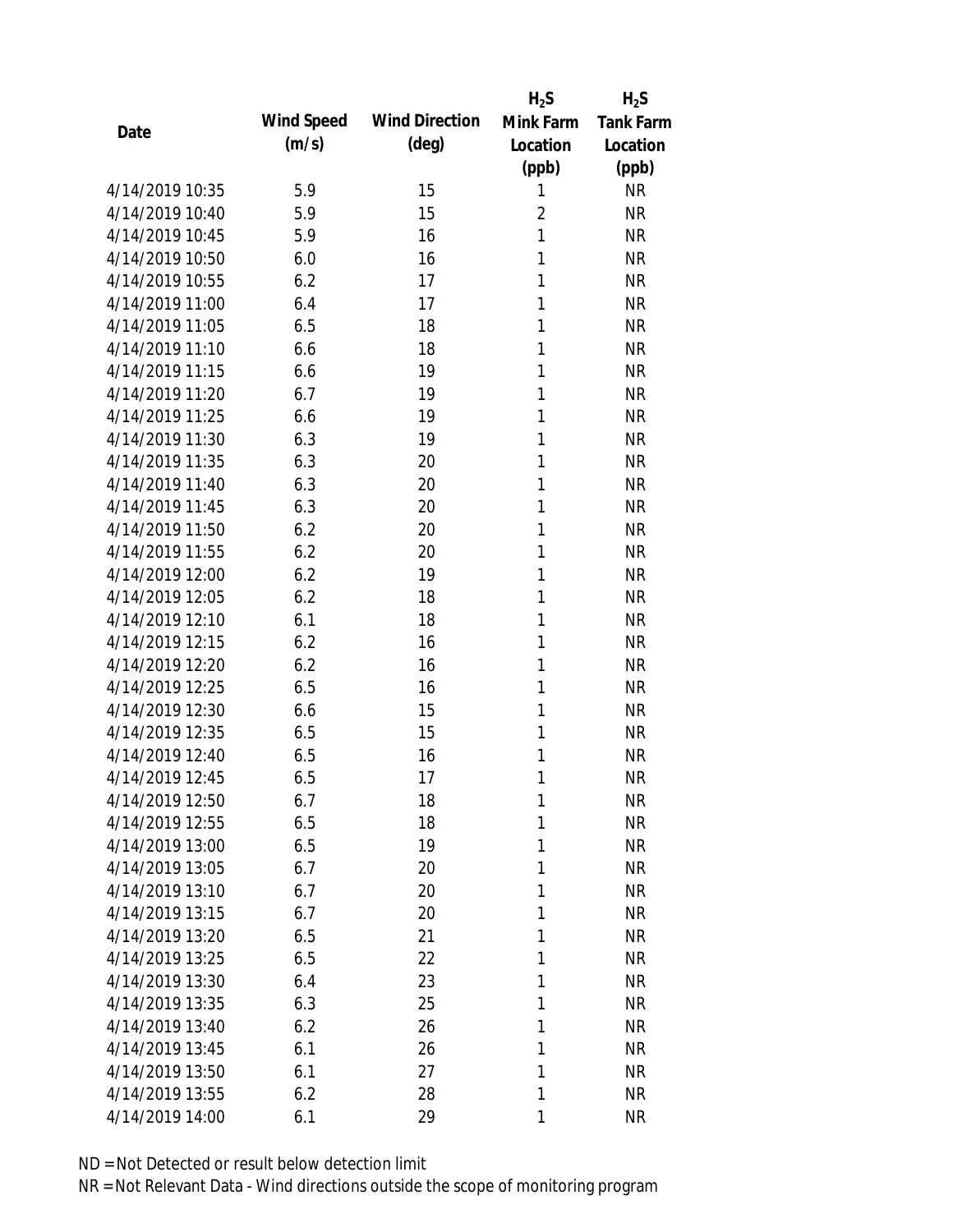|                 |            |                       | $H_2S$         | $H_2S$           |
|-----------------|------------|-----------------------|----------------|------------------|
| Date            | Wind Speed | <b>Wind Direction</b> | Mink Farm      | <b>Tank Farm</b> |
|                 | (m/s)      | $(\text{deg})$        | Location       | Location         |
|                 |            |                       | (ppb)          | (ppb)            |
| 4/14/2019 14:05 | 6.0        | 29                    | 1              | <b>NR</b>        |
| 4/14/2019 14:10 | 6.1        | 29                    | $\overline{2}$ | <b>NR</b>        |
| 4/14/2019 14:15 | 6.2        | 30                    | $\overline{2}$ | <b>NR</b>        |
| 4/14/2019 14:20 | 6.2        | 28                    | $\mathbf{1}$   | <b>NR</b>        |
| 4/14/2019 14:25 | 6.2        | 28                    | $\overline{2}$ | <b>NR</b>        |
| 4/14/2019 14:30 | 6.3        | 28                    | $\overline{2}$ | <b>NR</b>        |
| 4/14/2019 14:35 | 6.4        | 27                    | $\overline{2}$ | <b>NR</b>        |
| 4/14/2019 14:40 | 6.8        | 27                    | $\mathbf{1}$   | <b>NR</b>        |
| 4/14/2019 14:45 | 6.8        | 25                    | 1              | <b>NR</b>        |
| 4/14/2019 14:50 | 6.9        | 24                    | $\overline{2}$ | <b>NR</b>        |
| 4/14/2019 14:55 | 6.8        | 22                    | $\overline{2}$ | <b>NR</b>        |
| 4/14/2019 15:00 | 7.0        | 19                    | $\mathbf{1}$   | <b>NR</b>        |
| 4/14/2019 15:05 | 6.9        | 18                    | 1              | <b>NR</b>        |
| 4/14/2019 15:10 | 6.9        | 16                    | 1              | <b>NR</b>        |
| 4/14/2019 15:15 | 6.9        | 14                    | 1              | <b>NR</b>        |
| 4/14/2019 15:20 | 7.0        | 14                    | 1              | <b>NR</b>        |
| 4/14/2019 15:25 | 7.2        | 13                    | 1              | <b>NR</b>        |
| 4/14/2019 15:30 | 7.1        | 13                    | 1              | <b>NR</b>        |
| 4/14/2019 15:35 | 7.1        | 12                    | $\mathbf{1}$   | <b>NR</b>        |
| 4/14/2019 15:40 | 7.0        | 12                    | 1              | <b>NR</b>        |
| 4/14/2019 15:45 | 6.8        | 12                    | 1              | <b>NR</b>        |
| 4/14/2019 15:50 | 6.5        | 11                    | $\overline{2}$ | <b>NR</b>        |
| 4/14/2019 15:55 | 6.5        | 11                    | $\overline{2}$ | <b>NR</b>        |
| 4/14/2019 16:00 | 6.4        | 11                    | $\mathbf{1}$   | <b>NR</b>        |
| 4/14/2019 16:05 | 6.4        | 10                    | $\overline{2}$ | <b>NR</b>        |
| 4/14/2019 16:10 | 6.1        | $\overline{7}$        | $\overline{2}$ | <b>NR</b>        |
| 4/14/2019 16:15 | 6.1        | 6                     | $\overline{2}$ | <b>NR</b>        |
| 4/14/2019 16:20 | 6.2        | 5                     | 1              | <b>NR</b>        |
| 4/14/2019 16:25 | 5.9        | 3                     | 1              | <b>NR</b>        |
| 4/14/2019 16:30 | 5.9        | $\overline{2}$        | 1              | <b>NR</b>        |
| 4/14/2019 16:35 | 5.6        | 1                     | $\overline{2}$ | <b>NR</b>        |
| 4/14/2019 16:40 | 5.4        | 1                     | 1              | <b>NR</b>        |
| 4/14/2019 16:45 | 5.3        | 1                     | 1              | <b>NR</b>        |
| 4/14/2019 16:50 | 5.1        | $\overline{2}$        | 1              | <b>NR</b>        |
| 4/14/2019 16:55 | 5.0        | 1                     | 1              | <b>NR</b>        |
| 4/14/2019 17:00 | 5.0        | $\overline{2}$        | 1              | <b>NR</b>        |
| 4/14/2019 17:05 | 4.9        | 3                     | 1              | <b>NR</b>        |
| 4/14/2019 17:10 | 4.9        | 3                     | 1              | <b>NR</b>        |
| 4/14/2019 17:15 | 5.0        | $\overline{2}$        | 1              | <b>NR</b>        |
| 4/14/2019 17:20 | 4.9        | $\overline{2}$        | 1              | <b>NR</b>        |
| 4/14/2019 17:25 | 4.7        | $\overline{2}$        | 1              | <b>NR</b>        |
|                 |            | 1                     |                |                  |
| 4/14/2019 17:30 | 4.4        |                       | 1              | <b>NR</b>        |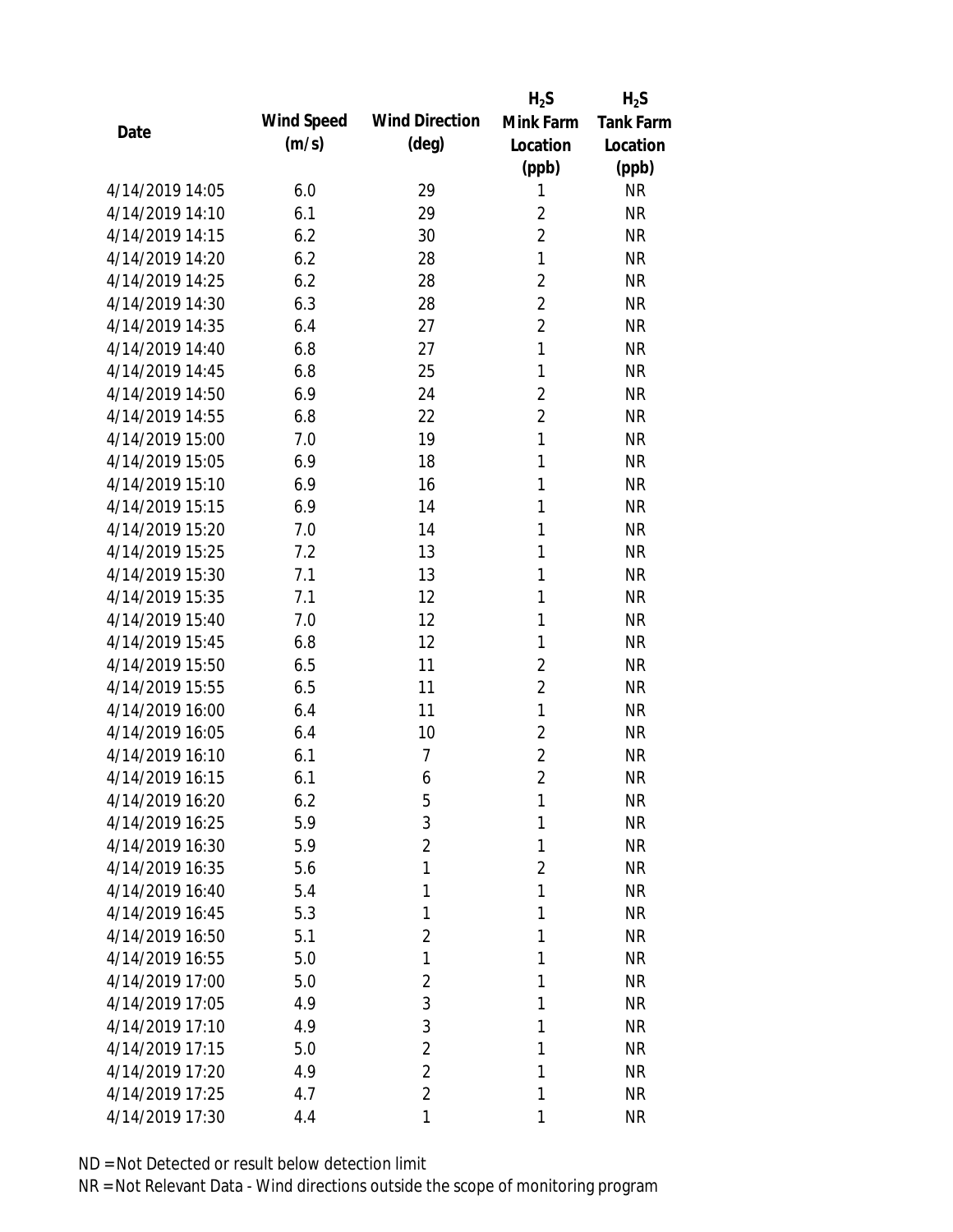|                 |            |                       | $H_2S$       | $H_2S$           |
|-----------------|------------|-----------------------|--------------|------------------|
| Date            | Wind Speed | <b>Wind Direction</b> | Mink Farm    | <b>Tank Farm</b> |
|                 | (m/s)      | $(\text{deg})$        | Location     | Location         |
|                 |            |                       | (ppb)        | (ppb)            |
| 4/14/2019 17:35 | 4.3        | 2                     | 1            | <b>NR</b>        |
| 4/14/2019 17:40 | 4.2        | $\overline{2}$        | 1            | <b>NR</b>        |
| 4/14/2019 17:45 | 4.1        | 3                     | 1            | <b>NR</b>        |
| 4/14/2019 17:50 | 4.3        | $\overline{2}$        | 1            | <b>NR</b>        |
| 4/14/2019 17:55 | 4.4        | 3                     | $\mathbf{1}$ | <b>NR</b>        |
| 4/14/2019 18:00 | 4.4        | 4                     | 1            | <b>NR</b>        |
| 4/14/2019 18:05 | 4.3        | 3                     | 1            | <b>NR</b>        |
| 4/14/2019 18:10 | 4.4        | 3                     | 1            | <b>NR</b>        |
| 4/14/2019 18:15 | 4.3        | $\overline{2}$        | 1            | <b>NR</b>        |
| 4/14/2019 18:20 | 4.0        | 1                     | 1            | <b>NR</b>        |
| 4/14/2019 18:25 | 3.7        | 359                   | 1            | <b>NR</b>        |
| 4/14/2019 18:30 | 3.5        | 356                   | 1            | <b>NR</b>        |
| 4/14/2019 18:35 | 3.4        | 355                   | 1            | <b>NR</b>        |
| 4/14/2019 18:40 | 3.3        | 353                   | 1            | <b>NR</b>        |
| 4/14/2019 18:45 | 3.2        | 349                   | 1            | <b>NR</b>        |
| 4/14/2019 18:50 | 3.1        | 347                   | 1            | <b>NR</b>        |
| 4/14/2019 18:55 | 3.2        | 345                   | 1            | <b>NR</b>        |
| 4/14/2019 19:00 | 3.3        | 343                   | 1            | <b>NR</b>        |
| 4/14/2019 19:05 | 3.4        | 340                   | 1            | <b>NR</b>        |
| 4/14/2019 19:10 | 3.5        | 338                   | 1            | <b>NR</b>        |
| 4/14/2019 19:15 | 3.5        | 339                   | 1            | <b>NR</b>        |
| 4/14/2019 19:20 | 3.8        | 338                   | 1            | <b>NR</b>        |
| 4/14/2019 19:25 | 3.8        | 337                   | 1            | <b>NR</b>        |
| 4/14/2019 19:30 | 4.1        | 336                   | 1            | <b>NR</b>        |
| 4/14/2019 19:35 | 4.1        | 335                   | 1            | <b>NR</b>        |
| 4/14/2019 19:40 | 4.2        | 334                   | 1            | <b>NR</b>        |
| 4/14/2019 19:45 | 4.3        | 332                   | 1            | <b>NR</b>        |
| 4/14/2019 19:50 | 4.5        | 329                   | 1            | <b>NR</b>        |
| 4/14/2019 19:55 | 4.7        | 328                   | 1            | <b>NR</b>        |
| 4/14/2019 20:00 | 4.6        | 328                   | 1            | <b>NR</b>        |
| 4/14/2019 20:05 | 4.9        | 327                   | 1            | <b>NR</b>        |
| 4/14/2019 20:10 | 4.9        | 327                   | 1            | <b>NR</b>        |
| 4/14/2019 20:15 | 4.9        | 327                   | 1            | <b>NR</b>        |
| 4/14/2019 20:20 | 4.8        | 328                   | 1            | <b>NR</b>        |
| 4/14/2019 20:25 | 4.8        | 330                   | 1            | <b>NR</b>        |
| 4/14/2019 20:30 | 5.0        | 331                   | 1            | <b>NR</b>        |
| 4/14/2019 20:35 | 4.9        | 332                   | 1            | <b>NR</b>        |
| 4/14/2019 20:40 | 4.8        | 332                   | 1            | <b>NR</b>        |
| 4/14/2019 20:45 | 4.9        | 331                   | 1            | <b>NR</b>        |
| 4/14/2019 20:50 | 4.9        | 330                   | 1            | <b>NR</b>        |
| 4/14/2019 20:55 | 4.8        | 328                   | 1            | <b>NR</b>        |
| 4/14/2019 21:00 | 4.5        | 325                   | 1            | <b>NR</b>        |
|                 |            |                       |              |                  |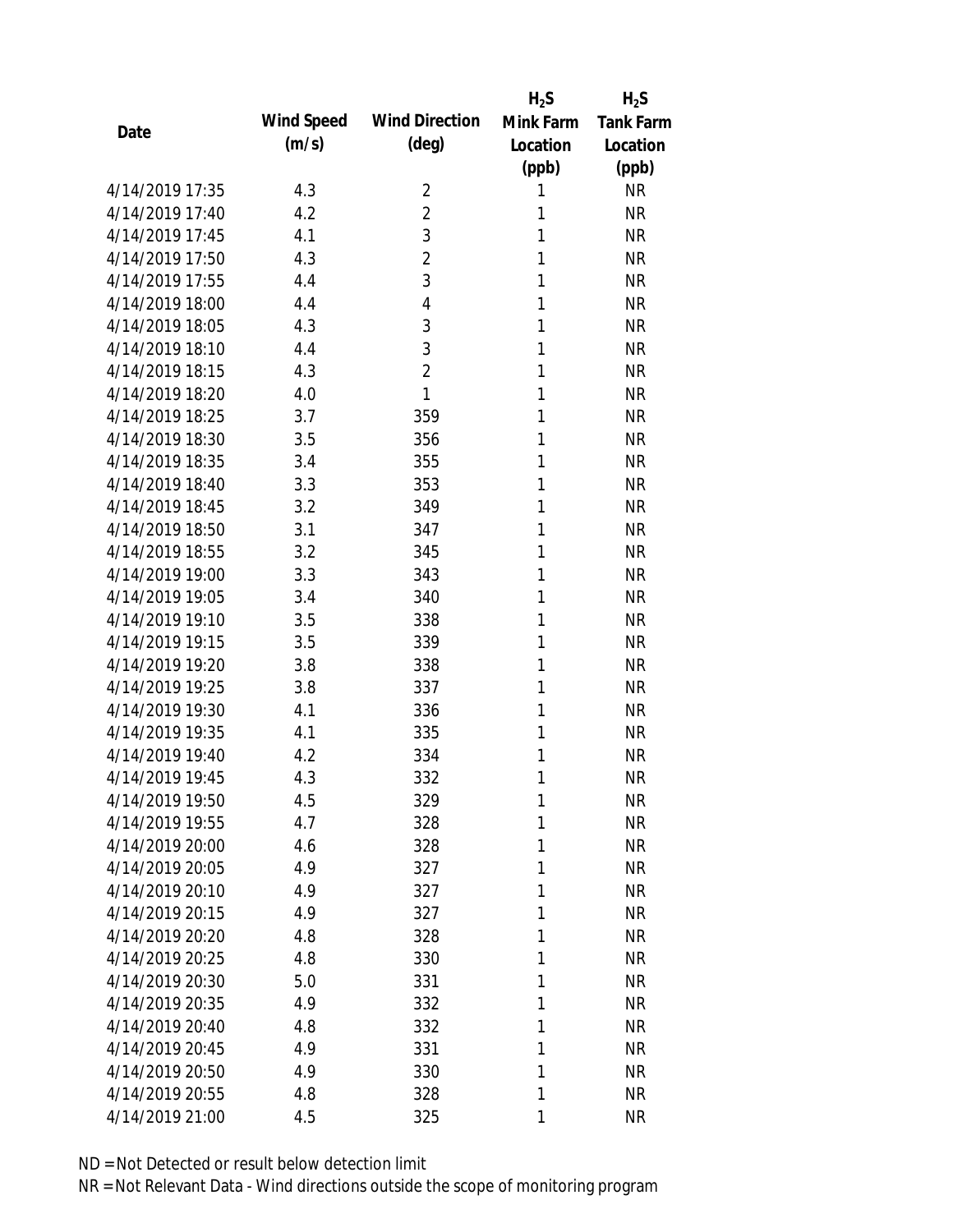|                 |            |                       | $H_2S$         | $H_2S$           |
|-----------------|------------|-----------------------|----------------|------------------|
| Date            | Wind Speed | <b>Wind Direction</b> | Mink Farm      | <b>Tank Farm</b> |
|                 | (m/s)      | $(\text{deg})$        | Location       | Location         |
|                 |            |                       | (ppb)          | (ppb)            |
| 4/14/2019 21:05 | 4.7        | 324                   | $\overline{2}$ | <b>NR</b>        |
| 4/14/2019 21:10 | 4.7        | 324                   | $\overline{2}$ | <b>NR</b>        |
| 4/14/2019 21:15 | 4.6        | 324                   | $\overline{2}$ | <b>NR</b>        |
| 4/14/2019 21:20 | 4.5        | 324                   | 1              | <b>NR</b>        |
| 4/14/2019 21:25 | 4.6        | 325                   | 1              | <b>NR</b>        |
| 4/14/2019 21:30 | 4.7        | 327                   | 1              | <b>NR</b>        |
| 4/14/2019 21:35 | 4.6        | 327                   | 1              | <b>NR</b>        |
| 4/14/2019 21:40 | 4.6        | 326                   | 1              | <b>NR</b>        |
| 4/14/2019 21:45 | 4.6        | 326                   | 1              | <b>NR</b>        |
| 4/14/2019 21:50 | 4.8        | 326                   | 1              | <b>NR</b>        |
| 4/14/2019 21:55 | 4.9        | 327                   | 1              | <b>NR</b>        |
| 4/14/2019 22:00 | 4.9        | 327                   | 1              | <b>NR</b>        |
| 4/14/2019 22:05 | 5.0        | 327                   | 1              | <b>NR</b>        |
| 4/14/2019 22:10 | 4.9        | 327                   | 1              | <b>NR</b>        |
| 4/14/2019 22:15 | 5.0        | 327                   | 1              | <b>NR</b>        |
| 4/14/2019 22:20 | 5.1        | 328                   | 1              | <b>NR</b>        |
| 4/14/2019 22:25 | 5.0        | 328                   | 1              | <b>NR</b>        |
| 4/14/2019 22:30 | 4.9        | 327                   | 1              | <b>NR</b>        |
| 4/14/2019 22:35 | 4.9        | 328                   | 1              | <b>NR</b>        |
| 4/14/2019 22:40 | 5.0        | 327                   | 1              | <b>NR</b>        |
| 4/14/2019 22:45 | 4.9        | 327                   | 1              | <b>NR</b>        |
| 4/14/2019 22:50 | 4.8        | 328                   | 1              | <b>NR</b>        |
| 4/14/2019 22:55 | 4.7        | 328                   | 1              | <b>NR</b>        |
| 4/14/2019 23:00 | 4.7        | 329                   | 1              | <b>NR</b>        |
| 4/14/2019 23:05 | 4.6        | 329                   | 1              | <b>NR</b>        |
| 4/14/2019 23:10 | 4.5        | 330                   | 1              | <b>NR</b>        |
| 4/14/2019 23:15 | 4.4        | 331                   | 1              | <b>NR</b>        |
| 4/14/2019 23:20 | 4.3        | 330                   | 1              | <b>NR</b>        |
| 4/14/2019 23:25 | 4.2        | 330                   | 1              | <b>NR</b>        |
| 4/14/2019 23:30 | 4.1        | 330                   | 1              | <b>NR</b>        |
| 4/14/2019 23:35 | 4.0        | 330                   | 1              | <b>NR</b>        |
| 4/14/2019 23:40 | 3.9        | 331                   | 1              | <b>NR</b>        |
| 4/14/2019 23:45 | 3.9        | 332                   | 1              | <b>NR</b>        |
| 4/14/2019 23:50 | 4.0        | 332                   | 1              | <b>NR</b>        |
| 4/14/2019 23:55 | 3.9        | 333                   | 1              | <b>NR</b>        |
| 4/14/2019 24:00 | 3.8        | 334                   | 1              | <b>NR</b>        |
| 4/15/2019 00:05 | 3.6        | 336                   | 1              | <b>NR</b>        |
| 4/15/2019 00:10 | 3.5        | 338                   | 2              | <b>NR</b>        |
| 4/15/2019 00:15 | 3.4        | 339                   | 1              | <b>NR</b>        |
| 4/15/2019 00:20 | 3.1        | 342                   | 1              | <b>NR</b>        |
| 4/15/2019 00:25 | 3.1        | 343                   | 1              | <b>NR</b>        |
| 4/15/2019 00:30 | 3.1        | 343                   | 1              | <b>NR</b>        |
|                 |            |                       |                |                  |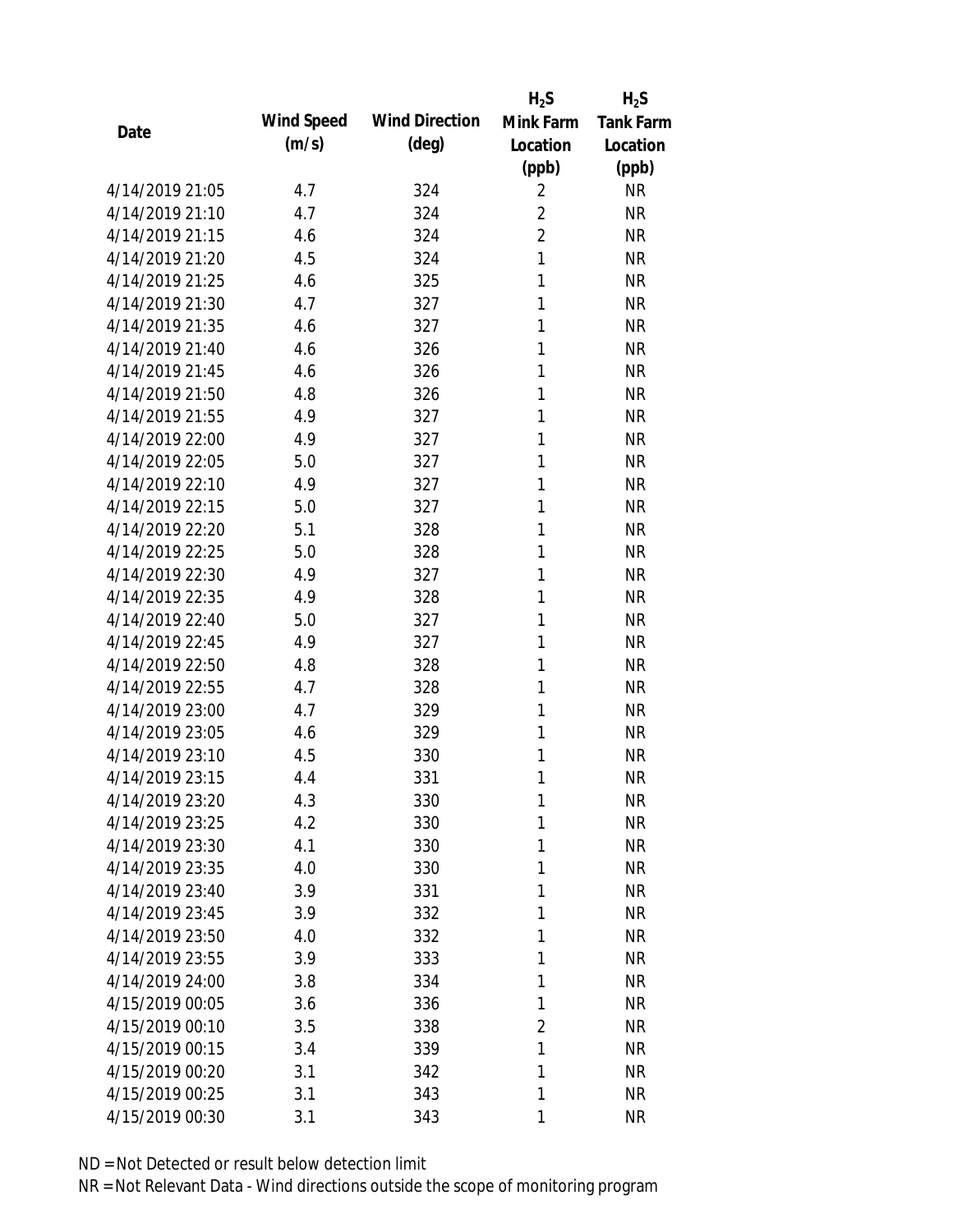|                 |            |                       | $H_2S$         | $H_2S$           |
|-----------------|------------|-----------------------|----------------|------------------|
| Date            | Wind Speed | <b>Wind Direction</b> | Mink Farm      | <b>Tank Farm</b> |
|                 | (m/s)      | $(\text{deg})$        | Location       | Location         |
|                 |            |                       | (ppb)          | (ppb)            |
| 4/15/2019 00:35 | 3.2        | 342                   | 1              | <b>NR</b>        |
| 4/15/2019 00:40 | 3.3        | 342                   | 1              | <b>NR</b>        |
| 4/15/2019 00:45 | 3.3        | 343                   | 1              | <b>NR</b>        |
| 4/15/2019 00:50 | 3.2        | 342                   | 1              | <b>NR</b>        |
| 4/15/2019 00:55 | 3.3        | 342                   | 1              | <b>NR</b>        |
| 4/15/2019 01:00 | 3.3        | 340                   | 1              | <b>NR</b>        |
| 4/15/2019 01:05 | 3.2        | 341                   | 1              | <b>NR</b>        |
| 4/15/2019 01:10 | 3.2        | 340                   | 1              | <b>NR</b>        |
| 4/15/2019 01:15 | 3.2        | 339                   | 1              | <b>NR</b>        |
| 4/15/2019 01:20 | 3.3        | 338                   | 1              | <b>NR</b>        |
| 4/15/2019 01:25 | 3.1        | 339                   | 1              | <b>NR</b>        |
| 4/15/2019 01:30 | 3.0        | 339                   | 1              | <b>NR</b>        |
| 4/15/2019 01:35 | 3.2        | 339                   | 1              | <b>NR</b>        |
| 4/15/2019 01:40 | 3.2        | 341                   | 1              | <b>NR</b>        |
| 4/15/2019 01:45 | 3.2        | 343                   | 1              | <b>NR</b>        |
| 4/15/2019 01:50 | 3.2        | 344                   | 1              | <b>NR</b>        |
| 4/15/2019 01:55 | 3.1        | 345                   | 1              | <b>NR</b>        |
| 4/15/2019 02:00 | 3.1        | 347                   | 1              | <b>NR</b>        |
| 4/15/2019 02:05 | 3.0        | 347                   | 1              | <b>NR</b>        |
| 4/15/2019 02:10 | 2.9        | 344                   | 1              | <b>NR</b>        |
| 4/15/2019 02:15 | 2.9        | 342                   | 1              | <b>NR</b>        |
| 4/15/2019 02:20 | 2.9        | 339                   | $\overline{2}$ | <b>NR</b>        |
| 4/15/2019 02:25 | 3.1        | 336                   | 1              | <b>NR</b>        |
| 4/15/2019 02:30 | 3.2        | 334                   | 1              | <b>NR</b>        |
| 4/15/2019 02:35 | 3.2        | 331                   | 1              | <b>NR</b>        |
| 4/15/2019 02:40 | 3.3        | 328                   | 1              | <b>NR</b>        |
| 4/15/2019 02:45 | 3.3        | 325                   | 1              | <b>NR</b>        |
| 4/15/2019 02:50 | 3.3        | 320                   | 1              | <b>NR</b>        |
| 4/15/2019 02:55 | 3.5        | 316                   | 1              | <b>NR</b>        |
| 4/15/2019 03:00 | 3.6        | 312                   | 1              | <b>NR</b>        |
| 4/15/2019 03:05 | 3.7        | 308                   | 1              | <b>NR</b>        |
| 4/15/2019 03:10 | 3.7        | 307                   | 1              | <b>NR</b>        |
| 4/15/2019 03:15 | 3.7        | 305                   | 1              | <b>NR</b>        |
| 4/15/2019 03:20 | 3.8        | 303                   | 1              | <b>NR</b>        |
| 4/15/2019 03:25 | 3.5        | 302                   | 1              | <b>NR</b>        |
| 4/15/2019 03:30 | 3.3        | 302                   | 1              | <b>NR</b>        |
| 4/15/2019 03:35 | 3.2        | 303                   | 1              | <b>NR</b>        |
| 4/15/2019 03:40 | 3.0        | 300                   | 1              | <b>NR</b>        |
| 4/15/2019 03:45 | 2.9        | 300                   | 1              | <b>NR</b>        |
| 4/15/2019 03:50 | 2.6        | 299                   | 1              | <b>NR</b>        |
| 4/15/2019 03:55 | 2.5        | 298                   | 2              | <b>NR</b>        |
| 4/15/2019 04:00 | 2.6        | 297                   | 1              | <b>NR</b>        |
|                 |            |                       |                |                  |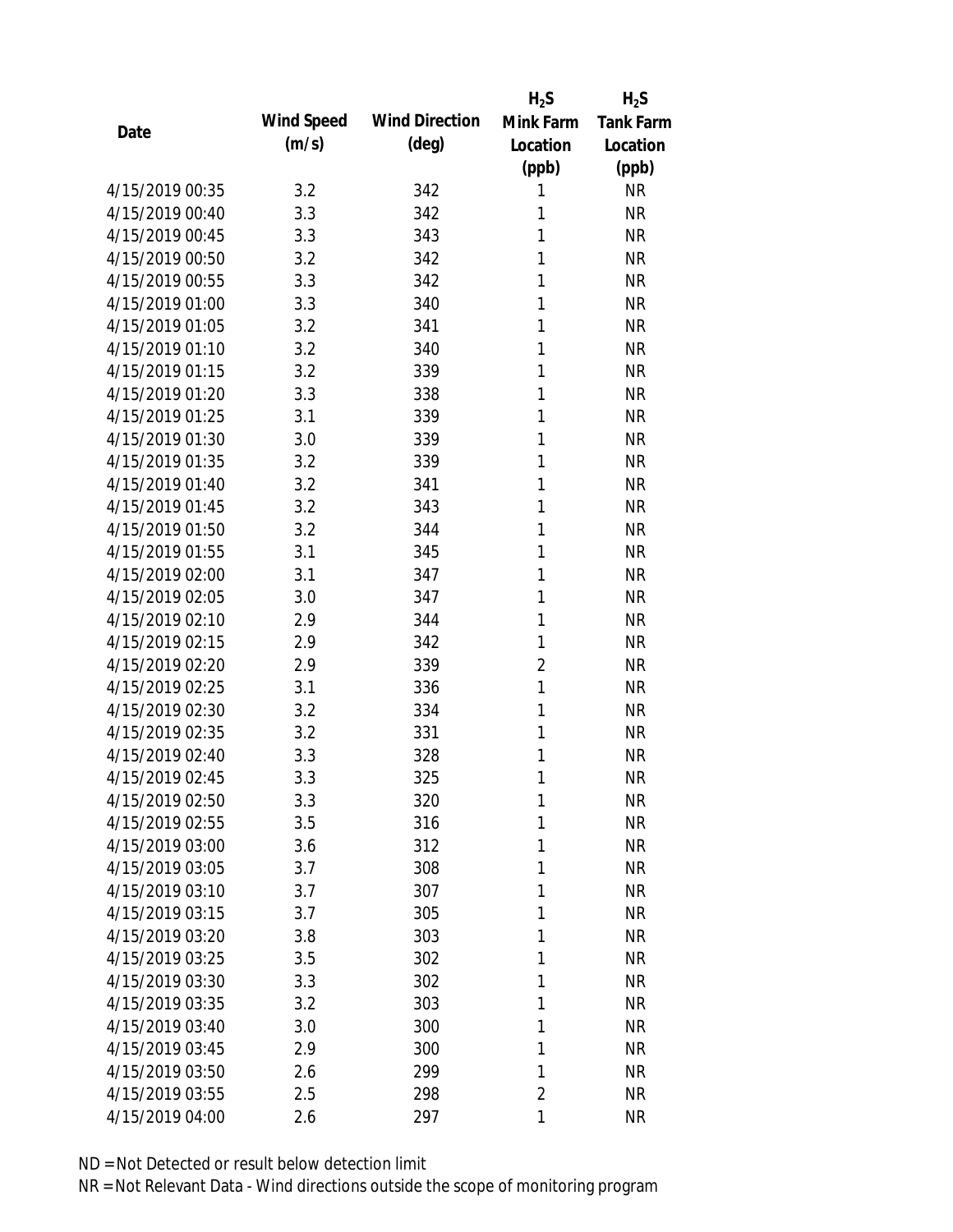|                 |            |                       | $H_2S$         | $H_2S$           |
|-----------------|------------|-----------------------|----------------|------------------|
| Date            | Wind Speed | <b>Wind Direction</b> | Mink Farm      | <b>Tank Farm</b> |
|                 | (m/s)      | $(\text{deg})$        | Location       | Location         |
|                 |            |                       | (ppb)          | (ppb)            |
| 4/15/2019 04:05 | 2.5        | 294                   | $\overline{2}$ | <b>NR</b>        |
| 4/15/2019 04:10 | 2.6        | 291                   | 1              | <b>NR</b>        |
| 4/15/2019 04:15 | 2.7        | 288                   | 1              | <b>NR</b>        |
| 4/15/2019 04:20 | 2.8        | 286                   | 1              | <b>NR</b>        |
| 4/15/2019 04:25 | 2.9        | 283                   | 1              | <b>NR</b>        |
| 4/15/2019 04:30 | 3.0        | 280                   | 1              | <b>NR</b>        |
| 4/15/2019 04:35 | 3.1        | 279                   | 1              | <b>NR</b>        |
| 4/15/2019 04:40 | 3.1        | 280                   | 1              | <b>NR</b>        |
| 4/15/2019 04:45 | 2.9        | 281                   | 1              | <b>NR</b>        |
| 4/15/2019 04:50 | 2.8        | 282                   | 1              | <b>NR</b>        |
| 4/15/2019 04:55 | 2.7        | 283                   | 1              | <b>NR</b>        |
| 4/15/2019 05:00 | 2.5        | 281                   | 1              | <b>NR</b>        |
| 4/15/2019 05:05 | 2.3        | 282                   | 1              | <b>NR</b>        |
| 4/15/2019 05:10 | 2.1        | 282                   | 1              | <b>NR</b>        |
| 4/15/2019 05:15 | 2.0        | 281                   | 1              | <b>NR</b>        |
| 4/15/2019 05:20 | 2.0        | 280                   | 1              | <b>NR</b>        |
| 4/15/2019 05:25 | 2.0        | 281                   | 1              | <b>NR</b>        |
| 4/15/2019 05:30 | 1.9        | 283                   | 1              | <b>NR</b>        |
| 4/15/2019 05:35 | 2.0        | 284                   | 1              | <b>NR</b>        |
| 4/15/2019 05:40 | 2.0        | 284                   | 1              | <b>NR</b>        |
| 4/15/2019 05:45 | 2.0        | 282                   | 1              | <b>NR</b>        |
| 4/15/2019 05:50 | 2.0        | 280                   | 1              | <b>NR</b>        |
| 4/15/2019 05:55 | 2.0        | 275                   | 1              | 1                |
| 4/15/2019 06:00 | 2.0        | 270                   | 1              | 1                |
| 4/15/2019 06:05 | 1.9        | 265                   | 1              | 1                |
| 4/15/2019 06:10 | 1.8        | 260                   | 1              | 1                |
| 4/15/2019 06:15 | 1.7        | 256                   | 1              | 1                |
| 4/15/2019 06:20 | 1.7        | 250                   | $\overline{2}$ | 1                |
| 4/15/2019 06:25 | 1.7        | 245                   | $\overline{2}$ | 1                |
| 4/15/2019 06:30 | 1.7        | 240                   | $\overline{2}$ | 1                |
| 4/15/2019 06:35 | 1.8        | 239                   | $\overline{2}$ | 1                |
| 4/15/2019 06:40 | 1.9        | 238                   | $\overline{2}$ | 1                |
| 4/15/2019 06:45 | 2.0        | 238                   | $\overline{2}$ | 1                |
| 4/15/2019 06:50 | 2.2        | 241                   | $\overline{2}$ | 2                |
| 4/15/2019 06:55 | 2.2        | 245                   | $\overline{2}$ | 1                |
| 4/15/2019 07:00 | 2.3        | 247                   | $\overline{2}$ | $\overline{2}$   |
| 4/15/2019 07:05 | 2.1        | 246                   | 1              | 1                |
| 4/15/2019 07:10 | 2.1        | 244                   | 1              | 1                |
| 4/15/2019 07:15 | 2.0        | 243                   | 1              | 1                |
| 4/15/2019 07:20 | 1.8        | 242                   | 1              | 1                |
| 4/15/2019 07:25 | 1.7        | 244                   | 1              | 1                |
| 4/15/2019 07:30 | 1.5        | 245                   | 1              | 1                |
|                 |            |                       |                |                  |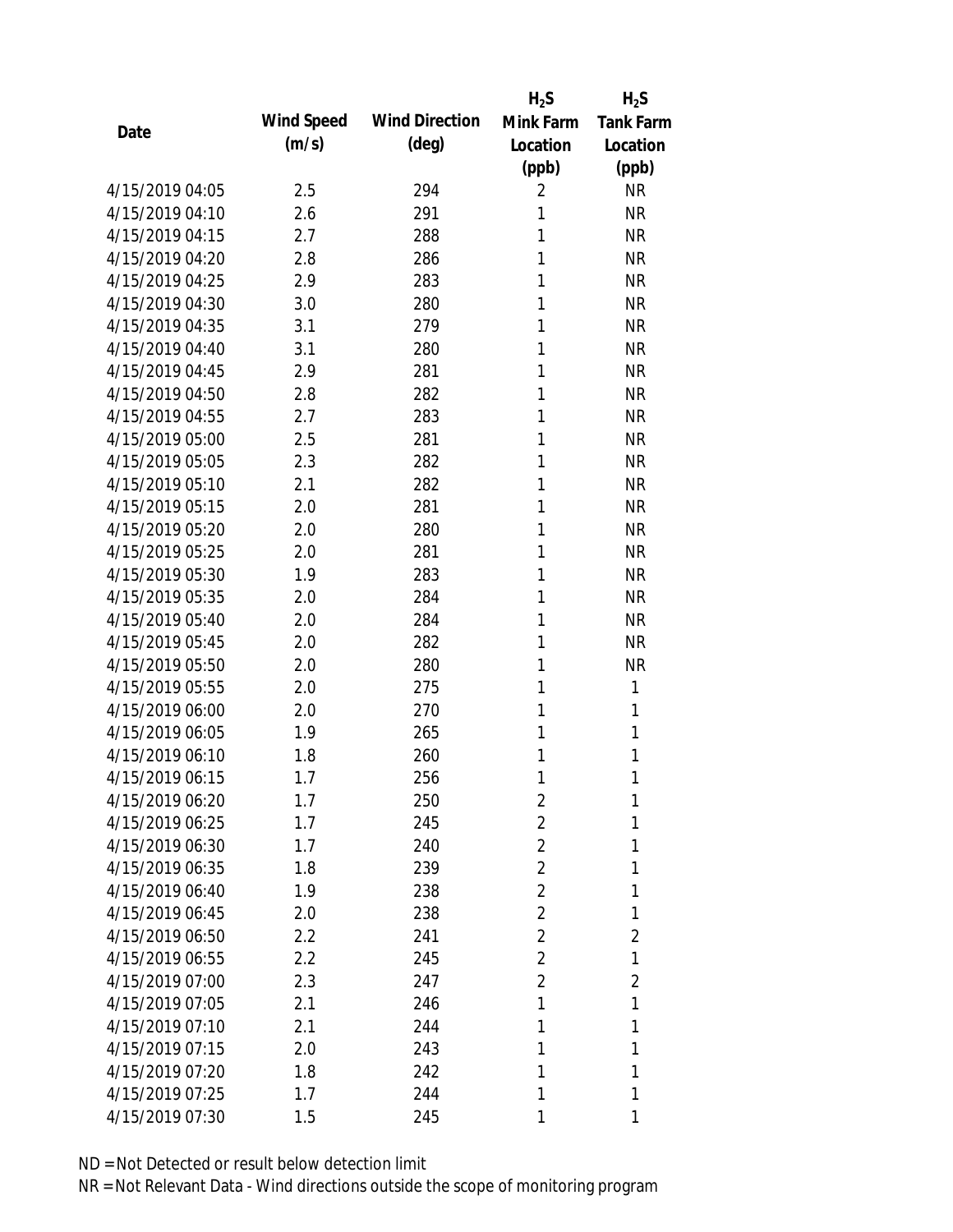|                 |            |                       | $H_2S$         | $H_2S$           |
|-----------------|------------|-----------------------|----------------|------------------|
| Date            | Wind Speed | <b>Wind Direction</b> | Mink Farm      | <b>Tank Farm</b> |
|                 | (m/s)      | $(\text{deg})$        | Location       | Location         |
|                 |            |                       | (ppb)          | (ppb)            |
| 4/15/2019 07:35 | 1.5        | 246                   | 1              | 1                |
| 4/15/2019 07:40 | 1.5        | 249                   | 1              | 1                |
| 4/15/2019 07:45 | 1.5        | 252                   | 1              | 1                |
| 4/15/2019 07:50 | 1.5        | 256                   | 1              | 1                |
| 4/15/2019 07:55 | 1.5        | 256                   | 1              | 1                |
| 4/15/2019 08:00 | 1.6        | 257                   | 1              | 1                |
| 4/15/2019 08:05 | 1.8        | 260                   | 1              | 1                |
| 4/15/2019 08:10 | 1.9        | 264                   | 1              | 1                |
| 4/15/2019 08:15 | 2.0        | 265                   | 1              | 1                |
| 4/15/2019 08:20 | 2.2        | 262                   | 1              | 1                |
| 4/15/2019 08:25 | 2.3        | 262                   | 1              | 1                |
| 4/15/2019 08:30 | 2.5        | 260                   | 1              | 1                |
| 4/15/2019 08:35 | 2.5        | 258                   | 1              | 1                |
| 4/15/2019 08:40 | 2.5        | 254                   | 1              | 1                |
| 4/15/2019 08:45 | 2.6        | 256                   | 1              | 1                |
| 4/15/2019 08:50 | 2.7        | 260                   | 1              | 1                |
| 4/15/2019 08:55 | 2.7        | 262                   | 1              | 1                |
| 4/15/2019 09:00 | 2.7        | 265                   | 1              | 1                |
| 4/15/2019 09:05 | 2.8        | 266                   | $\overline{2}$ | 1                |
| 4/15/2019 09:10 | 2.8        | 267                   | $\overline{2}$ | 1                |
| 4/15/2019 09:15 | 2.8        | 264                   | $\overline{2}$ | 1                |
| 4/15/2019 09:20 | 2.8        | 261                   | 2              | 1                |
| 4/15/2019 09:25 | 2.9        | 257                   | $\overline{2}$ | 1                |
| 4/15/2019 09:30 | 3.0        | 254                   | 2              | 1                |
| 4/15/2019 09:35 | 3.1        | 253                   | $\overline{2}$ | 1                |
| 4/15/2019 09:40 | 3.3        | 251                   | 1              | 1                |
| 4/15/2019 09:45 | 3.3        | 249                   | $\overline{2}$ | 1                |
| 4/15/2019 09:50 | 3.3        | 250                   | 1              | 1                |
| 4/15/2019 09:55 | 3.1        | 252                   | 1              | 1                |
| 4/15/2019 10:00 | 3.2        | 256                   | 1              | 1                |
| 4/15/2019 10:05 | 3.2        | 257                   | 1              | 1                |
| 4/15/2019 10:10 | 3.1        | 258                   | 2              | 1                |
| 4/15/2019 10:15 | 3.2        | 261                   | 2              | 1                |
| 4/15/2019 10:20 | 3.2        | 264                   | 1              | 1                |
| 4/15/2019 10:25 | 3.4        | 264                   | 2              | 1                |
| 4/15/2019 10:30 | 3.4        | 260                   | 1              | 1                |
| 4/15/2019 10:35 | 3.5        | 264                   | 1              | 1                |
| 4/15/2019 10:40 | 3.5        | 267                   | 1              | 1                |
| 4/15/2019 10:45 | 3.4        | 264                   | 1              | 1                |
| 4/15/2019 10:50 | 3.5        | 258                   | 1              | 1                |
| 4/15/2019 10:55 | 3.5        | 257                   | 1              | 1                |
| 4/15/2019 11:00 | 3.5        | 255                   | 1              | 1                |
|                 |            |                       |                |                  |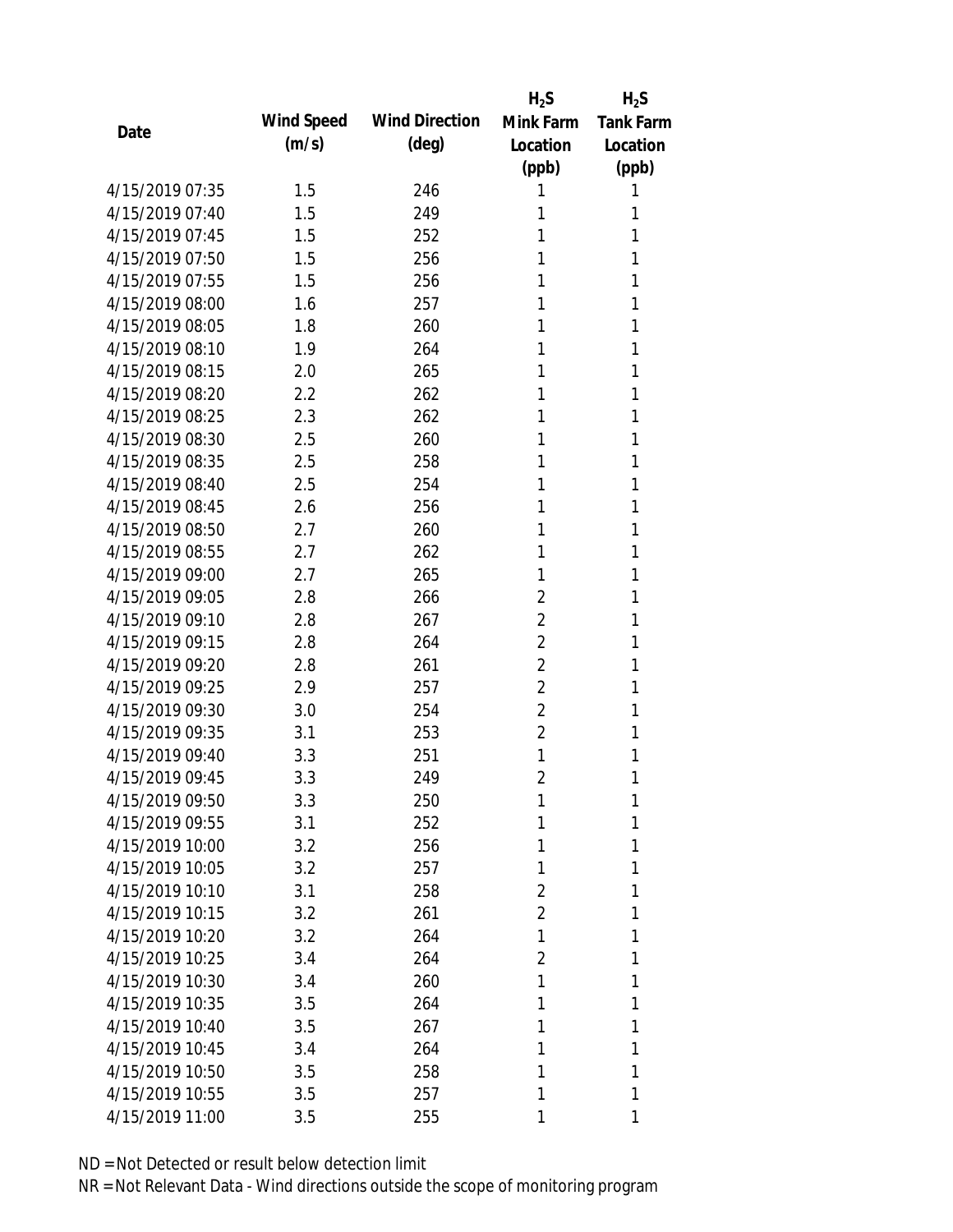|                 |            |                       | $H_2S$         | $H_2S$           |
|-----------------|------------|-----------------------|----------------|------------------|
| Date            | Wind Speed | <b>Wind Direction</b> | Mink Farm      | <b>Tank Farm</b> |
|                 | (m/s)      | $(\text{deg})$        | Location       | Location         |
|                 |            |                       | (ppb)          | (ppb)            |
| 4/15/2019 11:05 | 3.5        | 250                   | 1              | 1                |
| 4/15/2019 11:10 | 3.6        | 247                   | 1              | 1                |
| 4/15/2019 11:15 | 3.6        | 246                   | 1              | 1                |
| 4/15/2019 11:20 | 3.6        | 246                   | $\overline{2}$ | 1                |
| 4/15/2019 11:25 | 3.7        | 244                   | 1              | 1                |
| 4/15/2019 11:30 | 3.6        | 249                   | 1              | 1                |
| 4/15/2019 11:35 | 3.6        | 251                   | 1              | 1                |
| 4/15/2019 11:40 | 3.8        | 251                   | 1              | 1                |
| 4/15/2019 11:45 | 4.0        | 255                   | 1              | 1                |
| 4/15/2019 11:50 | 4.3        | 252                   | 1              | 1                |
| 4/15/2019 11:55 | 4.5        | 252                   | 1              | 1                |
| 4/15/2019 12:00 | 4.5        | 250                   | 1              | 1                |
| 4/15/2019 12:05 | 4.5        | 246                   | 1              | 1                |
| 4/15/2019 12:10 | 4.7        | 245                   | 1              | 1                |
| 4/15/2019 12:15 | 4.8        | 242                   | 1              | 1                |
| 4/15/2019 12:20 | 4.8        | 244                   | 1              | 1                |
| 4/15/2019 12:25 | 4.7        | 245                   | 1              | 1                |
| 4/15/2019 12:30 | 4.9        | 244                   | 1              | 1                |
| 4/15/2019 12:35 | 5.0        | 247                   | 1              | 1                |
| 4/15/2019 12:40 | 4.9        | 252                   | 1              | 1                |
| 4/15/2019 12:45 | 4.5        | 256                   | 1              | 1                |
| 4/15/2019 12:50 | 4.3        | 260                   | 1              | 1                |
| 4/15/2019 12:55 | 4.1        | 264                   | 1              | 1                |
| 4/15/2019 13:00 | 4.0        | 268                   | 1              | 1                |
| 4/15/2019 13:05 | 3.8        | 272                   | 1              | 1                |
| 4/15/2019 13:10 | 3.6        | 271                   | 1              | 1                |
| 4/15/2019 13:15 | 3.4        | 270                   | 1              | 1                |
| 4/15/2019 13:20 | 3.3        | 270                   | 1              | 1                |
| 4/15/2019 13:25 | 3.2        | 270                   | 1              | 1                |
| 4/15/2019 13:30 | 3.1        | 268                   | 1              | 1                |
| 4/15/2019 13:35 | 3.0        | 261                   | 1              | 1                |
| 4/15/2019 13:40 | 3.0        | 259                   | 1              | 1                |
| 4/15/2019 13:45 | 3.2        | 256                   | 1              | 1                |
| 4/15/2019 13:50 | 3.2        | 253                   | 1              | 1                |
| 4/15/2019 13:55 | 3.2        | 253                   | 1              | 1                |
| 4/15/2019 14:00 | 3.1        | 253                   | 1              | 1                |
| 4/15/2019 14:05 | 3.1        | 254                   | 1              | 1                |
| 4/15/2019 14:10 | 3.0        | 253                   | 1              | 1                |
| 4/15/2019 14:15 | 3.0        | 251                   | 1              | <b>ND</b>        |
| 4/15/2019 14:20 | 3.0        | 246                   | 1              | 1                |
| 4/15/2019 14:25 | 3.1        | 243                   | 1              | 1                |
| 4/15/2019 14:30 | 3.2        | 245                   | 1              | 1                |
|                 |            |                       |                |                  |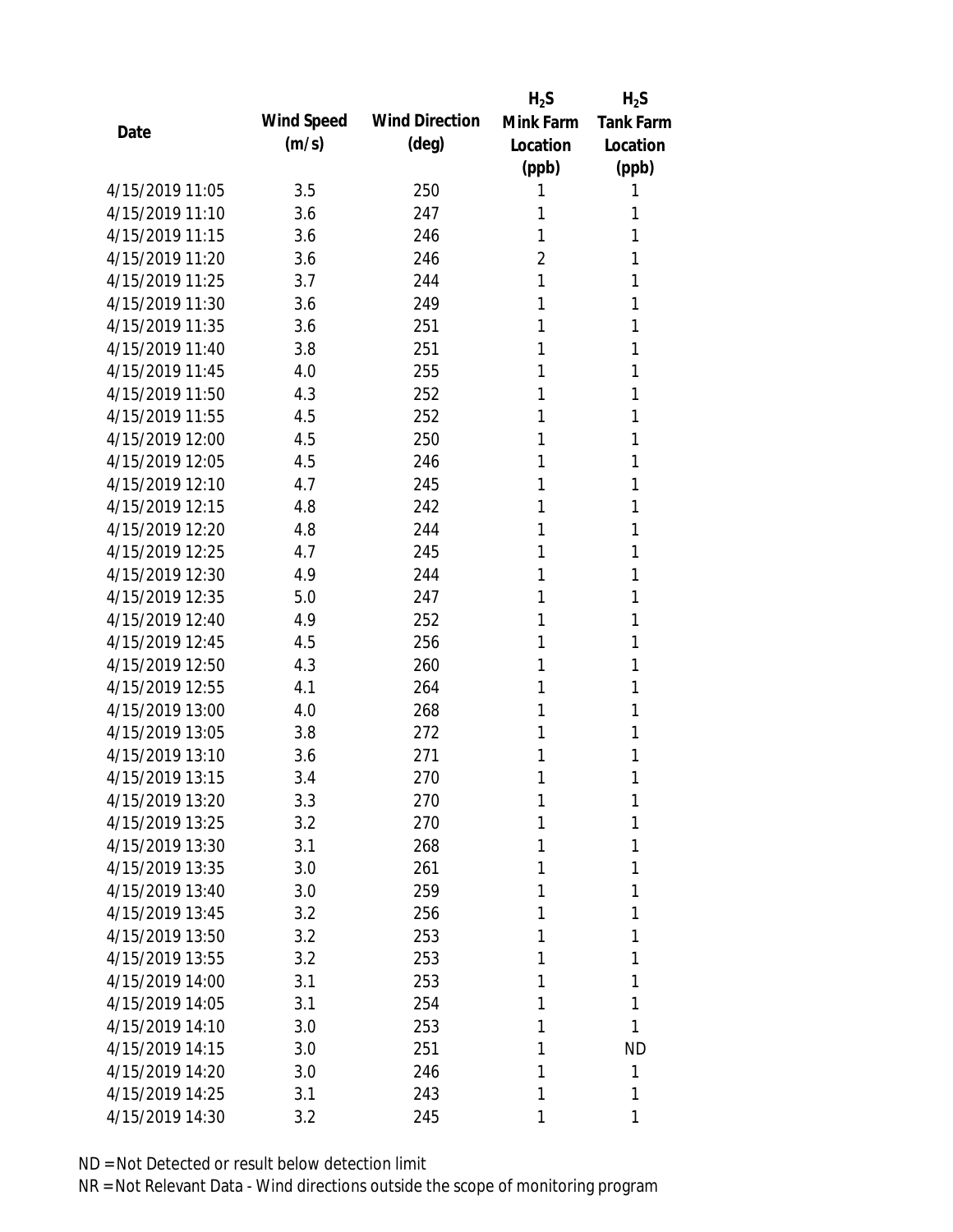|                 |            |                       | $H_2S$         | $H_2S$           |
|-----------------|------------|-----------------------|----------------|------------------|
| Date            | Wind Speed | <b>Wind Direction</b> | Mink Farm      | <b>Tank Farm</b> |
|                 | (m/s)      | $(\text{deg})$        | Location       | Location         |
|                 |            |                       | (ppb)          | (ppb)            |
| 4/15/2019 14:35 | 3.5        | 249                   | 1              | 1                |
| 4/15/2019 14:40 | 3.5        | 253                   | 1              | 1                |
| 4/15/2019 14:45 | 3.5        | 255                   | 1              | $\overline{2}$   |
| 4/15/2019 14:50 | 3.7        | 259                   | 1              | $\mathbf{1}$     |
| 4/15/2019 14:55 | 3.6        | 256                   | $\overline{2}$ | $\mathbf{1}$     |
| 4/15/2019 15:00 | 3.6        | 251                   | 1              | 1                |
| 4/15/2019 15:05 | 3.5        | 251                   | 1              | 1                |
| 4/15/2019 15:10 | 3.4        | 243                   | 1              | 1                |
| 4/15/2019 15:15 | 3.4        | 235                   | 1              | 1                |
| 4/15/2019 15:20 | 3.1        | 233                   | <b>NR</b>      | <b>NR</b>        |
| 4/15/2019 15:25 | 3.2        | 235                   | <b>NR</b>      | <b>NR</b>        |
| 4/15/2019 15:30 | 3.2        | 230                   | <b>NR</b>      | <b>NR</b>        |
| 4/15/2019 15:35 | 3.2        | 219                   | <b>NR</b>      | 1                |
| 4/15/2019 15:40 | 3.5        | 211                   | <b>NR</b>      | 1                |
| 4/15/2019 15:45 | 3.6        | 216                   | <b>NR</b>      | 1                |
| 4/15/2019 15:50 | 4.1        | 218                   | <b>NR</b>      | 1                |
| 4/15/2019 15:55 | 4.1        | 216                   | <b>NR</b>      | 1                |
| 4/15/2019 16:00 | 4.1        | 212                   | <b>NR</b>      | 1                |
| 4/15/2019 16:05 | 4.2        | 210                   | <b>NR</b>      | $\mathbf{1}$     |
| 4/15/2019 16:10 | 4.4        | 216                   | <b>NR</b>      | 1                |
| 4/15/2019 16:15 | 4.4        | 216                   | <b>NR</b>      | <b>ND</b>        |
| 4/15/2019 16:20 | 4.2        | 211                   | <b>NR</b>      | <b>ND</b>        |
| 4/15/2019 16:25 | 4.1        | 209                   | <b>NR</b>      | <b>ND</b>        |
| 4/15/2019 16:30 | 4.1        | 212                   | <b>NR</b>      | <b>ND</b>        |
| 4/15/2019 16:35 | 4.2        | 216                   | <b>NR</b>      | <b>ND</b>        |
| 4/15/2019 16:40 | 4.0        | 215                   | <b>NR</b>      | <b>ND</b>        |
| 4/15/2019 16:45 | 4.1        | 215                   | <b>NR</b>      | <b>ND</b>        |
| 4/15/2019 16:50 | 4.3        | 217                   | <b>NR</b>      | 1                |
| 4/15/2019 16:55 | 4.4        | 218                   | <b>NR</b>      | 1                |
| 4/15/2019 17:00 | 4.4        | 216                   | <b>NR</b>      | 1                |
| 4/15/2019 17:05 | 4.4        | 214                   | <b>NR</b>      | 1                |
| 4/15/2019 17:10 | 4.6        | 214                   | <b>NR</b>      | 1                |
| 4/15/2019 17:15 | 4.6        | 215                   | <b>NR</b>      | 1                |
| 4/15/2019 17:20 | 4.5        | 212                   | <b>NR</b>      | 1                |
| 4/15/2019 17:25 | 4.4        | 210                   | <b>NR</b>      | 1                |
| 4/15/2019 17:30 | 4.3        | 212                   | <b>NR</b>      | 1                |
| 4/15/2019 17:35 | 4.3        | 210                   | NR             | 1                |
| 4/15/2019 17:40 | 4.3        | 204                   | NR             | 1                |
| 4/15/2019 17:45 | 4.1        | 202                   | <b>NR</b>      | 1                |
| 4/15/2019 17:50 | 4.0        | 202                   | <b>NR</b>      | 1                |
| 4/15/2019 17:55 | 4.0        | 196                   | <b>NR</b>      | <b>ND</b>        |
| 4/15/2019 18:00 | 4.0        | 192                   | <b>NR</b>      | <b>ND</b>        |
|                 |            |                       |                |                  |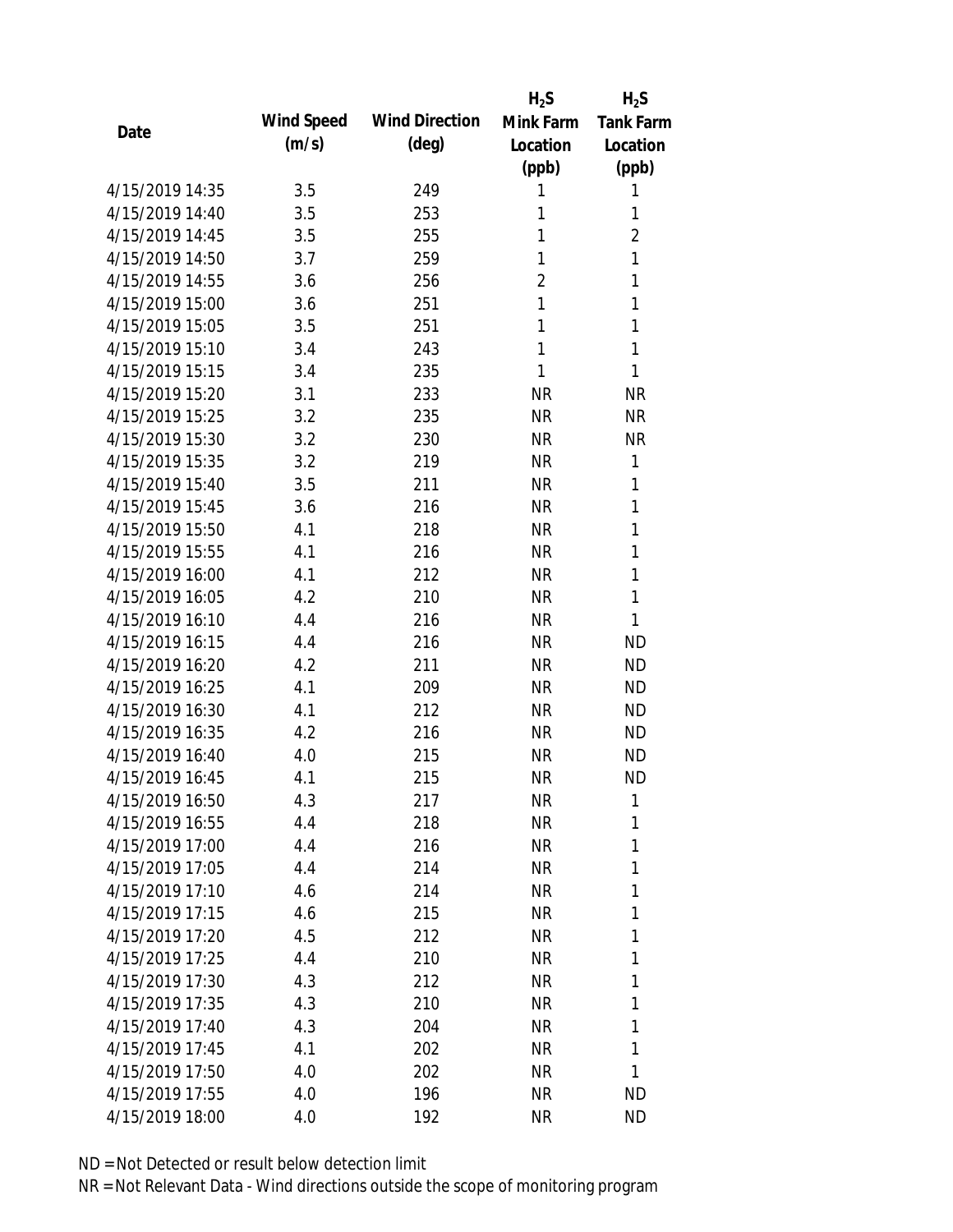|                 |            |                       | $H_2S$    | $H_2S$           |
|-----------------|------------|-----------------------|-----------|------------------|
|                 | Wind Speed | <b>Wind Direction</b> | Mink Farm | <b>Tank Farm</b> |
| Date            | (m/s)      | $(\text{deg})$        | Location  | Location         |
|                 |            |                       | (ppb)     | (ppb)            |
| 4/15/2019 18:05 | 4.0        | 190                   | <b>NR</b> | <b>ND</b>        |
| 4/15/2019 18:10 | 3.9        | 189                   | <b>NR</b> | <b>ND</b>        |
| 4/15/2019 18:15 | 3.9        | 183                   | <b>NR</b> | <b>ND</b>        |
| 4/15/2019 18:20 | 3.9        | 178                   | <b>NR</b> | <b>ND</b>        |
| 4/15/2019 18:25 | 3.7        | 178                   | <b>NR</b> | <b>ND</b>        |
| 4/15/2019 18:30 | 3.7        | 177                   | <b>NR</b> | 1                |
| 4/15/2019 18:35 | 3.6        | 175                   | <b>NR</b> | 1                |
| 4/15/2019 18:40 | 3.4        | 174                   | <b>NR</b> | $\mathbf{1}$     |
| 4/15/2019 18:45 | 3.5        | 174                   | <b>NR</b> | 1                |
| 4/15/2019 18:50 | 3.6        | 174                   | <b>NR</b> | 1                |
| 4/15/2019 18:55 | 3.6        | 173                   | <b>NR</b> | 1                |
| 4/15/2019 19:00 | 3.5        | 173                   | <b>NR</b> | $\mathbf{1}$     |
| 4/15/2019 19:05 | 3.7        | 170                   | <b>NR</b> | 1                |
| 4/15/2019 19:10 | 3.9        | 171                   | <b>NR</b> | $\mathbf{1}$     |
| 4/15/2019 19:15 | 3.9        | 171                   | <b>NR</b> | 1                |
| 4/15/2019 19:20 | 3.9        | 171                   | <b>NR</b> | 1                |
| 4/15/2019 19:25 | 4.0        | 170                   | <b>NR</b> | 1                |
| 4/15/2019 19:30 | 4.1        | 168                   | <b>NR</b> | <b>NR</b>        |
| 4/15/2019 19:35 | 4.0        | 168                   | <b>NR</b> | <b>NR</b>        |
| 4/15/2019 19:40 | 3.9        | 167                   | <b>NR</b> | <b>NR</b>        |
| 4/15/2019 19:45 | 3.9        | 167                   | <b>NR</b> | <b>NR</b>        |
| 4/15/2019 19:50 | 3.9        | 167                   | NR        | <b>NR</b>        |
| 4/15/2019 19:55 | 3.9        | 169                   | <b>NR</b> | <b>NR</b>        |
| 4/15/2019 20:00 | 3.9        | 171                   | <b>NR</b> | 1                |
| 4/15/2019 20:05 | 4.0        | 172                   | <b>NR</b> | 1                |
| 4/15/2019 20:10 | 4.2        | 172                   | <b>NR</b> | $\mathbf{1}$     |
| 4/15/2019 20:15 | 4.3        | 174                   | <b>NR</b> | 1                |
| 4/15/2019 20:20 | 4.1        | 175                   | <b>NR</b> | 1                |
| 4/15/2019 20:25 | 4.2        | 177                   | NR        | 1                |
| 4/15/2019 20:30 | 4.1        | 178                   | NR        | 1                |
| 4/15/2019 20:35 | 4.0        | 179                   | NR        | 1                |
| 4/15/2019 20:40 | 4.0        | 181                   | NR        | 1                |
| 4/15/2019 20:45 | 3.9        | 181                   | NR        | 1                |
| 4/15/2019 20:50 | 4.1        | 180                   | NR        | 1                |
| 4/15/2019 20:55 | 4.1        | 179                   | NR        | 1                |
| 4/15/2019 21:00 | 4.2        | 177                   | NR        | 1                |
| 4/15/2019 21:05 | 4.3        | 176                   | NR        | 1                |
| 4/15/2019 21:10 | 4.3        | 175                   | NR        | 1                |
| 4/15/2019 21:15 | 4.4        | 174                   | NR        | 1                |
| 4/15/2019 21:20 | 4.3        | 174                   | NR        | 1                |
| 4/15/2019 21:25 | 4.2        | 174                   | <b>NR</b> | 1                |
|                 |            |                       |           |                  |
| 4/15/2019 21:30 | 4.1        | 174                   | <b>NR</b> | 1                |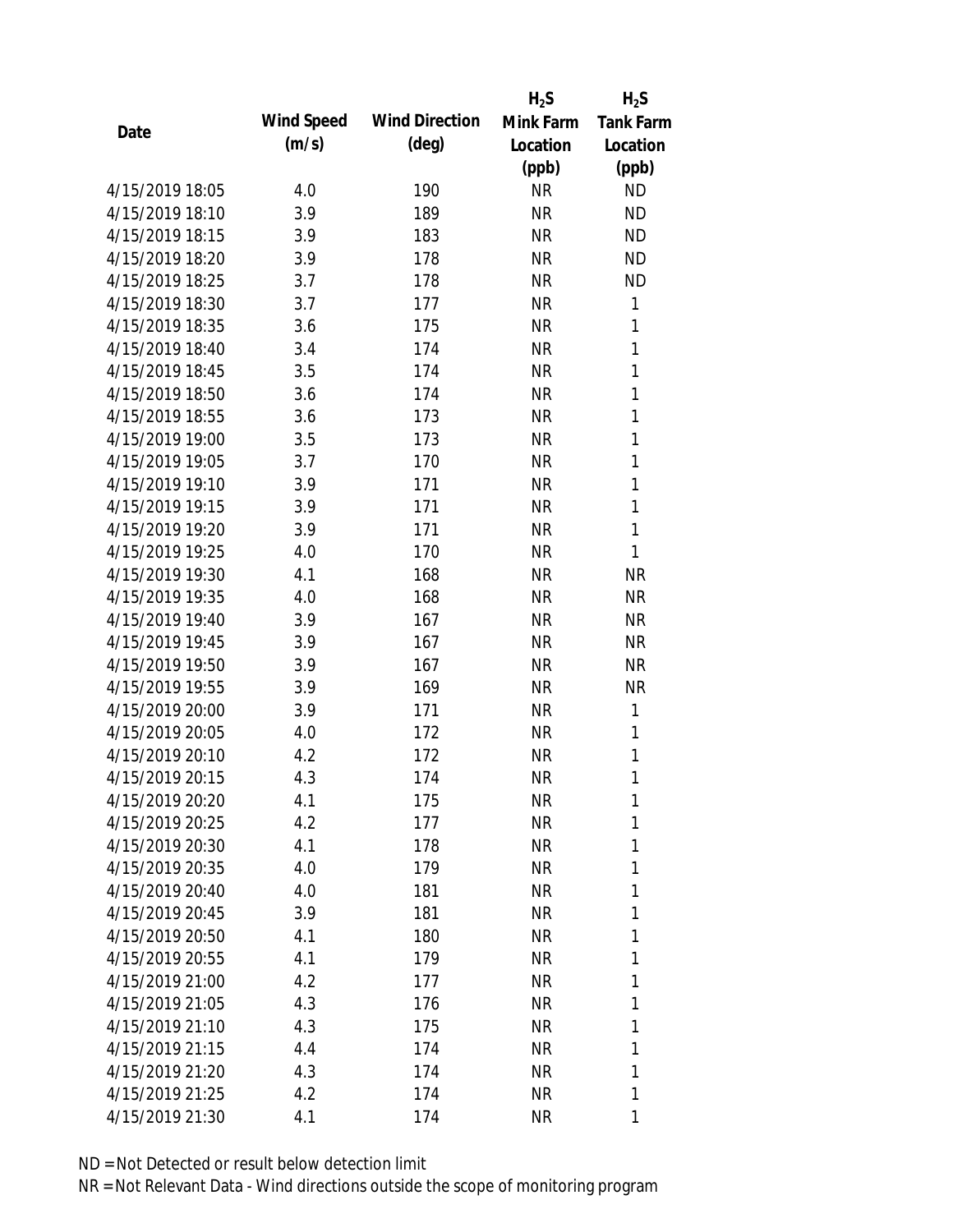|                 |            |                       | $H_2S$    | $H_2S$           |
|-----------------|------------|-----------------------|-----------|------------------|
| Date            | Wind Speed | <b>Wind Direction</b> | Mink Farm | <b>Tank Farm</b> |
|                 | (m/s)      | $(\text{deg})$        | Location  | Location         |
|                 |            |                       | (ppb)     | (ppb)            |
| 4/15/2019 21:35 | 4.1        | 173                   | <b>NR</b> | 1                |
| 4/15/2019 21:40 | 4.0        | 173                   | <b>NR</b> | 1                |
| 4/15/2019 21:45 | 4.0        | 173                   | <b>NR</b> | 1                |
| 4/15/2019 21:50 | 4.1        | 172                   | <b>NR</b> | 1                |
| 4/15/2019 21:55 | 4.1        | 171                   | <b>NR</b> | 1                |
| 4/15/2019 22:00 | 4.2        | 170                   | <b>NR</b> | 1                |
| 4/15/2019 22:05 | 4.2        | 171                   | <b>NR</b> | 1                |
| 4/15/2019 22:10 | 4.3        | 171                   | <b>NR</b> | 1                |
| 4/15/2019 22:15 | 4.3        | 171                   | <b>NR</b> | 1                |
| 4/15/2019 22:20 | 4.2        | 171                   | <b>NR</b> | 1                |
| 4/15/2019 22:25 | 4.2        | 171                   | <b>NR</b> | 1                |
| 4/15/2019 22:30 | 4.1        | 170                   | <b>NR</b> | 1                |
| 4/15/2019 22:35 | 4.2        | 171                   | <b>NR</b> | 1                |
| 4/15/2019 22:40 | 4.2        | 170                   | <b>NR</b> | 1                |
| 4/15/2019 22:45 | 4.3        | 170                   | <b>NR</b> | 1                |
| 4/15/2019 22:50 | 4.4        | 170                   | <b>NR</b> | 1                |
| 4/15/2019 22:55 | 4.5        | 170                   | <b>NR</b> | 1                |
| 4/15/2019 23:00 | 4.6        | 171                   | <b>NR</b> | 1                |
| 4/15/2019 23:05 | 4.6        | 170                   | <b>NR</b> | 1                |
| 4/15/2019 23:10 | 4.7        | 170                   | <b>NR</b> | 1                |
| 4/15/2019 23:15 | 4.6        | 171                   | <b>NR</b> | 1                |
| 4/15/2019 23:20 | 4.5        | 172                   | <b>NR</b> | 1                |
| 4/15/2019 23:25 | 4.5        | 171                   | <b>NR</b> | 1                |
| 4/15/2019 23:30 | 4.4        | 171                   | <b>NR</b> | 1                |
| 4/15/2019 23:35 | 4.5        | 171                   | <b>NR</b> | 1                |
| 4/15/2019 23:40 | 4.4        | 170                   | <b>NR</b> | 1                |
| 4/15/2019 23:45 | 4.5        | 170                   | <b>NR</b> | 1                |
| 4/15/2019 23:50 | 4.7        | 170                   | <b>NR</b> | 1                |
| 4/15/2019 23:55 | 4.9        | 170                   | <b>NR</b> | 1                |
| 4/15/2019 24:00 | 4.8        | 170                   | <b>NR</b> | 1                |
| 4/16/2019 00:05 | 4.8        | 169                   | <b>NR</b> | <b>NR</b>        |
| 4/16/2019 00:10 | 4.8        | 170                   | <b>NR</b> | 1                |
| 4/16/2019 00:15 | 4.8        | 170                   | <b>NR</b> | 1                |
| 4/16/2019 00:20 | 4.8        | 170                   | <b>NR</b> | 1                |
| 4/16/2019 00:25 | 4.7        | 169                   | <b>NR</b> | <b>NR</b>        |
| 4/16/2019 00:30 | 4.8        | 170                   | <b>NR</b> | 1                |
| 4/16/2019 00:35 | 4.8        | 170                   | <b>NR</b> | 1                |
| 4/16/2019 00:40 | 4.8        | 170                   | <b>NR</b> | 1                |
| 4/16/2019 00:45 | 5.0        | 169                   | <b>NR</b> | <b>NR</b>        |
| 4/16/2019 00:50 | 5.0        | 169                   | <b>NR</b> | NR               |
| 4/16/2019 00:55 | 5.1        | 169                   | <b>NR</b> | <b>NR</b>        |
|                 |            |                       |           |                  |
| 4/16/2019 01:00 | 5.2        | 170                   | <b>NR</b> | 1                |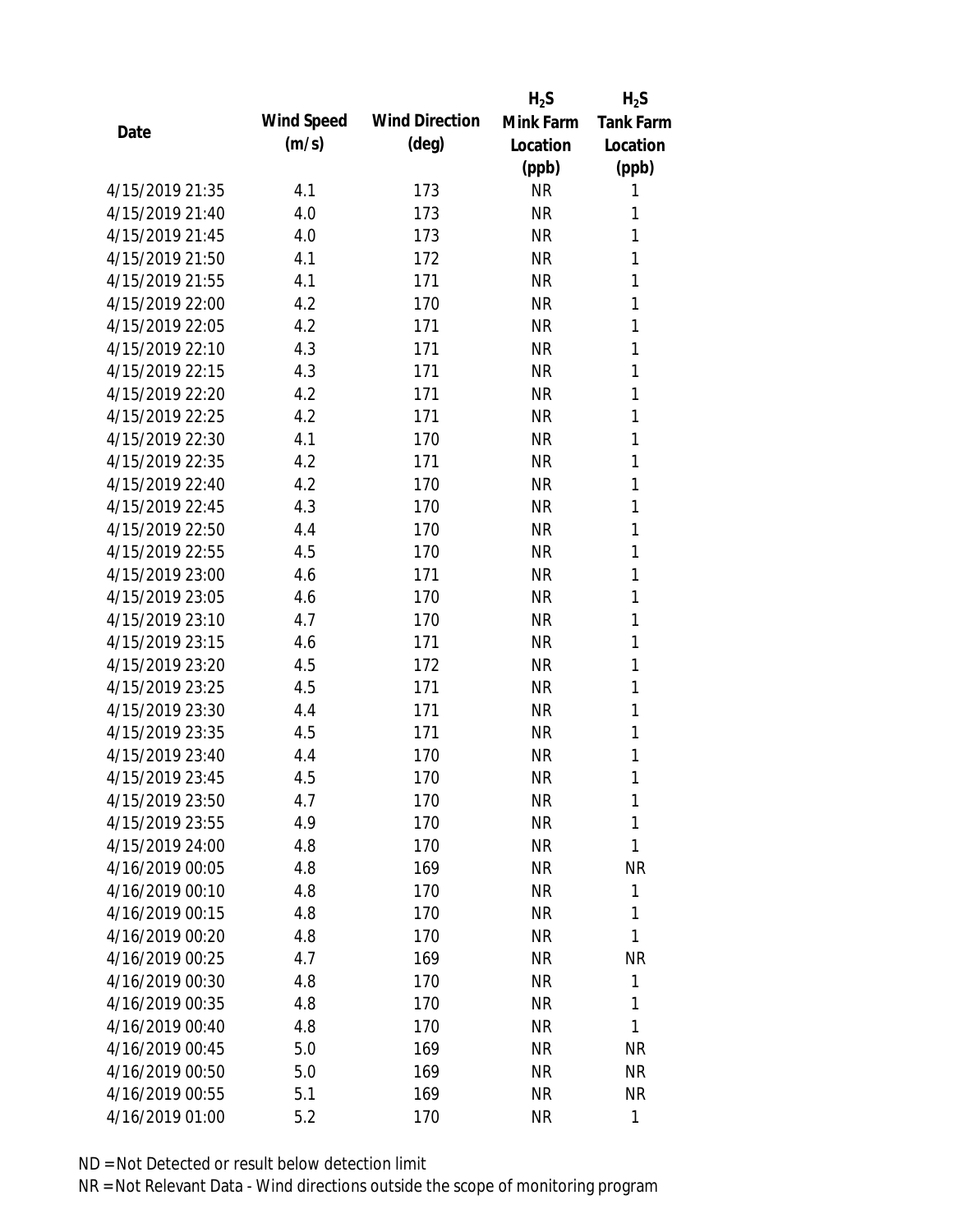|                 |            |                       | $H_2S$    | $H_2S$           |
|-----------------|------------|-----------------------|-----------|------------------|
|                 | Wind Speed | <b>Wind Direction</b> | Mink Farm | <b>Tank Farm</b> |
| Date            | (m/s)      | $(\text{deg})$        | Location  | Location         |
|                 |            |                       | (ppb)     | (ppb)            |
| 4/16/2019 01:05 | 5.4        | 170                   | <b>NR</b> | 1                |
| 4/16/2019 01:10 | 5.4        | 170                   | <b>NR</b> | 1                |
| 4/16/2019 01:15 | 5.3        | 170                   | <b>NR</b> | 1                |
| 4/16/2019 01:20 | 5.3        | 172                   | <b>NR</b> | 1                |
| 4/16/2019 01:25 | 5.1        | 172                   | <b>NR</b> | 1                |
| 4/16/2019 01:30 | 5.1        | 172                   | <b>NR</b> | 1                |
| 4/16/2019 01:35 | 5.1        | 172                   | <b>NR</b> | 1                |
| 4/16/2019 01:40 | 5.1        | 173                   | <b>NR</b> | 1                |
| 4/16/2019 01:45 | 5.2        | 174                   | <b>NR</b> | 1                |
| 4/16/2019 01:50 | 5.3        | 173                   | <b>NR</b> | 1                |
| 4/16/2019 01:55 | 5.4        | 173                   | <b>NR</b> | 1                |
| 4/16/2019 02:00 | 5.4        | 174                   | <b>NR</b> | 1                |
| 4/16/2019 02:05 | 5.3        | 174                   | <b>NR</b> | 1                |
| 4/16/2019 02:10 | 5.2        | 173                   | <b>NR</b> | 1                |
| 4/16/2019 02:15 | 5.2        | 172                   | <b>NR</b> | 1                |
| 4/16/2019 02:20 | 5.2        | 172                   | <b>NR</b> | 1                |
| 4/16/2019 02:25 | 5.4        | 172                   | <b>NR</b> | 1                |
| 4/16/2019 02:30 | 5.5        | 172                   | <b>NR</b> | 1                |
| 4/16/2019 02:35 | 5.6        | 172                   | <b>NR</b> | 1                |
| 4/16/2019 02:40 | 5.5        | 174                   | <b>NR</b> | 1                |
| 4/16/2019 02:45 | 5.5        | 176                   | <b>NR</b> | 1                |
| 4/16/2019 02:50 | 5.5        | 178                   | <b>NR</b> | 1                |
| 4/16/2019 02:55 | 5.3        | 179                   | <b>NR</b> | 1                |
| 4/16/2019 03:00 | 5.1        | 180                   | <b>NR</b> | 1                |
| 4/16/2019 03:05 | 5.1        | 180                   | <b>NR</b> | 1                |
| 4/16/2019 03:10 | 5.2        | 180                   | <b>NR</b> | 1                |
| 4/16/2019 03:15 | 5.1        | 180                   | <b>NR</b> | 1                |
| 4/16/2019 03:20 | 5.0        | 180                   | <b>NR</b> | 1                |
| 4/16/2019 03:25 | 5.1        | 181                   | NR        | 1                |
| 4/16/2019 03:30 | 5.0        | 182                   | NR        | 1                |
| 4/16/2019 03:35 | 5.0        | 184                   | NR        | 1                |
| 4/16/2019 03:40 | 4.9        | 185                   | NR        | 1                |
| 4/16/2019 03:45 | 4.9        | 185                   | NR        | 1                |
| 4/16/2019 03:50 | 4.7        | 187                   | NR        | 1                |
| 4/16/2019 03:55 | 4.7        | 188                   | NR        | 1                |
| 4/16/2019 04:00 | 4.9        | 188                   | NR        | 1                |
| 4/16/2019 04:05 | 4.8        | 187                   | NR        | 1                |
| 4/16/2019 04:10 | 4.7        | 188                   | NR        | 1                |
| 4/16/2019 04:15 | 4.6        | 188                   | NR        | 1                |
| 4/16/2019 04:20 | 4.6        | 188                   | NR        | 1                |
| 4/16/2019 04:25 | 4.6        | 187                   | <b>NR</b> | 1                |
|                 |            |                       |           |                  |
| 4/16/2019 04:30 | 4.6        | 187                   | <b>NR</b> | 1                |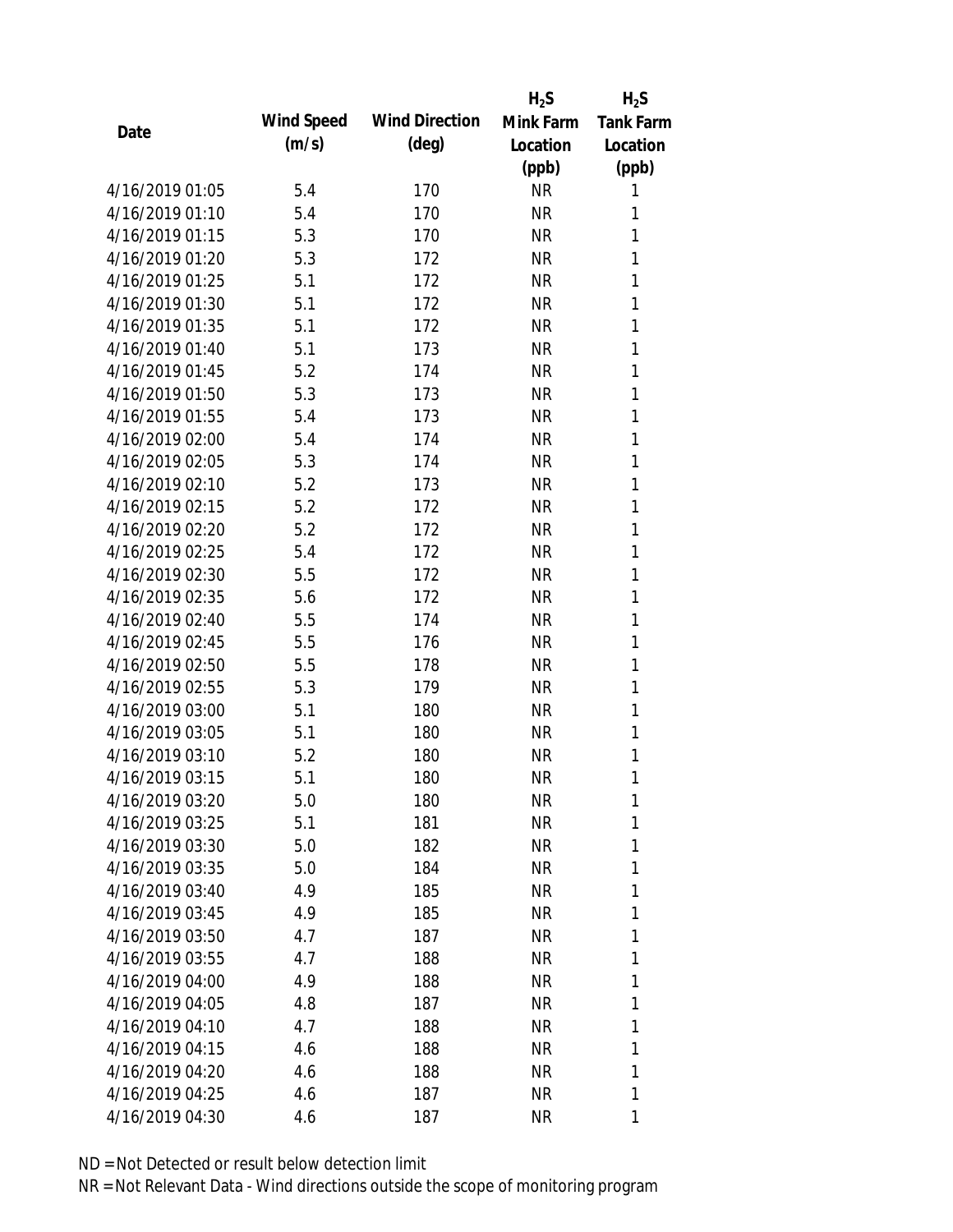|                 |            |                       | $H_2S$    | $H_2S$           |
|-----------------|------------|-----------------------|-----------|------------------|
| Date            | Wind Speed | <b>Wind Direction</b> | Mink Farm | <b>Tank Farm</b> |
|                 | (m/s)      | $(\text{deg})$        | Location  | Location         |
|                 |            |                       | (ppb)     | (ppb)            |
| 4/16/2019 04:35 | 4.6        | 187                   | <b>NR</b> | 1                |
| 4/16/2019 04:40 | 4.8        | 187                   | <b>NR</b> | 1                |
| 4/16/2019 04:45 | 4.9        | 187                   | <b>NR</b> | 1                |
| 4/16/2019 04:50 | 5.0        | 187                   | <b>NR</b> | 1                |
| 4/16/2019 04:55 | 5.0        | 187                   | <b>NR</b> | 1                |
| 4/16/2019 05:00 | 4.9        | 186                   | <b>NR</b> | 1                |
| 4/16/2019 05:05 | 4.8        | 186                   | <b>NR</b> | 1                |
| 4/16/2019 05:10 | 4.7        | 186                   | <b>NR</b> | 1                |
| 4/16/2019 05:15 | 4.7        | 186                   | <b>NR</b> | 1                |
| 4/16/2019 05:20 | 4.6        | 186                   | <b>NR</b> | 1                |
| 4/16/2019 05:25 | 4.6        | 186                   | <b>NR</b> | 1                |
| 4/16/2019 05:30 | 4.5        | 186                   | <b>NR</b> | 1                |
| 4/16/2019 05:35 | 4.4        | 186                   | <b>NR</b> | $\overline{2}$   |
| 4/16/2019 05:40 | 4.4        | 186                   | <b>NR</b> | 2                |
| 4/16/2019 05:45 | 4.3        | 186                   | <b>NR</b> | 1                |
| 4/16/2019 05:50 | 4.4        | 186                   | <b>NR</b> | 1                |
| 4/16/2019 05:55 | 4.4        | 186                   | <b>NR</b> | 1                |
| 4/16/2019 06:00 | 4.4        | 186                   | <b>NR</b> | 1                |
| 4/16/2019 06:05 | 4.5        | 187                   | <b>NR</b> | $\mathbf{1}$     |
| 4/16/2019 06:10 | 4.4        | 186                   | <b>NR</b> | 1                |
| 4/16/2019 06:15 | 4.4        | 186                   | <b>NR</b> | 1                |
| 4/16/2019 06:20 | 4.3        | 186                   | <b>NR</b> | 1                |
| 4/16/2019 06:25 | 4.2        | 185                   | <b>NR</b> | <b>ND</b>        |
| 4/16/2019 06:30 | 4.2        | 185                   | <b>NR</b> | <b>ND</b>        |
| 4/16/2019 06:35 | 4.3        | 184                   | <b>NR</b> | <b>ND</b>        |
| 4/16/2019 06:40 | 4.3        | 185                   | <b>NR</b> | 1                |
| 4/16/2019 06:45 | 4.4        | 185                   | <b>NR</b> | 1                |
| 4/16/2019 06:50 | 4.5        | 185                   | <b>NR</b> | $\overline{2}$   |
| 4/16/2019 06:55 | 4.5        | 185                   | <b>NR</b> | $\overline{2}$   |
| 4/16/2019 07:00 | 4.5        | 186                   | <b>NR</b> | $\overline{2}$   |
| 4/16/2019 07:05 | 4.4        | 185                   | <b>NR</b> | $\overline{2}$   |
| 4/16/2019 07:10 | 4.3        | 184                   | <b>NR</b> | $\overline{2}$   |
| 4/16/2019 07:15 | 4.1        | 183                   | <b>NR</b> | 1                |
| 4/16/2019 07:20 | 4.1        | 183                   | <b>NR</b> | 1                |
| 4/16/2019 07:25 | 4.2        | 182                   | <b>NR</b> | 1                |
| 4/16/2019 07:30 | 4.3        | 182                   | <b>NR</b> | 1                |
| 4/16/2019 07:35 | 4.3        | 182                   | <b>NR</b> | 1                |
| 4/16/2019 07:40 | 4.3        | 184                   | NR        | 1                |
| 4/16/2019 07:45 | 4.4        | 185                   | <b>NR</b> | 1                |
| 4/16/2019 07:50 | 4.4        | 186                   | <b>NR</b> | 1                |
| 4/16/2019 07:55 | 4.3        | 187                   | <b>NR</b> | 1                |
| 4/16/2019 08:00 | 4.2        | 187                   | <b>NR</b> | 1                |
|                 |            |                       |           |                  |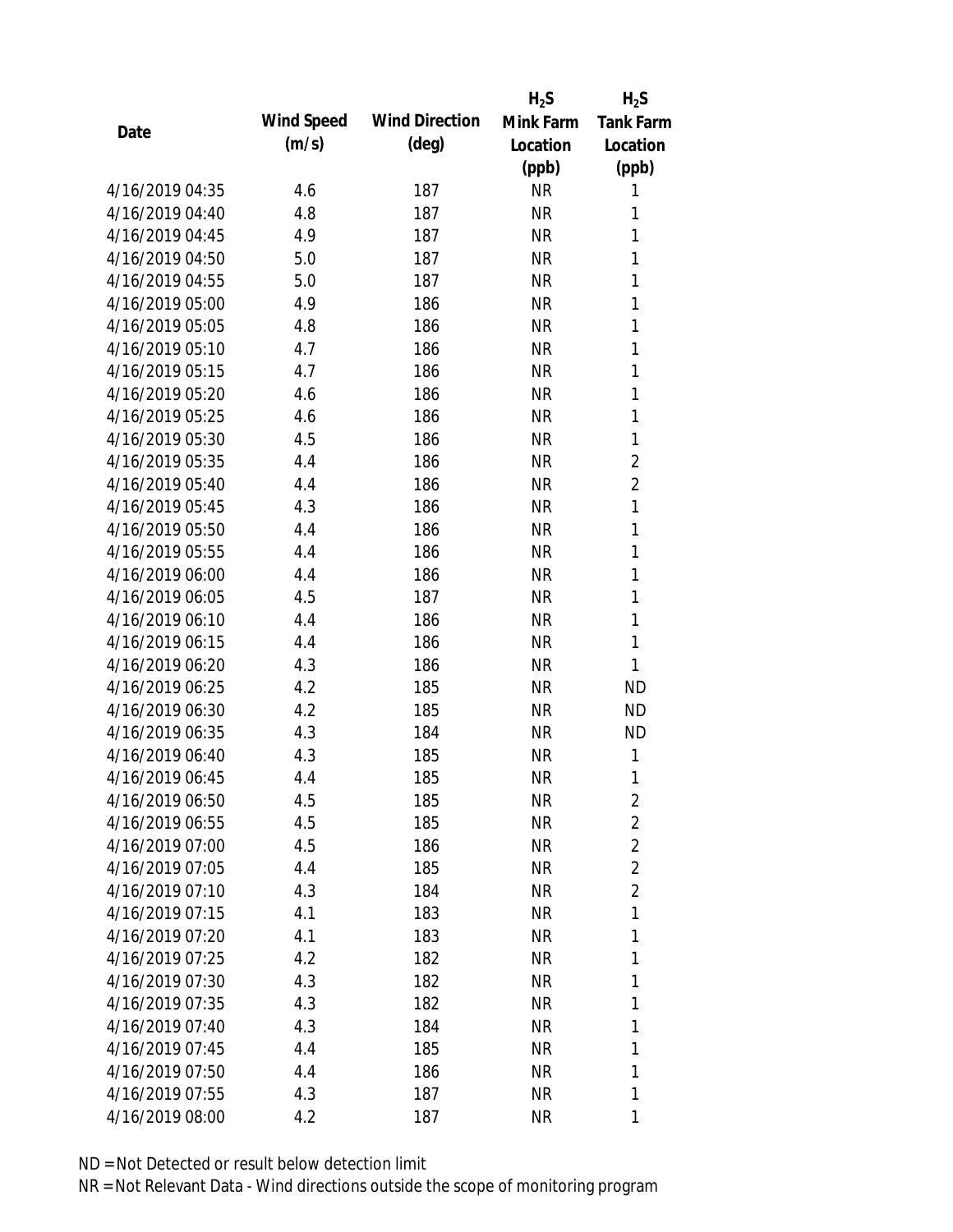|                 |            |                       | $H_2S$    | $H_2S$           |
|-----------------|------------|-----------------------|-----------|------------------|
| Date            | Wind Speed | <b>Wind Direction</b> | Mink Farm | <b>Tank Farm</b> |
|                 | (m/s)      | $(\text{deg})$        | Location  | Location         |
|                 |            |                       | (ppb)     | (ppb)            |
| 4/16/2019 08:05 | 4.2        | 187                   | <b>NR</b> | 1                |
| 4/16/2019 08:10 | 4.3        | 186                   | <b>NR</b> | 1                |
| 4/16/2019 08:15 | 4.1        | 187                   | <b>NR</b> | 1                |
| 4/16/2019 08:20 | 3.9        | 189                   | <b>NR</b> | 1                |
| 4/16/2019 08:25 | 3.8        | 192                   | <b>NR</b> | 1                |
| 4/16/2019 08:30 | 3.9        | 194                   | <b>NR</b> | $\overline{2}$   |
| 4/16/2019 08:35 | 3.8        | 197                   | <b>NR</b> | $\overline{2}$   |
| 4/16/2019 08:40 | 3.9        | 199                   | <b>NR</b> | $\overline{2}$   |
| 4/16/2019 08:45 | 4.1        | 202                   | <b>NR</b> | 1                |
| 4/16/2019 08:50 | 4.3        | 203                   | <b>NR</b> | $\mathbf{1}$     |
| 4/16/2019 08:55 | 4.3        | 204                   | <b>NR</b> | 1                |
| 4/16/2019 09:00 | 4.4        | 207                   | <b>NR</b> | 1                |
| 4/16/2019 09:05 | 4.5        | 210                   | <b>NR</b> | 1                |
| 4/16/2019 09:10 | 4.6        | 215                   | <b>NR</b> | 1                |
| 4/16/2019 09:15 | 4.7        | 216                   | <b>NR</b> | 1                |
| 4/16/2019 09:20 | 4.8        | 217                   | <b>NR</b> | 1                |
| 4/16/2019 09:25 | 5.0        | 218                   | <b>NR</b> | 1                |
| 4/16/2019 09:30 | 4.9        | 220                   | <b>NR</b> | 1                |
| 4/16/2019 09:35 | 4.7        | 219                   | <b>NR</b> | 1                |
| 4/16/2019 09:40 | 4.6        | 219                   | <b>NR</b> | 1                |
| 4/16/2019 09:45 | 4.5        | 218                   | <b>NR</b> | 1                |
| 4/16/2019 09:50 | 4.5        | 220                   | <b>NR</b> | $\overline{2}$   |
| 4/16/2019 09:55 | 4.6        | 222                   | <b>NR</b> | $\overline{2}$   |
| 4/16/2019 10:00 | 4.7        | 223                   | <b>NR</b> | 1                |
| 4/16/2019 10:05 | 4.8        | 224                   | <b>NR</b> | 1                |
| 4/16/2019 10:10 | 4.9        | 224                   | <b>NR</b> | 1                |
| 4/16/2019 10:15 | 5.0        | 226                   | <b>NR</b> | <b>ND</b>        |
| 4/16/2019 10:20 | 5.1        | 226                   | <b>NR</b> | <b>ND</b>        |
| 4/16/2019 10:25 | 5.0        | 226                   | <b>NR</b> | <b>ND</b>        |
| 4/16/2019 10:30 | 4.9        | 226                   | NR        | <b>ND</b>        |
| 4/16/2019 10:35 | 4.8        | 225                   | NR        | <b>ND</b>        |
| 4/16/2019 10:40 | 4.5        | 223                   | <b>NR</b> | 1                |
| 4/16/2019 10:45 | 4.6        | 222                   | <b>NR</b> | 1                |
| 4/16/2019 10:50 | 4.5        | 222                   | <b>NR</b> | 1                |
| 4/16/2019 10:55 | 4.6        | 220                   | <b>NR</b> | 1                |
| 4/16/2019 11:00 | 4.7        | 219                   | <b>NR</b> | 1                |
| 4/16/2019 11:05 | 4.9        | 220                   | <b>NR</b> | 1                |
| 4/16/2019 11:10 | 5.1        | 221                   | NR        | 1                |
| 4/16/2019 11:15 | 5.2        | 222                   | <b>NR</b> | 1                |
| 4/16/2019 11:20 | 5.2        | 222                   | <b>NR</b> | 1                |
| 4/16/2019 11:25 | 5.2        |                       | <b>NR</b> | 1                |
|                 |            | 223                   |           |                  |
| 4/16/2019 11:30 | 5.2        | 230                   | 1         | 1                |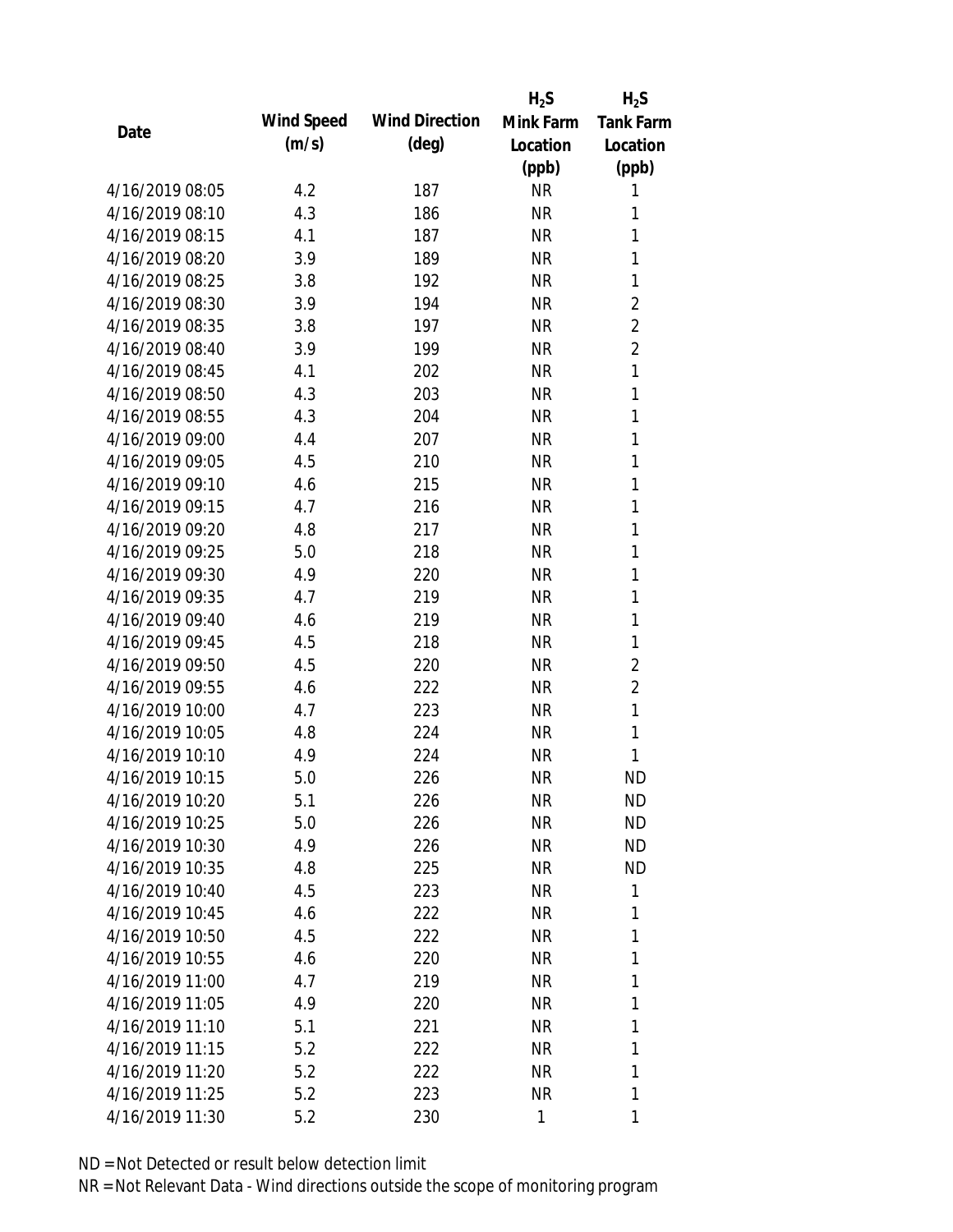|                 |            |                       | $H_2S$         | $H_2S$           |
|-----------------|------------|-----------------------|----------------|------------------|
| Date            | Wind Speed | <b>Wind Direction</b> | Mink Farm      | <b>Tank Farm</b> |
|                 | (m/s)      | $(\text{deg})$        | Location       | Location         |
|                 |            |                       | (ppb)          | (ppb)            |
| 4/16/2019 11:35 | 5.0        | 235                   | 1              | 1                |
| 4/16/2019 11:40 | 4.9        | 237                   | 1              | 1                |
| 4/16/2019 11:45 | 4.8        | 242                   | 1              | 1                |
| 4/16/2019 11:50 | 4.8        | 243                   | 1              | 1                |
| 4/16/2019 11:55 | 4.8        | 248                   | 1              | 1                |
| 4/16/2019 12:00 | 4.7        | 246                   | 1              | 2                |
| 4/16/2019 12:05 | 4.9        | 247                   | 1              | 2                |
| 4/16/2019 12:10 | 4.9        | 254                   | 1              | $\overline{2}$   |
| 4/16/2019 12:15 | 5.0        | 253                   | 1              | $\overline{2}$   |
| 4/16/2019 12:20 | 4.7        | 256                   | $\overline{2}$ | $\overline{2}$   |
| 4/16/2019 12:25 | 4.7        | 256                   | 1              | $\overline{2}$   |
| 4/16/2019 12:30 | 4.6        | 259                   | 1              | $\overline{2}$   |
| 4/16/2019 12:35 | 4.4        | 260                   | 1              | $\overline{2}$   |
| 4/16/2019 12:40 | 4.2        | 254                   | 1              | $\overline{2}$   |
| 4/16/2019 12:45 | 4.0        | 254                   | 1              | $\overline{2}$   |
| 4/16/2019 12:50 | 4.2        | 255                   | 1              | $\overline{2}$   |
| 4/16/2019 12:55 | 3.8        | 259                   | 1              | 1                |
| 4/16/2019 13:00 | 3.8        | 260                   | 1              | 1                |
| 4/16/2019 13:05 | 3.9        | 258                   | 1              | 1                |
| 4/16/2019 13:10 | 4.0        | 264                   | 1              | 1                |
| 4/16/2019 13:15 | 4.1        | 269                   | 1              | 1                |
| 4/16/2019 13:20 | 3.9        | 270                   | 1              | 1                |
| 4/16/2019 13:25 | 4.1        | 264                   | 1              | 1                |
| 4/16/2019 13:30 | 4.1        | 259                   | 1              | 1                |
| 4/16/2019 13:35 | 3.9        | 261                   | 1              | 1                |
| 4/16/2019 13:40 | 3.9        | 260                   | 1              | 1                |
| 4/16/2019 13:45 | 3.8        | 258                   | 1              | 1                |
| 4/16/2019 13:50 | 3.8        | 254                   | 1              | 1                |
| 4/16/2019 13:55 | 3.7        | 254                   | 1              | 1                |
| 4/16/2019 14:00 | 3.6        | 253                   | 1              | 1                |
| 4/16/2019 14:05 | 3.6        | 246                   | 1              | 1                |
| 4/16/2019 14:10 | 3.7        | 236                   | 1              | 1                |
| 4/16/2019 14:15 | 3.7        | 234                   | 1              | 1                |
| 4/16/2019 14:20 | 3.6        | 234                   | 1              | 1                |
| 4/16/2019 14:25 | 3.5        | 237                   | 1              | 1                |
| 4/16/2019 14:30 | 3.4        | 237                   | 1              | 1                |
| 4/16/2019 14:35 | 3.3        | 238                   | 1              | 1                |
| 4/16/2019 14:40 | 3.2        | 243                   | 1              | 1                |
| 4/16/2019 14:45 | 3.1        | 237                   | 1              | 1                |
| 4/16/2019 14:50 | 3.1        | 235                   | 1              | 1                |
| 4/16/2019 14:55 | 3.3        | 233                   | 1              | 1                |
| 4/16/2019 15:00 | 3.3        | 235                   | 1              | 1                |
|                 |            |                       |                |                  |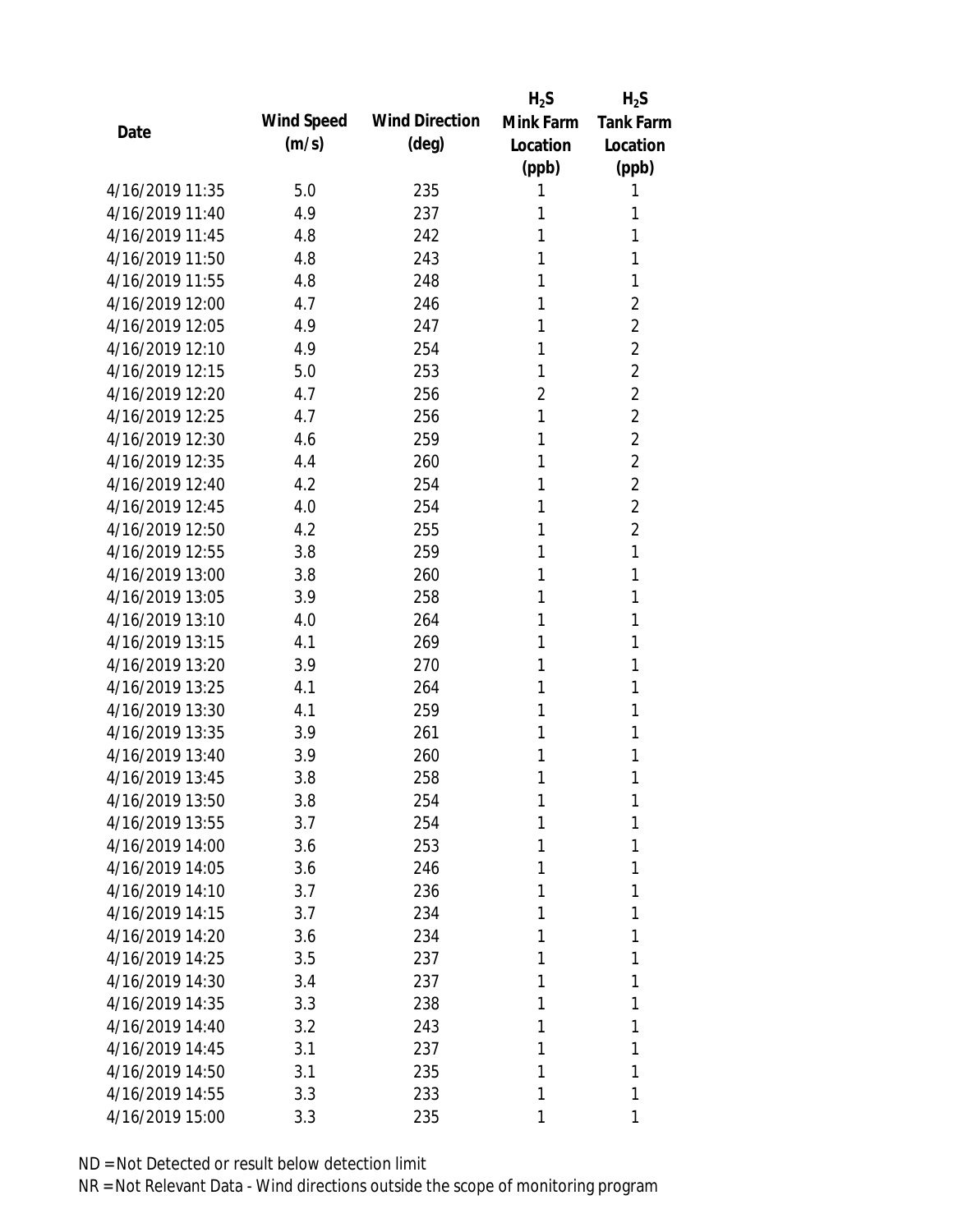|                 |            |                       | $H_2S$    | $H_2S$           |
|-----------------|------------|-----------------------|-----------|------------------|
| Date            | Wind Speed | <b>Wind Direction</b> | Mink Farm | <b>Tank Farm</b> |
|                 | (m/s)      | $(\text{deg})$        | Location  | Location         |
|                 |            |                       | (ppb)     | (ppb)            |
| 4/16/2019 15:05 | 3.4        | 237                   | 1         | 1                |
| 4/16/2019 15:10 | 3.3        | 238                   | 1         | 1                |
| 4/16/2019 15:15 | 3.2        | 238                   | 1         | 1                |
| 4/16/2019 15:20 | 3.3        | 236                   | 1         | 1                |
| 4/16/2019 15:25 | 3.3        | 231                   | 1         | 1                |
| 4/16/2019 15:30 | 3.4        | 221                   | <b>NR</b> | 1                |
| 4/16/2019 15:35 | 3.4        | 209                   | <b>NR</b> | 1                |
| 4/16/2019 15:40 | 3.5        | 203                   | <b>NR</b> | 1                |
| 4/16/2019 15:45 | 3.6        | 202                   | <b>NR</b> | 1                |
| 4/16/2019 15:50 | 3.6        | 196                   | <b>NR</b> | 1                |
| 4/16/2019 15:55 | 3.4        | 189                   | <b>NR</b> | 1                |
| 4/16/2019 16:00 | 3.2        | 197                   | <b>NR</b> | 1                |
| 4/16/2019 16:05 | 3.2        | 202                   | <b>NR</b> | 1                |
| 4/16/2019 16:10 | 3.2        | 206                   | <b>NR</b> | 1                |
| 4/16/2019 16:15 | 3.2        | 205                   | <b>NR</b> | 1                |
| 4/16/2019 16:20 | 3.3        | 211                   | <b>NR</b> | 1                |
| 4/16/2019 16:25 | 3.5        | 215                   | <b>NR</b> | 1                |
| 4/16/2019 16:30 | 3.6        | 209                   | <b>NR</b> | 1                |
| 4/16/2019 16:35 | 3.7        | 207                   | <b>NR</b> | 1                |
| 4/16/2019 16:40 | 3.7        | 203                   | <b>NR</b> | 1                |
| 4/16/2019 16:45 | 3.7        | 206                   | <b>NR</b> | 1                |
| 4/16/2019 16:50 | 3.8        | 206                   | <b>NR</b> | <b>ND</b>        |
| 4/16/2019 16:55 | 3.6        | 205                   | <b>NR</b> | <b>ND</b>        |
| 4/16/2019 17:00 | 3.7        | 210                   | <b>NR</b> | <b>ND</b>        |
| 4/16/2019 17:05 | 3.7        | 214                   | <b>NR</b> | <b>ND</b>        |
| 4/16/2019 17:10 | 3.8        | 213                   | <b>NR</b> | 1                |
| 4/16/2019 17:15 | 3.9        | 211                   | <b>NR</b> | 1                |
| 4/16/2019 17:20 | 4.0        | 212                   | <b>NR</b> | 1                |
| 4/16/2019 17:25 | 4.3        | 217                   | <b>NR</b> | 1                |
| 4/16/2019 17:30 | 4.3        | 214                   | <b>NR</b> | 1                |
| 4/16/2019 17:35 | 4.2        | 214                   | <b>NR</b> | 1                |
| 4/16/2019 17:40 | 4.0        | 216                   | <b>NR</b> | 1                |
| 4/16/2019 17:45 | 3.7        | 211                   | <b>NR</b> | 1                |
| 4/16/2019 17:50 | 3.3        | 212                   | <b>NR</b> | 1                |
| 4/16/2019 17:55 | 2.9        | 209                   | <b>NR</b> | 1                |
| 4/16/2019 18:00 | 2.6        | 210                   | <b>NR</b> | 1                |
| 4/16/2019 18:05 | 2.4        | 214                   | NR        | 1                |
| 4/16/2019 18:10 | 2.2        | 220                   | NR        | 1                |
| 4/16/2019 18:15 | 2.0        | 228                   | <b>NR</b> | 1                |
| 4/16/2019 18:20 | 1.7        | 230                   | 1         | 1                |
| 4/16/2019 18:25 | 1.3        | 235                   | 1         | 1                |
| 4/16/2019 18:30 | 1.0        | 243                   | 1         | 1                |
|                 |            |                       |           |                  |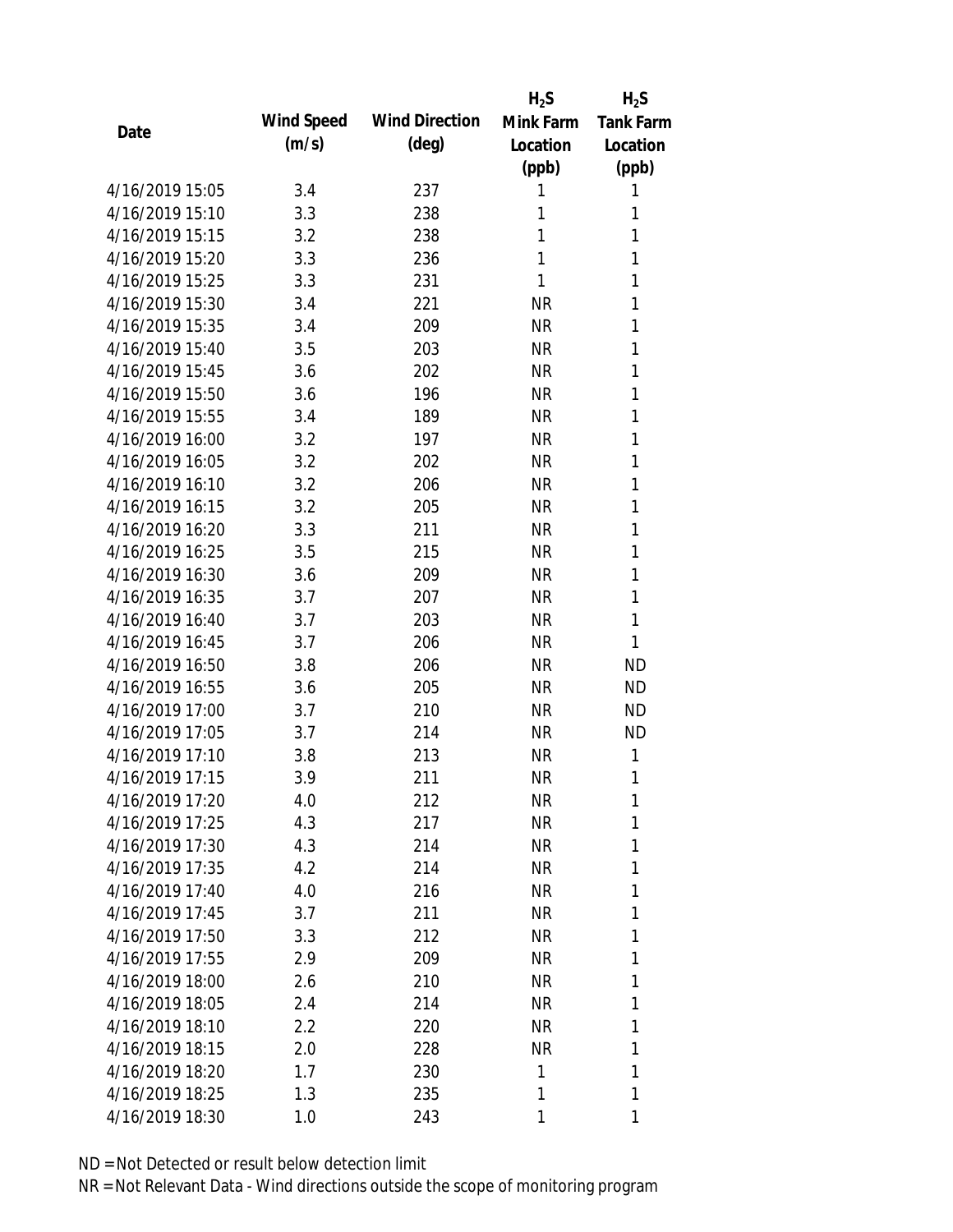|                 |            |                       | $H_2S$    | $H_2S$           |
|-----------------|------------|-----------------------|-----------|------------------|
| Date            | Wind Speed | <b>Wind Direction</b> | Mink Farm | <b>Tank Farm</b> |
|                 | (m/s)      | $(\text{deg})$        | Location  | Location         |
|                 |            |                       | (ppb)     | (ppb)            |
| 4/16/2019 18:35 | 0.6        | 244                   | 1         | 1                |
| 4/16/2019 18:40 | 0.8        | 268                   | <b>NR</b> | <b>NR</b>        |
| 4/16/2019 18:45 | 1.2        | 41                    | <b>NR</b> | <b>NR</b>        |
| 4/16/2019 18:50 | 2.0        | 46                    | <b>NR</b> | <b>NR</b>        |
| 4/16/2019 18:55 | 2.8        | 47                    | <b>NR</b> | <b>NR</b>        |
| 4/16/2019 19:00 | 3.5        | 50                    | <b>NR</b> | <b>NR</b>        |
| 4/16/2019 19:05 | 4.2        | 52                    | <b>NR</b> | <b>NR</b>        |
| 4/16/2019 19:10 | 4.5        | 54                    | <b>NR</b> | <b>NR</b>        |
| 4/16/2019 19:15 | 4.3        | 55                    | <b>NR</b> | <b>NR</b>        |
| 4/16/2019 19:20 | 4.1        | 56                    | <b>NR</b> | <b>NR</b>        |
| 4/16/2019 19:25 | 3.9        | 57                    | <b>NR</b> | <b>NR</b>        |
| 4/16/2019 19:30 | 3.9        | 56                    | <b>NR</b> | <b>NR</b>        |
| 4/16/2019 19:35 | 3.9        | 54                    | <b>NR</b> | <b>NR</b>        |
| 4/16/2019 19:40 | 4.1        | 53                    | <b>NR</b> | <b>NR</b>        |
| 4/16/2019 19:45 | 4.2        | 52                    | <b>NR</b> | <b>NR</b>        |
| 4/16/2019 19:50 | 4.2        | 54                    | <b>NR</b> | <b>NR</b>        |
| 4/16/2019 19:55 | 4.4        | 53                    | <b>NR</b> | <b>NR</b>        |
| 4/16/2019 20:00 | 4.5        | 54                    | <b>NR</b> | <b>NR</b>        |
| 4/16/2019 20:05 | 4.4        | 54                    | <b>NR</b> | <b>NR</b>        |
| 4/16/2019 20:10 | 4.2        | 56                    | <b>NR</b> | <b>NR</b>        |
| 4/16/2019 20:15 | 4.1        | 58                    | <b>NR</b> | <b>NR</b>        |
| 4/16/2019 20:20 | 4.2        | 58                    | <b>NR</b> | <b>NR</b>        |
| 4/16/2019 20:25 | 4.0        | 59                    | <b>NR</b> | <b>NR</b>        |
| 4/16/2019 20:30 | 3.9        | 59                    | <b>NR</b> | <b>NR</b>        |
| 4/16/2019 20:35 | 4.1        | 59                    | <b>NR</b> | <b>NR</b>        |
| 4/16/2019 20:40 | 4.0        | 58                    | <b>NR</b> | <b>NR</b>        |
| 4/16/2019 20:45 | 3.9        | 57                    | <b>NR</b> | <b>NR</b>        |
| 4/16/2019 20:50 | 3.8        | 58                    | <b>NR</b> | <b>NR</b>        |
| 4/16/2019 20:55 | 3.7        | 57                    | <b>NR</b> | <b>NR</b>        |
| 4/16/2019 21:00 | 3.7        | 57                    | <b>NR</b> | <b>NR</b>        |
| 4/16/2019 21:05 | 3.4        | 58                    | <b>NR</b> | <b>NR</b>        |
| 4/16/2019 21:10 | 3.5        | 58                    | <b>NR</b> | <b>NR</b>        |
| 4/16/2019 21:15 | 3.4        | 57                    | <b>NR</b> | <b>NR</b>        |
| 4/16/2019 21:20 | 3.4        | 56                    | <b>NR</b> | <b>NR</b>        |
| 4/16/2019 21:25 | 3.5        | 56                    | <b>NR</b> | <b>NR</b>        |
| 4/16/2019 21:30 | 3.4        | 56                    | <b>NR</b> | <b>NR</b>        |
| 4/16/2019 21:35 | 3.4        | 56                    | <b>NR</b> | <b>NR</b>        |
| 4/16/2019 21:40 | 3.3        | 56                    | <b>NR</b> | <b>NR</b>        |
| 4/16/2019 21:45 | 3.3        | 56                    | <b>NR</b> | <b>NR</b>        |
| 4/16/2019 21:50 | 3.2        | 57                    | <b>NR</b> | <b>NR</b>        |
| 4/16/2019 21:55 | 3.2        | 57                    | <b>NR</b> | <b>NR</b>        |
| 4/16/2019 22:00 | 3.1        | 57                    | <b>NR</b> | <b>NR</b>        |
|                 |            |                       |           |                  |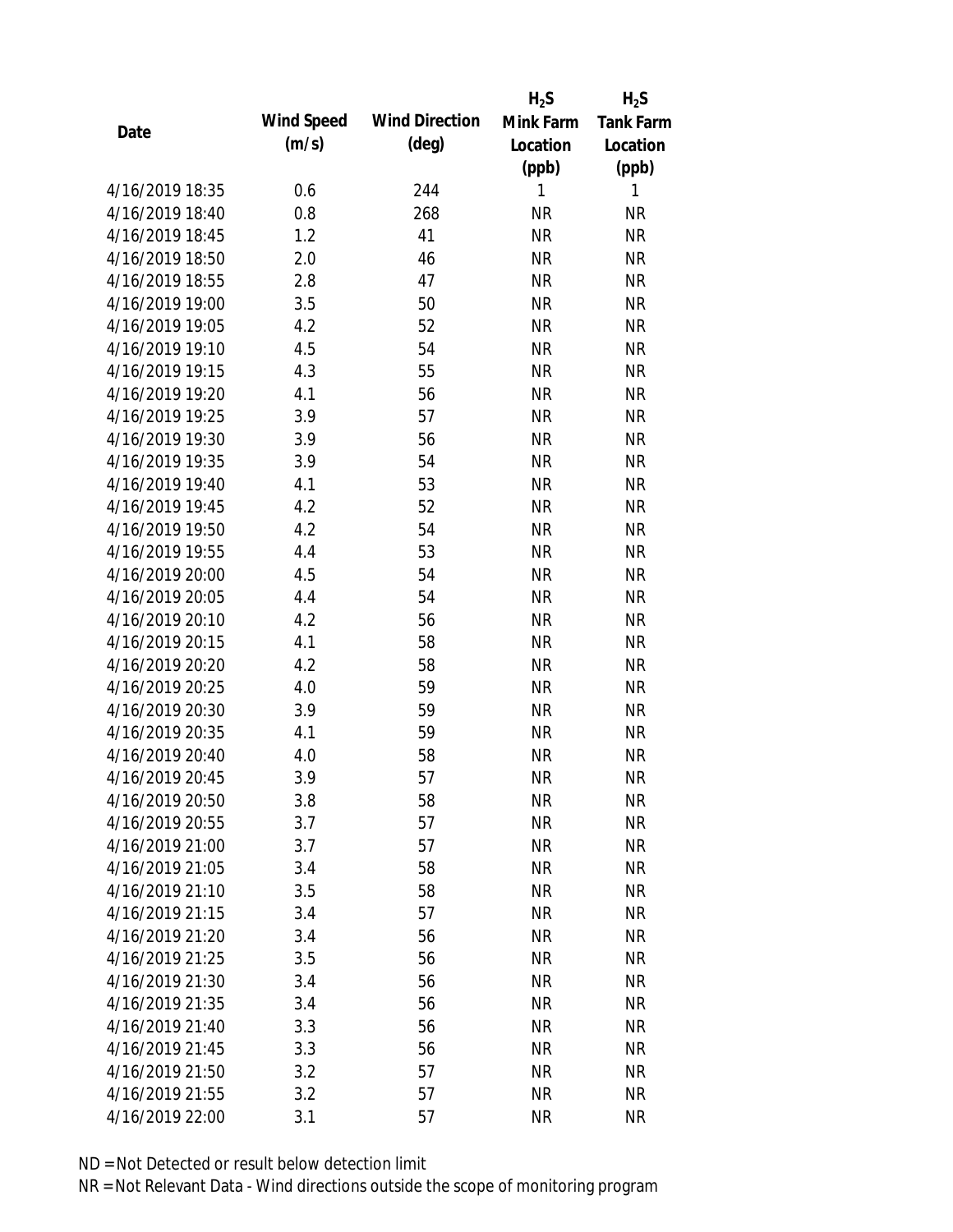|                 |            |                       | $H_2S$    | $H_2S$           |
|-----------------|------------|-----------------------|-----------|------------------|
| Date            | Wind Speed | <b>Wind Direction</b> | Mink Farm | <b>Tank Farm</b> |
|                 | (m/s)      | $(\text{deg})$        | Location  | Location         |
|                 |            |                       | (ppb)     | (ppb)            |
| 4/16/2019 22:05 | 3.0        | 57                    | <b>NR</b> | <b>NR</b>        |
| 4/16/2019 22:10 | 3.0        | 60                    | <b>NR</b> | <b>NR</b>        |
| 4/16/2019 22:15 | 2.8        | 61                    | <b>NR</b> | <b>NR</b>        |
| 4/16/2019 22:20 | 2.7        | 61                    | <b>NR</b> | <b>NR</b>        |
| 4/16/2019 22:25 | 2.6        | 61                    | <b>NR</b> | <b>NR</b>        |
| 4/16/2019 22:30 | 2.6        | 61                    | <b>NR</b> | <b>NR</b>        |
| 4/16/2019 22:35 | 2.7        | 59                    | <b>NR</b> | <b>NR</b>        |
| 4/16/2019 22:40 | 2.7        | 56                    | <b>NR</b> | <b>NR</b>        |
| 4/16/2019 22:45 | 2.8        | 55                    | <b>NR</b> | <b>NR</b>        |
| 4/16/2019 22:50 | 2.9        | 54                    | <b>NR</b> | <b>NR</b>        |
| 4/16/2019 22:55 | 2.9        | 53                    | <b>NR</b> | <b>NR</b>        |
| 4/16/2019 23:00 | 2.9        | 51                    | <b>NR</b> | <b>NR</b>        |
| 4/16/2019 23:05 | 2.9        | 53                    | <b>NR</b> | <b>NR</b>        |
| 4/16/2019 23:10 | 2.8        | 53                    | <b>NR</b> | <b>NR</b>        |
| 4/16/2019 23:15 | 2.8        | 54                    | <b>NR</b> | <b>NR</b>        |
| 4/16/2019 23:20 | 2.7        | 55                    | <b>NR</b> | <b>NR</b>        |
| 4/16/2019 23:25 | 2.7        | 57                    | <b>NR</b> | <b>NR</b>        |
| 4/16/2019 23:30 | 2.8        | 58                    | <b>NR</b> | <b>NR</b>        |
| 4/16/2019 23:35 | 2.8        | 56                    | <b>NR</b> | <b>NR</b>        |
| 4/16/2019 23:40 | 3.0        | 55                    | <b>NR</b> | <b>NR</b>        |
| 4/16/2019 23:45 | 3.2        | 52                    | <b>NR</b> | <b>NR</b>        |
| 4/16/2019 23:50 | 3.3        | 52                    | <b>NR</b> | <b>NR</b>        |
| 4/16/2019 23:55 | 3.4        | 50                    | <b>NR</b> | <b>NR</b>        |
| 4/16/2019 24:00 | 3.6        | 49                    | <b>NR</b> | <b>NR</b>        |
| 4/17/2019 00:05 | 3.6        | 51                    | <b>NR</b> | <b>NR</b>        |
| 4/17/2019 00:10 | 3.7        | 50                    | <b>NR</b> | <b>NR</b>        |
| 4/17/2019 00:15 | 3.5        | 50                    | <b>NR</b> | <b>NR</b>        |
| 4/17/2019 00:20 | 3.7        | 48                    | <b>NR</b> | <b>NR</b>        |
| 4/17/2019 00:25 | 3.6        | 47                    | <b>NR</b> | <b>NR</b>        |
| 4/17/2019 00:30 | 3.7        | 45                    | <b>NR</b> | <b>NR</b>        |
| 4/17/2019 00:35 | 3.8        | 44                    | <b>NR</b> | <b>NR</b>        |
| 4/17/2019 00:40 | 3.9        | 46                    | <b>NR</b> | <b>NR</b>        |
| 4/17/2019 00:45 | 4.1        | 46                    | <b>NR</b> | <b>NR</b>        |
| 4/17/2019 00:50 | 4.1        | 48                    | <b>NR</b> | <b>NR</b>        |
| 4/17/2019 00:55 | 4.2        | 48                    | <b>NR</b> | <b>NR</b>        |
| 4/17/2019 01:00 | 4.2        | 49                    | <b>NR</b> | <b>NR</b>        |
| 4/17/2019 01:05 | 4.0        | 50                    | <b>NR</b> | <b>NR</b>        |
| 4/17/2019 01:10 | 3.9        | 50                    | NR        | <b>NR</b>        |
| 4/17/2019 01:15 | 3.7        | 51                    | <b>NR</b> | <b>NR</b>        |
| 4/17/2019 01:20 | 3.4        | 52                    | <b>NR</b> | <b>NR</b>        |
| 4/17/2019 01:25 | 3.3        | 54                    | <b>NR</b> | <b>NR</b>        |
| 4/17/2019 01:30 | 3.2        | 57                    | <b>NR</b> | <b>NR</b>        |
|                 |            |                       |           |                  |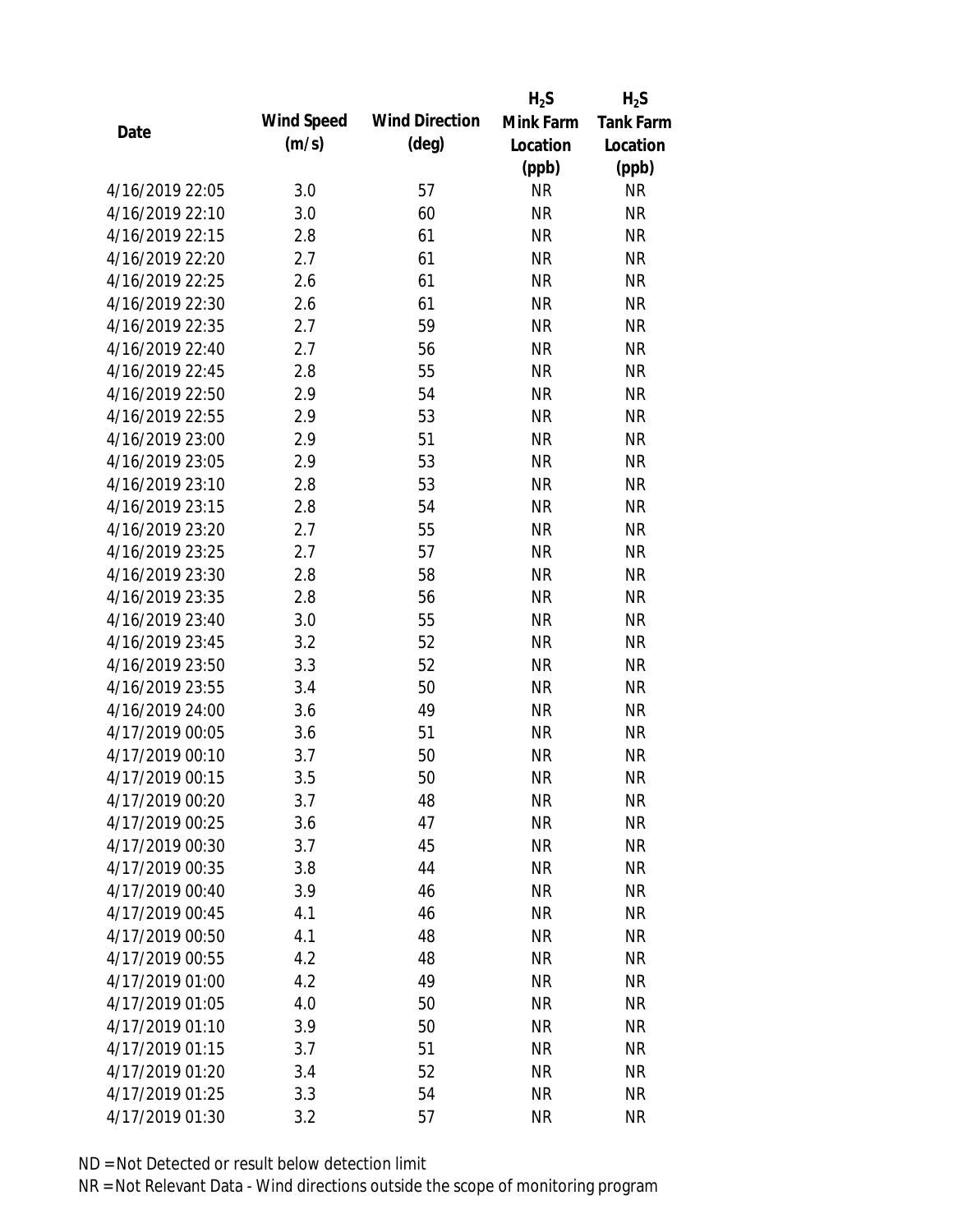|                 |            |                       | $H_2S$    | $H_2S$           |
|-----------------|------------|-----------------------|-----------|------------------|
| Date            | Wind Speed | <b>Wind Direction</b> | Mink Farm | <b>Tank Farm</b> |
|                 | (m/s)      | $(\text{deg})$        | Location  | Location         |
|                 |            |                       | (ppb)     | (ppb)            |
| 4/17/2019 01:35 | 3.0        | 59                    | <b>NR</b> | <b>NR</b>        |
| 4/17/2019 01:40 | 3.0        | 59                    | <b>NR</b> | <b>NR</b>        |
| 4/17/2019 01:45 | 3.1        | 59                    | <b>NR</b> | <b>NR</b>        |
| 4/17/2019 01:50 | 3.2        | 57                    | <b>NR</b> | <b>NR</b>        |
| 4/17/2019 01:55 | 3.2        | 55                    | <b>NR</b> | <b>NR</b>        |
| 4/17/2019 02:00 | 3.0        | 54                    | <b>NR</b> | <b>NR</b>        |
| 4/17/2019 02:05 | 3.0        | 53                    | <b>NR</b> | <b>NR</b>        |
| 4/17/2019 02:10 | 2.9        | 53                    | <b>NR</b> | <b>NR</b>        |
| 4/17/2019 02:15 | 2.7        | 53                    | <b>NR</b> | <b>NR</b>        |
| 4/17/2019 02:20 | 2.7        | 53                    | <b>NR</b> | <b>NR</b>        |
| 4/17/2019 02:25 | 2.7        | 53                    | <b>NR</b> | <b>NR</b>        |
| 4/17/2019 02:30 | 2.8        | 50                    | <b>NR</b> | <b>NR</b>        |
| 4/17/2019 02:35 | 3.0        | 49                    | <b>NR</b> | <b>NR</b>        |
| 4/17/2019 02:40 | 3.0        | 49                    | <b>NR</b> | <b>NR</b>        |
| 4/17/2019 02:45 | 3.0        | 49                    | <b>NR</b> | <b>NR</b>        |
| 4/17/2019 02:50 | 3.1        | 49                    | <b>NR</b> | <b>NR</b>        |
| 4/17/2019 02:55 | 3.1        | 51                    | <b>NR</b> | <b>NR</b>        |
| 4/17/2019 03:00 | 3.2        | 52                    | <b>NR</b> | <b>NR</b>        |
| 4/17/2019 03:05 | 3.2        | 52                    | <b>NR</b> | <b>NR</b>        |
| 4/17/2019 03:10 | 3.3        | 53                    | <b>NR</b> | <b>NR</b>        |
| 4/17/2019 03:15 | 3.2        | 56                    | <b>NR</b> | <b>NR</b>        |
| 4/17/2019 03:20 | 3.0        | 59                    | <b>NR</b> | <b>NR</b>        |
| 4/17/2019 03:25 | 2.8        | 61                    | <b>NR</b> | <b>NR</b>        |
| 4/17/2019 03:30 | 2.7        | 63                    | <b>NR</b> | <b>NR</b>        |
| 4/17/2019 03:35 | 2.6        | 65                    | <b>NR</b> | <b>NR</b>        |
| 4/17/2019 03:40 | 2.6        | 65                    | <b>NR</b> | <b>NR</b>        |
| 4/17/2019 03:45 | 2.6        | 63                    | <b>NR</b> | <b>NR</b>        |
| 4/17/2019 03:50 | 2.8        | 62                    | <b>NR</b> | <b>NR</b>        |
| 4/17/2019 03:55 | 2.8        | 60                    | <b>NR</b> | <b>NR</b>        |
| 4/17/2019 04:00 | 2.9        | 59                    | <b>NR</b> | <b>NR</b>        |
| 4/17/2019 04:05 | 2.9        | 58                    | <b>NR</b> | <b>NR</b>        |
| 4/17/2019 04:10 | 2.9        | 57                    | <b>NR</b> | <b>NR</b>        |
| 4/17/2019 04:15 | 2.9        | 57                    | <b>NR</b> | <b>NR</b>        |
| 4/17/2019 04:20 | 2.9        | 56                    | <b>NR</b> | <b>NR</b>        |
| 4/17/2019 04:25 | 2.9        | 55                    | <b>NR</b> | <b>NR</b>        |
| 4/17/2019 04:30 | 2.9        | 55                    | <b>NR</b> | <b>NR</b>        |
| 4/17/2019 04:35 | 3.0        | 54                    | <b>NR</b> | <b>NR</b>        |
| 4/17/2019 04:40 | 2.9        | 54                    | <b>NR</b> | <b>NR</b>        |
| 4/17/2019 04:45 | 2.9        | 55                    | <b>NR</b> | <b>NR</b>        |
| 4/17/2019 04:50 | 2.9        | 55                    | <b>NR</b> | <b>NR</b>        |
| 4/17/2019 04:55 | 2.9        | 55                    | <b>NR</b> | <b>NR</b>        |
| 4/17/2019 05:00 | 2.8        | 55                    | <b>NR</b> | <b>NR</b>        |
|                 |            |                       |           |                  |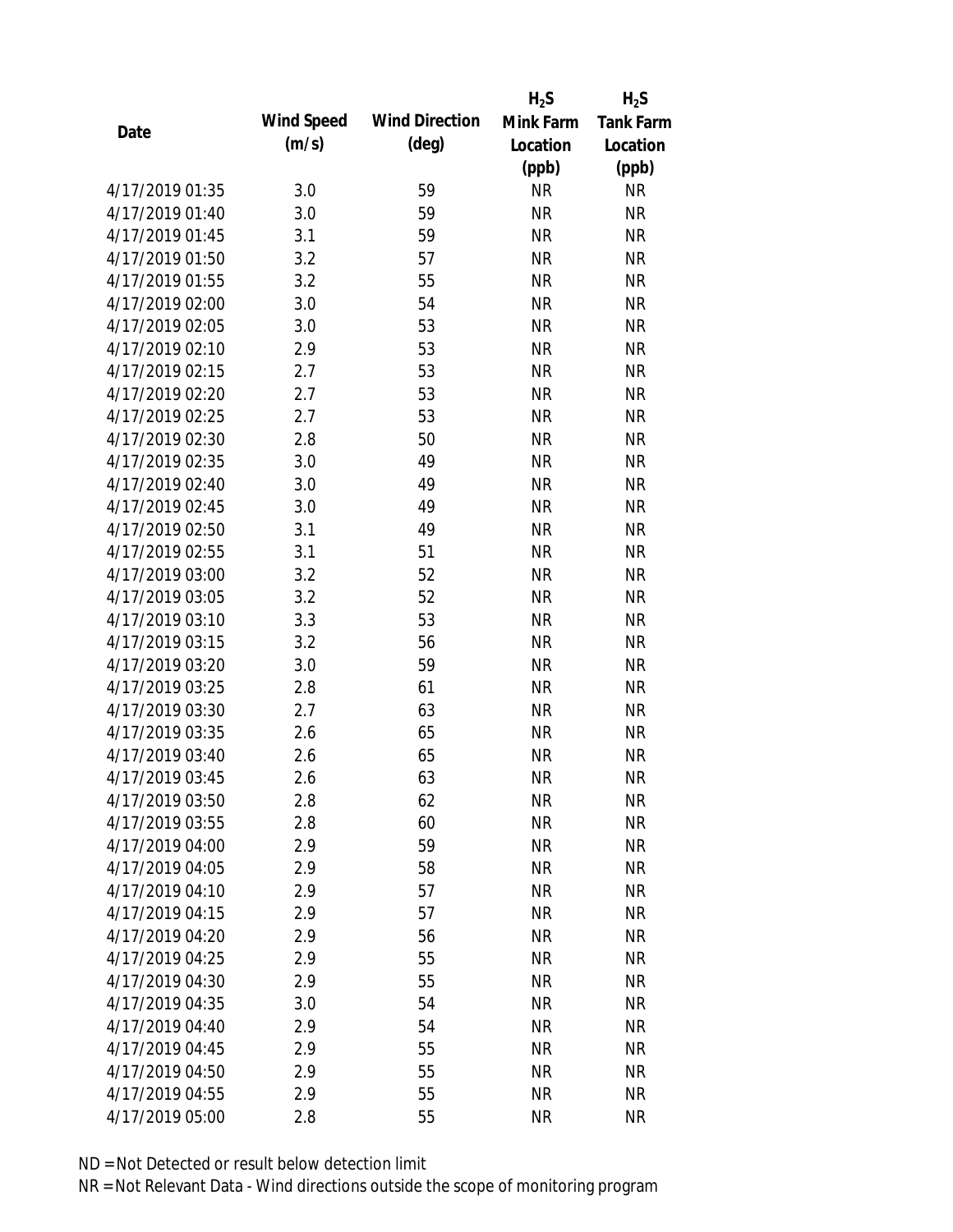|                 |            |                       | $H_2S$    | $H_2S$           |
|-----------------|------------|-----------------------|-----------|------------------|
| Date            | Wind Speed | <b>Wind Direction</b> | Mink Farm | <b>Tank Farm</b> |
|                 | (m/s)      | $(\text{deg})$        | Location  | Location         |
|                 |            |                       | (ppb)     | (ppb)            |
| 4/17/2019 05:05 | 2.8        | 56                    | <b>NR</b> | <b>NR</b>        |
| 4/17/2019 05:10 | 2.9        | 55                    | <b>NR</b> | <b>NR</b>        |
| 4/17/2019 05:15 | 2.8        | 55                    | <b>NR</b> | <b>NR</b>        |
| 4/17/2019 05:20 | 2.8        | 53                    | <b>NR</b> | <b>NR</b>        |
| 4/17/2019 05:25 | 2.8        | 53                    | <b>NR</b> | <b>NR</b>        |
| 4/17/2019 05:30 | 2.9        | 53                    | <b>NR</b> | <b>NR</b>        |
| 4/17/2019 05:35 | 3.0        | 52                    | <b>NR</b> | <b>NR</b>        |
| 4/17/2019 05:40 | 2.9        | 52                    | <b>NR</b> | <b>NR</b>        |
| 4/17/2019 05:45 | 3.0        | 51                    | <b>NR</b> | <b>NR</b>        |
| 4/17/2019 05:50 | 3.0        | 53                    | <b>NR</b> | <b>NR</b>        |
| 4/17/2019 05:55 | 3.0        | 53                    | <b>NR</b> | <b>NR</b>        |
| 4/17/2019 06:00 | 2.9        | 55                    | <b>NR</b> | <b>NR</b>        |
| 4/17/2019 06:05 | 2.9        | 58                    | <b>NR</b> | <b>NR</b>        |
| 4/17/2019 06:10 | 2.9        | 59                    | <b>NR</b> | <b>NR</b>        |
| 4/17/2019 06:15 | 2.8        | 60                    | <b>NR</b> | <b>NR</b>        |
| 4/17/2019 06:20 | 2.7        | 62                    | <b>NR</b> | <b>NR</b>        |
| 4/17/2019 06:25 | 2.7        | 63                    | <b>NR</b> | <b>NR</b>        |
| 4/17/2019 06:30 | 2.7        | 62                    | <b>NR</b> | <b>NR</b>        |
| 4/17/2019 06:35 | 2.6        | 60                    | <b>NR</b> | <b>NR</b>        |
| 4/17/2019 06:40 | 2.5        | 62                    | <b>NR</b> | <b>NR</b>        |
| 4/17/2019 06:45 | 2.5        | 65                    | <b>NR</b> | <b>NR</b>        |
| 4/17/2019 06:50 | 2.5        | 67                    | <b>NR</b> | <b>NR</b>        |
| 4/17/2019 06:55 | 2.5        | 70                    | <b>NR</b> | <b>NR</b>        |
| 4/17/2019 07:00 | 2.5        | 74                    | <b>NR</b> | <b>NR</b>        |
| 4/17/2019 07:05 | 2.6        | 79                    | <b>NR</b> | <b>NR</b>        |
| 4/17/2019 07:10 | 2.7        | 81                    | <b>NR</b> | <b>NR</b>        |
| 4/17/2019 07:15 | 2.6        | 78                    | <b>NR</b> | <b>NR</b>        |
| 4/17/2019 07:20 | 2.7        | 77                    | <b>NR</b> | <b>NR</b>        |
| 4/17/2019 07:25 | 2.7        | 76                    | <b>NR</b> | <b>NR</b>        |
| 4/17/2019 07:30 | 2.7        | 73                    | <b>NR</b> | <b>NR</b>        |
| 4/17/2019 07:35 | 2.6        | 71                    | <b>NR</b> | <b>NR</b>        |
| 4/17/2019 07:40 | 2.6        | 69                    | <b>NR</b> | NR               |
| 4/17/2019 07:45 | 2.7        | 71                    | <b>NR</b> | <b>NR</b>        |
| 4/17/2019 07:50 | 2.6        | 73                    | <b>NR</b> | <b>NR</b>        |
| 4/17/2019 07:55 | 2.7        | 75                    | <b>NR</b> | NR               |
| 4/17/2019 08:00 | 2.8        | 79                    | <b>NR</b> | <b>NR</b>        |
| 4/17/2019 08:05 | 2.9        | 82                    | <b>NR</b> | <b>NR</b>        |
| 4/17/2019 08:10 | 2.9        | 85                    | <b>NR</b> | <b>NR</b>        |
| 4/17/2019 08:15 | 2.8        | 86                    | <b>NR</b> | NR               |
| 4/17/2019 08:20 | 2.8        | 88                    | <b>NR</b> | NR               |
| 4/17/2019 08:25 | 2.7        | 91                    | <b>NR</b> | <b>NR</b>        |
| 4/17/2019 08:30 | 2.6        | 94                    | <b>NR</b> | <b>NR</b>        |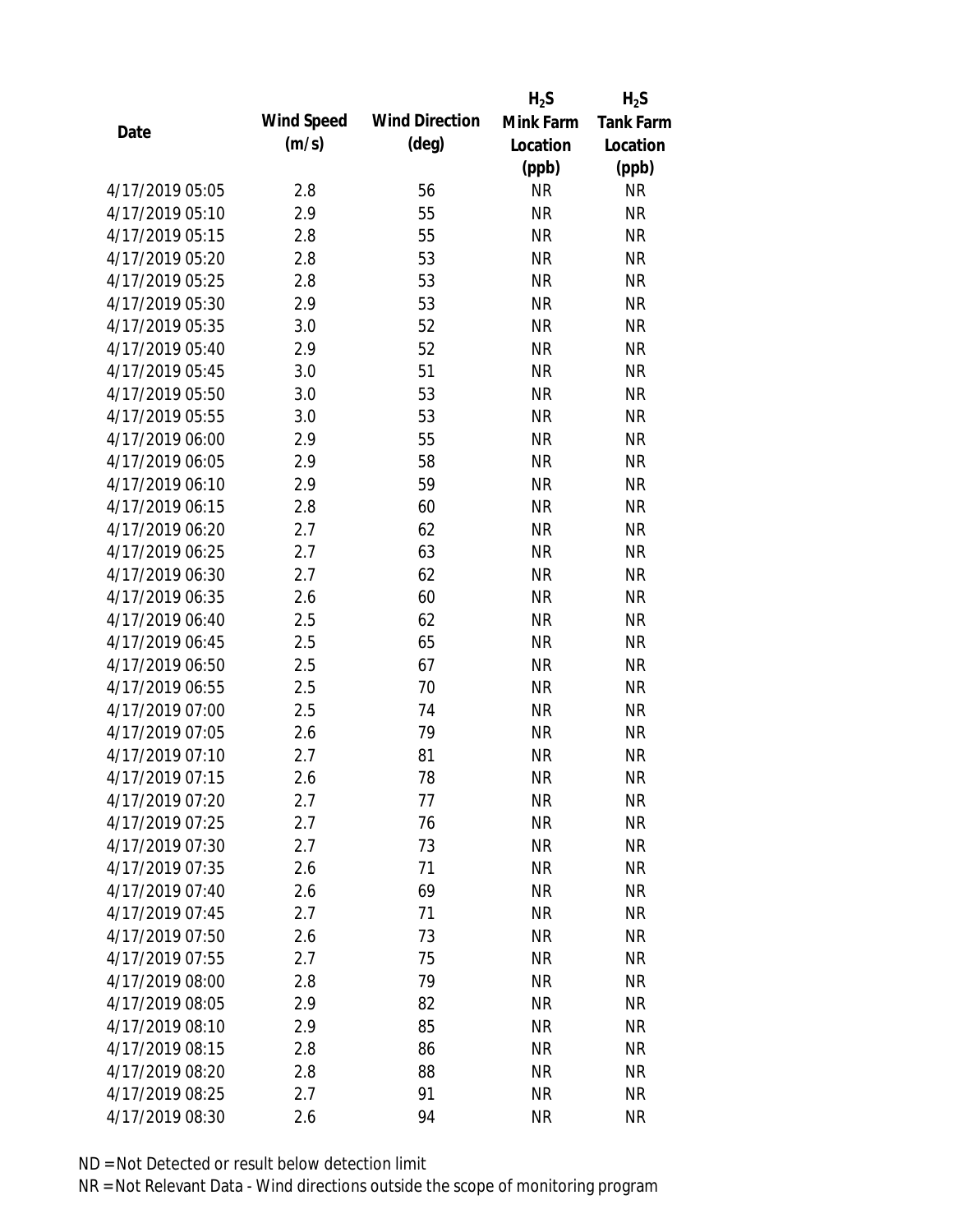|                 |            |                       | $H_2S$    | $H_2S$           |
|-----------------|------------|-----------------------|-----------|------------------|
| Date            | Wind Speed | <b>Wind Direction</b> | Mink Farm | <b>Tank Farm</b> |
|                 | (m/s)      | $(\text{deg})$        | Location  | Location         |
|                 |            |                       | (ppb)     | (ppb)            |
| 4/17/2019 08:35 | 2.5        | 97                    | <b>NR</b> | <b>NR</b>        |
| 4/17/2019 08:40 | 2.4        | 97                    | <b>NR</b> | <b>NR</b>        |
| 4/17/2019 08:45 | 2.3        | 98                    | <b>NR</b> | <b>NR</b>        |
| 4/17/2019 08:50 | 2.2        | 97                    | <b>NR</b> | <b>NR</b>        |
| 4/17/2019 08:55 | 2.2        | 95                    | <b>NR</b> | <b>NR</b>        |
| 4/17/2019 09:00 | 2.3        | 91                    | <b>NR</b> | <b>NR</b>        |
| 4/17/2019 09:05 | 2.5        | 92                    | <b>NR</b> | <b>NR</b>        |
| 4/17/2019 09:10 | 2.6        | 97                    | <b>NR</b> | <b>NR</b>        |
| 4/17/2019 09:15 | 2.9        | 103                   | <b>NR</b> | <b>NR</b>        |
| 4/17/2019 09:20 | 3.2        | 109                   | <b>NR</b> | <b>NR</b>        |
| 4/17/2019 09:25 | 3.3        | 115                   | <b>NR</b> | <b>NR</b>        |
| 4/17/2019 09:30 | 3.4        | 120                   | <b>NR</b> | <b>NR</b>        |
| 4/17/2019 09:35 | 3.4        | 122                   | <b>NR</b> | <b>NR</b>        |
| 4/17/2019 09:40 | 3.4        | 120                   | <b>NR</b> | <b>NR</b>        |
| 4/17/2019 09:45 | 3.5        | 120                   | <b>NR</b> | <b>NR</b>        |
| 4/17/2019 09:50 | 3.4        | 119                   | <b>NR</b> | <b>NR</b>        |
| 4/17/2019 09:55 | 3.4        | 117                   | <b>NR</b> | <b>NR</b>        |
| 4/17/2019 10:00 | 3.4        | 115                   | <b>NR</b> | <b>NR</b>        |
| 4/17/2019 10:05 | 3.4        | 117                   | <b>NR</b> | <b>NR</b>        |
| 4/17/2019 10:10 | 3.2        | 118                   | <b>NR</b> | <b>NR</b>        |
| 4/17/2019 10:15 | 3.1        | 120                   | <b>NR</b> | <b>NR</b>        |
| 4/17/2019 10:20 | 3.0        | 119                   | <b>NR</b> | <b>NR</b>        |
| 4/17/2019 10:25 | 3.0        | 120                   | <b>NR</b> | <b>NR</b>        |
| 4/17/2019 10:30 | 3.0        | 123                   | <b>NR</b> | <b>NR</b>        |
| 4/17/2019 10:35 | 2.9        | 128                   | <b>NR</b> | <b>NR</b>        |
| 4/17/2019 10:40 | 3.0        | 130                   | <b>NR</b> | <b>NR</b>        |
| 4/17/2019 10:45 | 3.1        | 134                   | <b>NR</b> | <b>NR</b>        |
| 4/17/2019 10:50 | 3.0        | 138                   | <b>NR</b> | <b>NR</b>        |
| 4/17/2019 10:55 | 3.0        | 140                   | <b>NR</b> | <b>NR</b>        |
| 4/17/2019 11:00 | 2.9        | 139                   | <b>NR</b> | <b>NR</b>        |
| 4/17/2019 11:05 | 3.1        | 135                   | <b>NR</b> | <b>NR</b>        |
| 4/17/2019 11:10 | 3.2        | 138                   | <b>NR</b> | <b>NR</b>        |
| 4/17/2019 11:15 | 3.5        | 140                   | <b>NR</b> | <b>NR</b>        |
| 4/17/2019 11:20 | 3.9        | 143                   | <b>NR</b> | <b>NR</b>        |
| 4/17/2019 11:25 | 4.1        | 143                   | <b>NR</b> | <b>NR</b>        |
| 4/17/2019 11:30 | 4.6        | 145                   | <b>NR</b> | <b>NR</b>        |
| 4/17/2019 11:35 | 4.9        | 146                   | <b>NR</b> | <b>NR</b>        |
| 4/17/2019 11:40 | 5.1        | 144                   | NR        | <b>NR</b>        |
| 4/17/2019 11:45 | 5.3        | 143                   | <b>NR</b> | <b>NR</b>        |
| 4/17/2019 11:50 | 5.3        | 142                   | <b>NR</b> | <b>NR</b>        |
| 4/17/2019 11:55 | 5.6        | 146                   | <b>NR</b> | <b>NR</b>        |
| 4/17/2019 12:00 | 5.7        | 150                   | <b>NR</b> | <b>NR</b>        |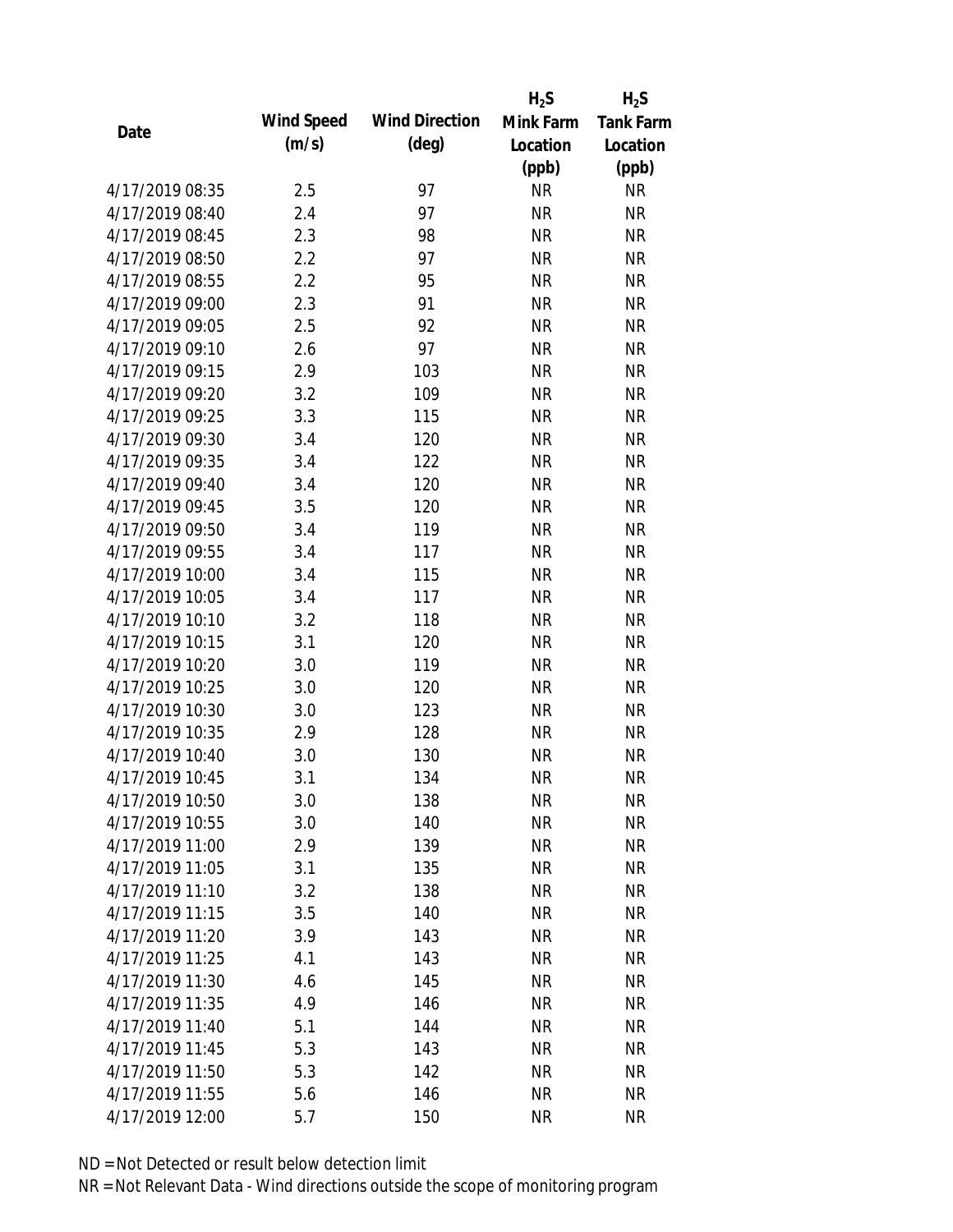|                 |            |                       | $H_2S$    | $H_2S$           |
|-----------------|------------|-----------------------|-----------|------------------|
| Date            | Wind Speed | <b>Wind Direction</b> | Mink Farm | <b>Tank Farm</b> |
|                 | (m/s)      | $(\text{deg})$        | Location  | Location         |
|                 |            |                       | (ppb)     | (ppb)            |
| 4/17/2019 12:05 | 5.5        | 153                   | <b>NR</b> | <b>NR</b>        |
| 4/17/2019 12:10 | 5.6        | 157                   | <b>NR</b> | <b>NR</b>        |
| 4/17/2019 12:15 | 5.6        | 159                   | <b>NR</b> | <b>NR</b>        |
| 4/17/2019 12:20 | 5.8        | 161                   | <b>NR</b> | <b>NR</b>        |
| 4/17/2019 12:25 | 5.6        | 162                   | <b>NR</b> | <b>NR</b>        |
| 4/17/2019 12:30 | 5.3        | 165                   | <b>NR</b> | <b>NR</b>        |
| 4/17/2019 12:35 | 5.5        | 167                   | <b>NR</b> | <b>NR</b>        |
| 4/17/2019 12:40 | 5.3        | 173                   | <b>NR</b> | 1                |
| 4/17/2019 12:45 | 5.1        | 175                   | <b>NR</b> | 1                |
| 4/17/2019 12:50 | 4.8        | 179                   | <b>NR</b> | 1                |
| 4/17/2019 12:55 | 4.8        | 182                   | <b>NR</b> | $\overline{2}$   |
| 4/17/2019 13:00 | 4.8        | 179                   | <b>NR</b> | $\overline{2}$   |
| 4/17/2019 13:05 | 4.6        | 182                   | <b>NR</b> | 1                |
| 4/17/2019 13:10 | 4.6        | 180                   | <b>NR</b> | $\mathbf{1}$     |
| 4/17/2019 13:15 | 4.8        | 185                   | <b>NR</b> | $\mathbf{1}$     |
| 4/17/2019 13:20 | 4.9        | 183                   | <b>NR</b> | 1                |
| 4/17/2019 13:25 | 5.1        | 181                   | <b>NR</b> | $\mathbf{1}$     |
| 4/17/2019 13:30 | 5.4        | 184                   | <b>NR</b> | 1                |
| 4/17/2019 13:35 | 5.4        | 184                   | <b>NR</b> | <b>ND</b>        |
| 4/17/2019 13:40 | 5.4        | 184                   | <b>NR</b> | 1                |
| 4/17/2019 13:45 | 5.3        | 177                   | <b>NR</b> | 1                |
| 4/17/2019 13:50 | 5.5        | 179                   | <b>NR</b> | 1                |
| 4/17/2019 13:55 | 5.3        | 180                   | <b>NR</b> | 1                |
| 4/17/2019 14:00 | 5.2        | 181                   | <b>NR</b> | 1                |
| 4/17/2019 14:05 | 5.2        | 178                   | <b>NR</b> | 1                |
| 4/17/2019 14:10 | 5.2        | 178                   | <b>NR</b> | $\mathbf{1}$     |
| 4/17/2019 14:15 | 5.4        | 180                   | <b>NR</b> | 1                |
| 4/17/2019 14:20 | 5.2        | 175                   | <b>NR</b> | 1                |
| 4/17/2019 14:25 | 5.1        | 175                   | <b>NR</b> | 1                |
| 4/17/2019 14:30 | 5.0        | 171                   | <b>NR</b> | 1                |
| 4/17/2019 14:35 | 5.3        | 168                   | <b>NR</b> | <b>NR</b>        |
| 4/17/2019 14:40 | 5.4        | 164                   | <b>NR</b> | NR               |
| 4/17/2019 14:45 | 5.5        | 163                   | <b>NR</b> | <b>NR</b>        |
| 4/17/2019 14:50 | 5.8        | 167                   | <b>NR</b> | NR               |
| 4/17/2019 14:55 | 6.0        | 169                   | <b>NR</b> | NR               |
| 4/17/2019 15:00 | 6.5        | 171                   | <b>NR</b> | <b>ND</b>        |
| 4/17/2019 15:05 | 6.8        | 173                   | <b>NR</b> | <b>ND</b>        |
| 4/17/2019 15:10 | 7.0        | 173                   | <b>NR</b> | <b>ND</b>        |
| 4/17/2019 15:15 | 6.9        | 173                   | <b>NR</b> | <b>ND</b>        |
| 4/17/2019 15:20 | 6.8        | 172                   | <b>NR</b> | <b>ND</b>        |
| 4/17/2019 15:25 | 6.8        | 169                   | <b>NR</b> | <b>NR</b>        |
| 4/17/2019 15:30 | 6.6        | 171                   | <b>NR</b> | $\mathbf{1}$     |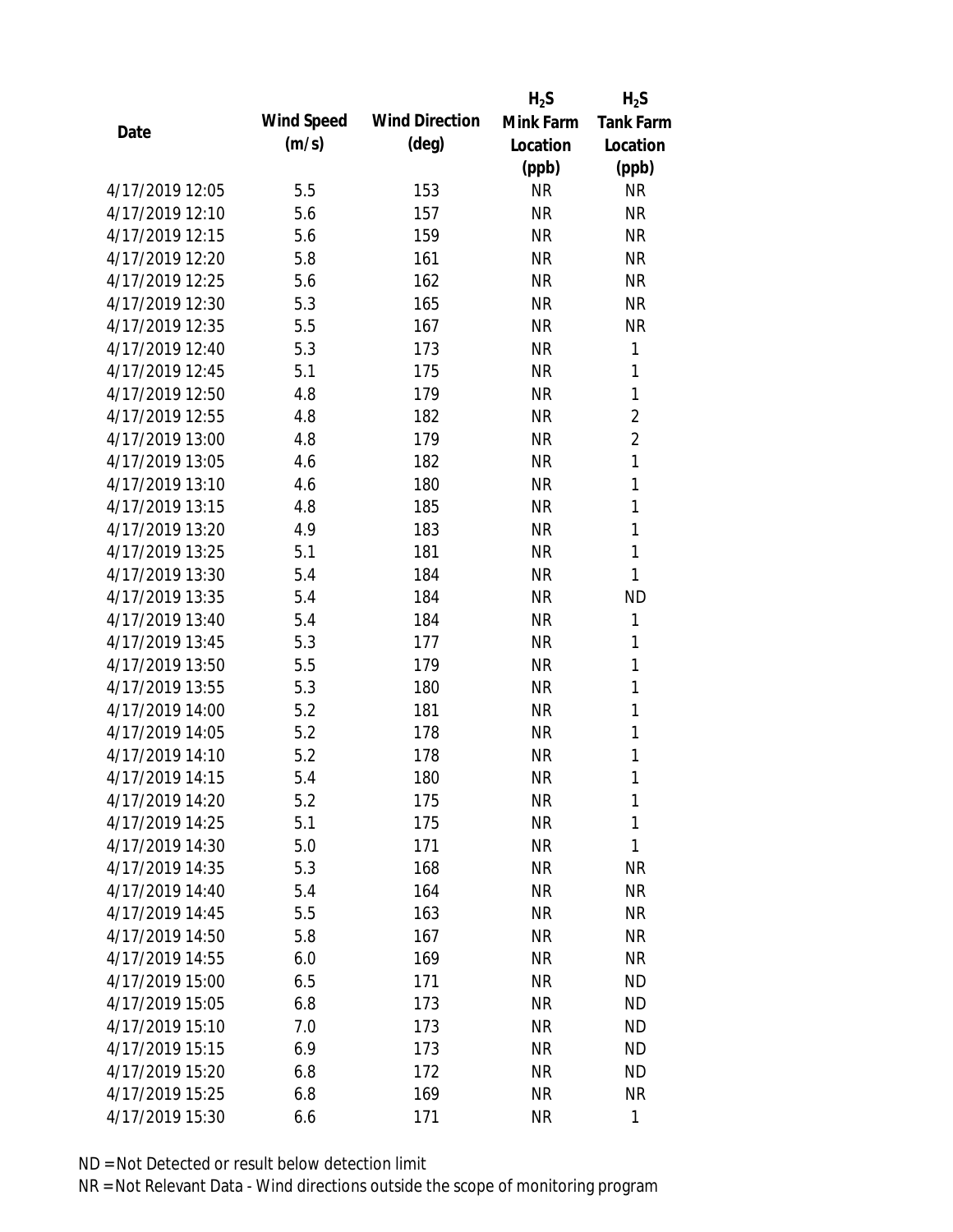|                 |            |                       | $H_2S$    | $H_2S$           |
|-----------------|------------|-----------------------|-----------|------------------|
|                 | Wind Speed | <b>Wind Direction</b> | Mink Farm | <b>Tank Farm</b> |
| Date            | (m/s)      | $(\text{deg})$        | Location  | Location         |
|                 |            |                       | (ppb)     | (ppb)            |
| 4/17/2019 15:35 | 6.2        | 174                   | <b>NR</b> | 1                |
| 4/17/2019 15:40 | 6.0        | 175                   | <b>NR</b> | 1                |
| 4/17/2019 15:45 | 6.0        | 178                   | <b>NR</b> | 1                |
| 4/17/2019 15:50 | 6.2        | 178                   | <b>NR</b> | $\mathbf{1}$     |
| 4/17/2019 15:55 | 6.3        | 180                   | <b>NR</b> | 1                |
| 4/17/2019 16:00 | 6.5        | 182                   | <b>NR</b> | 1                |
| 4/17/2019 16:05 | 6.8        | 182                   | <b>NR</b> | 1                |
| 4/17/2019 16:10 | 6.8        | 185                   | <b>NR</b> | 1                |
| 4/17/2019 16:15 | 6.6        | 184                   | <b>NR</b> | 1                |
| 4/17/2019 16:20 | 6.4        | 185                   | <b>NR</b> | 1                |
| 4/17/2019 16:25 | 6.4        | 183                   | <b>NR</b> | $\overline{2}$   |
| 4/17/2019 16:30 | 6.0        | 181                   | <b>NR</b> | $\overline{2}$   |
| 4/17/2019 16:35 | 5.9        | 178                   | <b>NR</b> | 1                |
| 4/17/2019 16:40 | 6.0        | 176                   | <b>NR</b> | 1                |
| 4/17/2019 16:45 | 6.1        | 175                   | <b>NR</b> | 1                |
| 4/17/2019 16:50 | 6.1        | 173                   | <b>NR</b> | 1                |
| 4/17/2019 16:55 | 6.0        | 173                   | <b>NR</b> | 1                |
| 4/17/2019 17:00 | 5.8        | 173                   | <b>NR</b> | 1                |
| 4/17/2019 17:05 | 5.7        | 175                   | <b>NR</b> | <b>ND</b>        |
| 4/17/2019 17:10 | 5.7        | 173                   | <b>NR</b> | 1                |
| 4/17/2019 17:15 | 6.0        | 173                   | <b>NR</b> | 1                |
| 4/17/2019 17:20 | 6.1        | 175                   | <b>NR</b> | 1                |
| 4/17/2019 17:25 | 6.5        | 177                   | <b>NR</b> | 1                |
| 4/17/2019 17:30 | 6.7        | 178                   | <b>NR</b> | 1                |
| 4/17/2019 17:35 | 6.6        | 178                   | <b>NR</b> | 1                |
| 4/17/2019 17:40 | 6.6        | 180                   | <b>NR</b> | 1                |
| 4/17/2019 17:45 | 6.5        | 182                   | <b>NR</b> | 1                |
| 4/17/2019 17:50 | 6.5        | 182                   | NR        | 1                |
| 4/17/2019 17:55 | 6.2        | 182                   | <b>NR</b> | 1                |
| 4/17/2019 18:00 | 6.4        | 182                   | <b>NR</b> | 1                |
| 4/17/2019 18:05 | 6.6        | 184                   | <b>NR</b> | 1                |
| 4/17/2019 18:10 | 6.7        | 184                   | NR        | 1                |
| 4/17/2019 18:15 | 6.6        | 186                   | <b>NR</b> | 1                |
| 4/17/2019 18:20 | 6.3        | 188                   | <b>NR</b> | 1                |
| 4/17/2019 18:25 | 6.1        | 188                   | NR        | 1                |
| 4/17/2019 18:30 | 5.8        | 189                   | NR        | 1                |
| 4/17/2019 18:35 | 5.6        | 190                   | <b>NR</b> | 1                |
| 4/17/2019 18:40 | 5.2        | 189                   | NR        | 1                |
| 4/17/2019 18:45 | 5.3        | 187                   | NR        | 1                |
| 4/17/2019 18:50 | 5.3        | 188                   | <b>NR</b> | 1                |
| 4/17/2019 18:55 | 5.3        | 191                   | <b>NR</b> | 1                |
|                 |            |                       |           |                  |
| 4/17/2019 19:00 | 5.4        | 193                   | <b>NR</b> | 1                |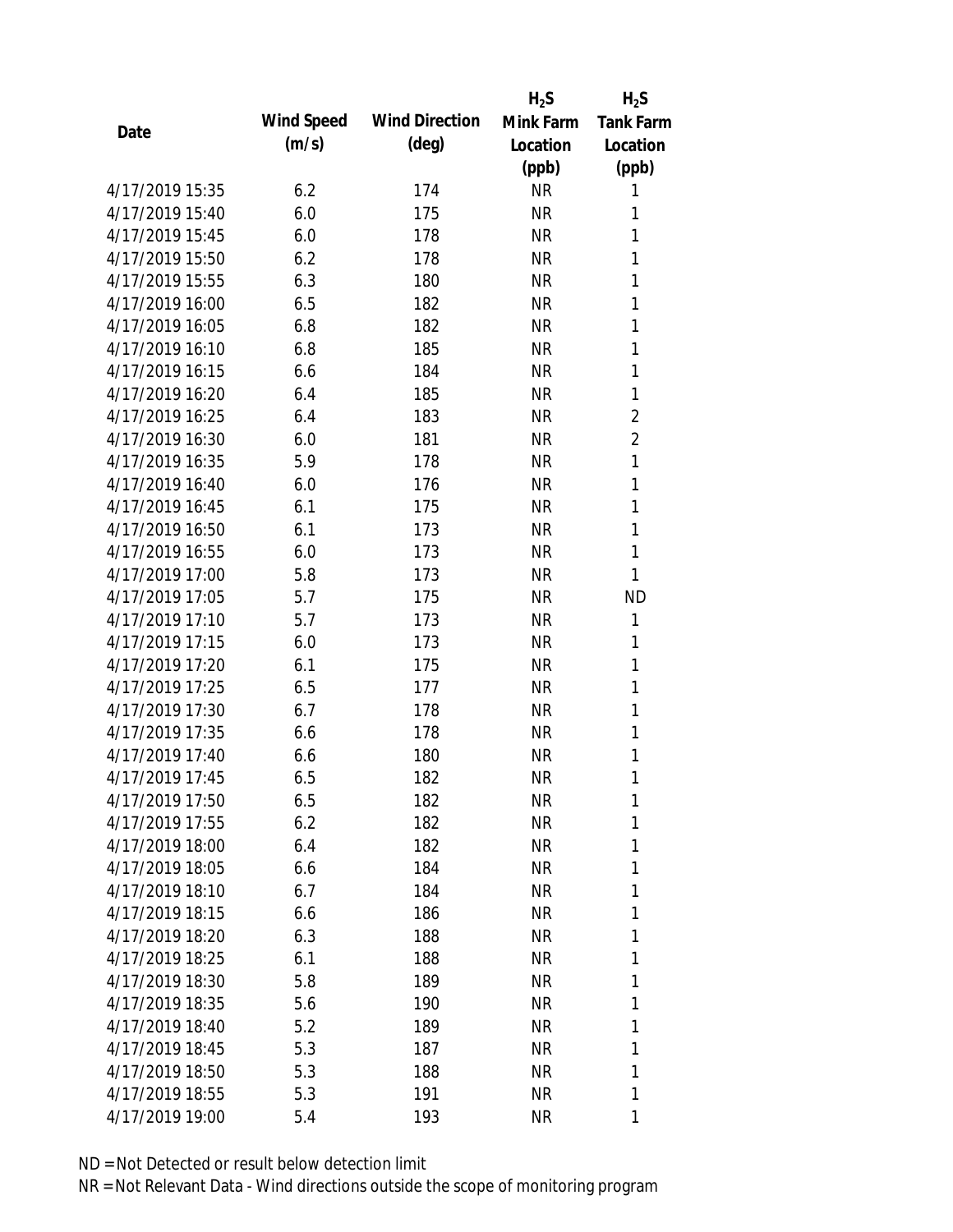|                 |            |                       | $H_2S$    | $H_2S$           |
|-----------------|------------|-----------------------|-----------|------------------|
| Date            | Wind Speed | <b>Wind Direction</b> | Mink Farm | <b>Tank Farm</b> |
|                 | (m/s)      | $(\text{deg})$        | Location  | Location         |
|                 |            |                       | (ppb)     | (ppb)            |
| 4/17/2019 19:05 | 5.4        | 195                   | <b>NR</b> | 1                |
| 4/17/2019 19:10 | 5.4        | 198                   | <b>NR</b> | 1                |
| 4/17/2019 19:15 | 5.3        | 201                   | <b>NR</b> | $\overline{2}$   |
| 4/17/2019 19:20 | 5.4        | 203                   | <b>NR</b> | 1                |
| 4/17/2019 19:25 | 5.3        | 203                   | <b>NR</b> | $\overline{2}$   |
| 4/17/2019 19:30 | 5.3        | 203                   | <b>NR</b> | 1                |
| 4/17/2019 19:35 | 5.3        | 202                   | <b>NR</b> | 1                |
| 4/17/2019 19:40 | 5.4        | 201                   | <b>NR</b> | 1                |
| 4/17/2019 19:45 | 5.5        | 200                   | <b>NR</b> | 1                |
| 4/17/2019 19:50 | 5.6        | 198                   | <b>NR</b> | 1                |
| 4/17/2019 19:55 | 5.8        | 197                   | <b>NR</b> | 1                |
| 4/17/2019 20:00 | 5.9        | 195                   | <b>NR</b> | 1                |
| 4/17/2019 20:05 | 6.0        | 194                   | <b>NR</b> | 1                |
| 4/17/2019 20:10 | 6.0        | 192                   | <b>NR</b> | 1                |
| 4/17/2019 20:15 | 6.0        | 193                   | <b>NR</b> | 1                |
| 4/17/2019 20:20 | 6.1        | 193                   | <b>NR</b> | 1                |
| 4/17/2019 20:25 | 6.1        | 193                   | <b>NR</b> | 1                |
| 4/17/2019 20:30 | 6.2        | 194                   | <b>NR</b> | 1                |
| 4/17/2019 20:35 | 6.3        | 195                   | <b>NR</b> | $\mathbf{1}$     |
| 4/17/2019 20:40 | 6.4        | 197                   | <b>NR</b> | 1                |
| 4/17/2019 20:45 | 6.5        | 196                   | <b>NR</b> | 1                |
| 4/17/2019 20:50 | 6.5        | 198                   | <b>NR</b> | <b>ND</b>        |
| 4/17/2019 20:55 | 6.4        | 198                   | <b>NR</b> | 1                |
| 4/17/2019 21:00 | 6.3        | 199                   | <b>NR</b> | 1                |
| 4/17/2019 21:05 | 6.2        | 199                   | <b>NR</b> | 1                |
| 4/17/2019 21:10 | 6.3        | 200                   | <b>NR</b> | 1                |
| 4/17/2019 21:15 | 6.3        | 201                   | <b>NR</b> | 1                |
| 4/17/2019 21:20 | 6.5        | 201                   | <b>NR</b> | 1                |
| 4/17/2019 21:25 | 6.6        | 202                   | <b>NR</b> | 1                |
| 4/17/2019 21:30 | 6.6        | 202                   | <b>NR</b> | 1                |
| 4/17/2019 21:35 | 6.5        | 202                   | <b>NR</b> | 1                |
| 4/17/2019 21:40 | 6.6        | 204                   | <b>NR</b> | 1                |
| 4/17/2019 21:45 | 6.6        | 204                   | <b>NR</b> | 1                |
| 4/17/2019 21:50 | 6.6        | 205                   | <b>NR</b> | <b>ND</b>        |
| 4/17/2019 21:55 | 6.6        | 205                   | <b>NR</b> | <b>ND</b>        |
| 4/17/2019 22:00 | 6.6        | 207                   | <b>NR</b> | <b>ND</b>        |
| 4/17/2019 22:05 | 6.7        | 207                   | NR        | 1                |
| 4/17/2019 22:10 | 6.8        | 208                   | NR        | 1                |
| 4/17/2019 22:15 | 6.8        | 208                   | <b>NR</b> | 1                |
| 4/17/2019 22:20 | 6.9        | 208                   | <b>NR</b> | 1                |
| 4/17/2019 22:25 | 6.8        | 208                   | <b>NR</b> | 1                |
| 4/17/2019 22:30 | 6.8        | 208                   | <b>NR</b> | 1                |
|                 |            |                       |           |                  |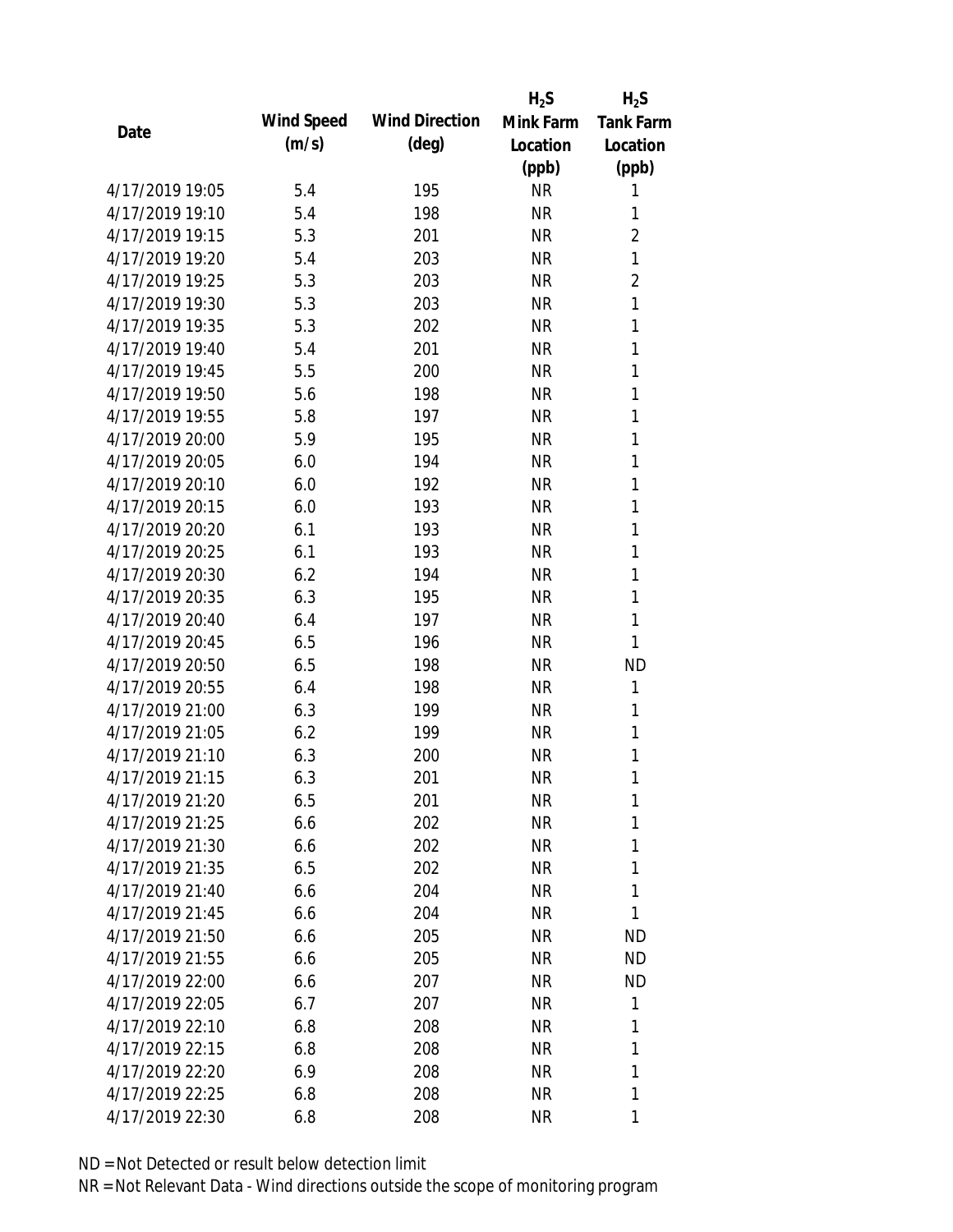|                 |            |                       | $H_2S$    | $H_2S$           |
|-----------------|------------|-----------------------|-----------|------------------|
|                 | Wind Speed | <b>Wind Direction</b> | Mink Farm | <b>Tank Farm</b> |
| Date            | (m/s)      | $(\text{deg})$        | Location  | Location         |
|                 |            |                       | (ppb)     | (ppb)            |
| 4/17/2019 22:35 | 6.8        | 208                   | <b>NR</b> | 1                |
| 4/17/2019 22:40 | 6.7        | 209                   | <b>NR</b> | 1                |
| 4/17/2019 22:45 | 6.7        | 210                   | <b>NR</b> | 1                |
| 4/17/2019 22:50 | 6.6        | 210                   | <b>NR</b> | 1                |
| 4/17/2019 22:55 | 6.8        | 210                   | <b>NR</b> | 1                |
| 4/17/2019 23:00 | 6.7        | 210                   | <b>NR</b> | 1                |
| 4/17/2019 23:05 | 6.7        | 211                   | <b>NR</b> | 1                |
| 4/17/2019 23:10 | 6.6        | 211                   | <b>NR</b> | 1                |
| 4/17/2019 23:15 | 6.6        | 212                   | <b>NR</b> | 1                |
| 4/17/2019 23:20 | 6.4        | 212                   | <b>NR</b> | 1                |
| 4/17/2019 23:25 | 6.2        | 212                   | <b>NR</b> | 1                |
| 4/17/2019 23:30 | 6.3        | 213                   | <b>NR</b> | 1                |
| 4/17/2019 23:35 | 6.4        | 213                   | <b>NR</b> | 1                |
| 4/17/2019 23:40 | 6.4        | 212                   | <b>NR</b> | 1                |
| 4/17/2019 23:45 | 6.5        | 212                   | <b>NR</b> | 1                |
| 4/17/2019 23:50 | 6.6        | 211                   | <b>NR</b> | 1                |
| 4/17/2019 23:55 | 6.6        | 209                   | <b>NR</b> | 1                |
| 4/17/2019 24:00 | 6.4        | 206                   | <b>NR</b> | 1                |
| 4/18/2019 00:05 | 6.2        | 202                   | <b>NR</b> | 1                |
| 4/18/2019 00:10 | 6.2        | 201                   | <b>NR</b> | 1                |
| 4/18/2019 00:15 | 6.0        | 200                   | <b>NR</b> | 1                |
| 4/18/2019 00:20 | 5.8        | 201                   | <b>NR</b> | 1                |
| 4/18/2019 00:25 | 5.6        | 201                   | <b>NR</b> | 1                |
| 4/18/2019 00:30 | 5.4        | 201                   | <b>NR</b> | 1                |
| 4/18/2019 00:35 | 5.3        | 202                   | <b>NR</b> | 1                |
| 4/18/2019 00:40 | 5.0        | 202                   | <b>NR</b> | 1                |
| 4/18/2019 00:45 | 5.0        | 202                   | <b>NR</b> | 1                |
| 4/18/2019 00:50 | 5.0        | 203                   | <b>NR</b> | 1                |
| 4/18/2019 00:55 | 5.2        | 204                   | <b>NR</b> | 1                |
| 4/18/2019 01:00 | 5.3        | 206                   | <b>NR</b> | 1                |
| 4/18/2019 01:05 | 5.4        | 207                   | <b>NR</b> | 1                |
| 4/18/2019 01:10 | 5.7        | 210                   | NR        | 1                |
| 4/18/2019 01:15 | 5.6        | 210                   | <b>NR</b> | 1                |
| 4/18/2019 01:20 | 5.7        | 212                   | <b>NR</b> | 1                |
| 4/18/2019 01:25 | 5.5        | 210                   | <b>NR</b> | 1                |
| 4/18/2019 01:30 | 5.5        | 211                   | NR        | 1                |
| 4/18/2019 01:35 | 5.6        | 212                   | <b>NR</b> | $\overline{2}$   |
| 4/18/2019 01:40 | 5.6        | 212                   | NR        | $\overline{2}$   |
| 4/18/2019 01:45 | 5.8        | 214                   | <b>NR</b> | $\overline{2}$   |
| 4/18/2019 01:50 | 5.8        | 214                   | <b>NR</b> | $\overline{2}$   |
| 4/18/2019 01:55 | 5.9        | 216                   | <b>NR</b> | $\overline{2}$   |
| 4/18/2019 02:00 | 6.0        | 217                   | <b>NR</b> | $\overline{2}$   |
|                 |            |                       |           |                  |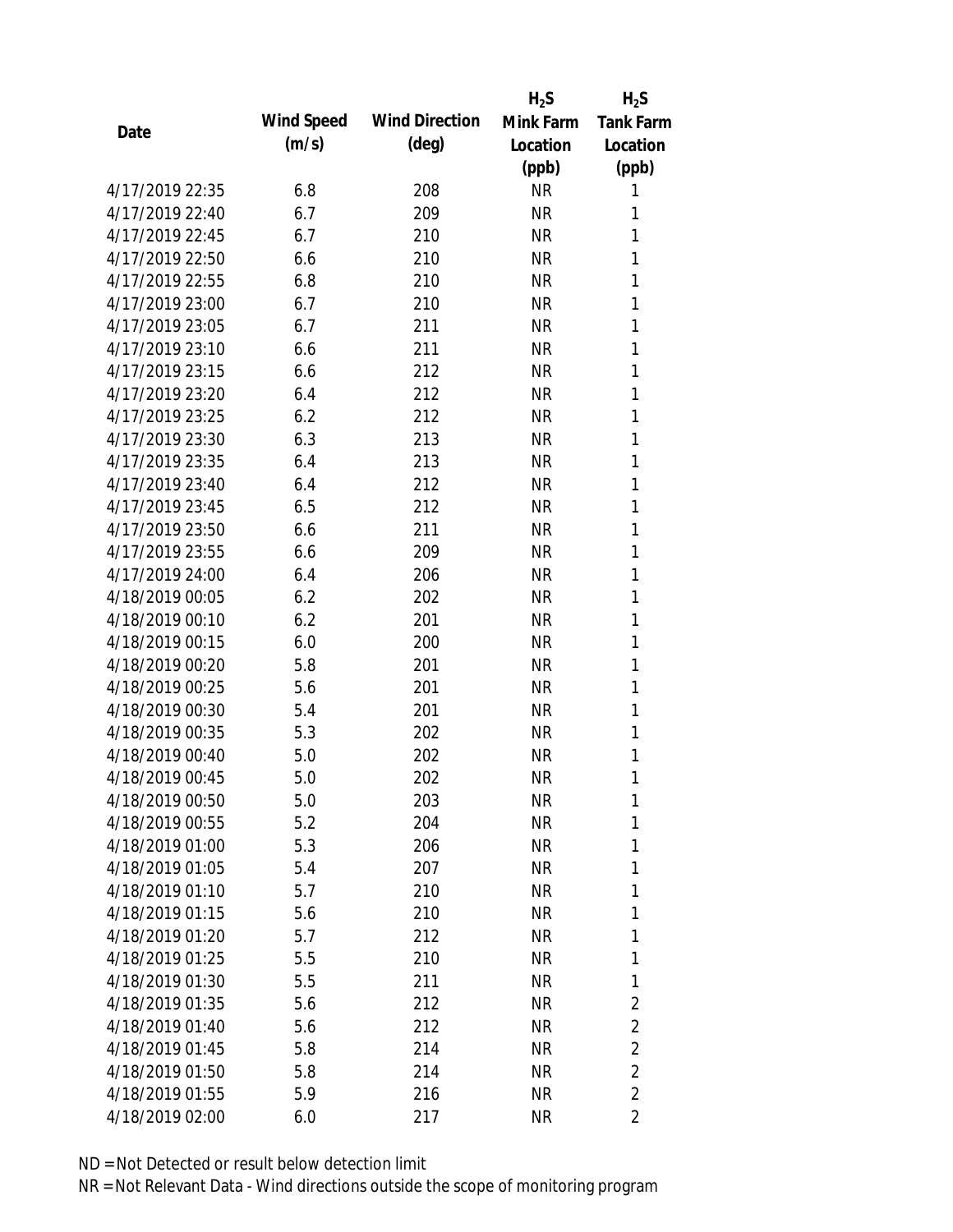|                 |            |                       | $H_2S$    | $H_2S$           |
|-----------------|------------|-----------------------|-----------|------------------|
| Date            | Wind Speed | <b>Wind Direction</b> | Mink Farm | <b>Tank Farm</b> |
|                 | (m/s)      | $(\text{deg})$        | Location  | Location         |
|                 |            |                       | (ppb)     | (ppb)            |
| 4/18/2019 02:05 | 5.8        | 217                   | <b>NR</b> | 2                |
| 4/18/2019 02:10 | 5.7        | 217                   | <b>NR</b> | 2                |
| 4/18/2019 02:15 | 5.7        | 215                   | <b>NR</b> | 1                |
| 4/18/2019 02:20 | 5.7        | 214                   | <b>NR</b> | 1                |
| 4/18/2019 02:25 | 5.7        | 215                   | <b>NR</b> | $\mathbf{1}$     |
| 4/18/2019 02:30 | 5.8        | 215                   | <b>NR</b> | 1                |
| 4/18/2019 02:35 | 6.0        | 215                   | <b>NR</b> | 1                |
| 4/18/2019 02:40 | 6.1        | 215                   | <b>NR</b> | <b>ND</b>        |
| 4/18/2019 02:45 | 6.1        | 216                   | <b>NR</b> | <b>ND</b>        |
| 4/18/2019 02:50 | 6.2        | 217                   | <b>NR</b> | <b>ND</b>        |
| 4/18/2019 02:55 | 6.1        | 217                   | <b>NR</b> | <b>ND</b>        |
| 4/18/2019 03:00 | 6.0        | 216                   | <b>NR</b> | <b>ND</b>        |
| 4/18/2019 03:05 | 5.9        | 217                   | <b>NR</b> | 1                |
| 4/18/2019 03:10 | 5.9        | 218                   | <b>NR</b> | 1                |
| 4/18/2019 03:15 | 5.9        | 218                   | <b>NR</b> | $\mathbf{1}$     |
| 4/18/2019 03:20 | 5.9        | 219                   | <b>NR</b> | 1                |
| 4/18/2019 03:25 | 6.2        | 220                   | <b>NR</b> | $\overline{2}$   |
| 4/18/2019 03:30 | 6.4        | 221                   | <b>NR</b> | 1                |
| 4/18/2019 03:35 | 6.7        | 223                   | <b>NR</b> | $\overline{2}$   |
| 4/18/2019 03:40 | 6.8        | 223                   | <b>NR</b> | $\overline{2}$   |
| 4/18/2019 03:45 | 6.9        | 223                   | <b>NR</b> | $\overline{2}$   |
| 4/18/2019 03:50 | 6.8        | 224                   | <b>NR</b> | $\overline{2}$   |
| 4/18/2019 03:55 | 6.6        | 224                   | <b>NR</b> | 1                |
| 4/18/2019 04:00 | 6.2        | 227                   | <b>NR</b> | 1                |
| 4/18/2019 04:05 | 5.9        | 232                   | 1         | 1                |
| 4/18/2019 04:10 | 5.7        | 238                   | 1         | 1                |
| 4/18/2019 04:15 | 5.5        | 243                   | 1         | 1                |
| 4/18/2019 04:20 | 5.1        | 250                   | 1         | 1                |
| 4/18/2019 04:25 | 4.9        | 258                   | 1         | 1                |
| 4/18/2019 04:30 | 4.8        | 265                   | 1         | 1                |
| 4/18/2019 04:35 | 4.4        | 268                   | 1         | 1                |
| 4/18/2019 04:40 | 4.1        | 271                   | 1         | 1                |
| 4/18/2019 04:45 | 4.0        | 275                   | 1         | $\overline{2}$   |
| 4/18/2019 04:50 | 4.1        | 278                   | 1         | <b>NR</b>        |
| 4/18/2019 04:55 | 4.1        | 276                   | 1         | <b>NR</b>        |
| 4/18/2019 05:00 | 4.2        | 273                   | 1         | $\overline{2}$   |
| 4/18/2019 05:05 | 4.2        | 272                   | 1         | $\overline{2}$   |
| 4/18/2019 05:10 | 4.2        | 270                   | 1         | $\overline{2}$   |
| 4/18/2019 05:15 | 4.1        | 268                   | 1         | 1                |
| 4/18/2019 05:20 | 3.8        | 265                   | 1         | 1                |
| 4/18/2019 05:25 | 3.4        | 264                   | 1         | 1                |
| 4/18/2019 05:30 | 3.1        | 264                   | 1         | 1                |
|                 |            |                       |           |                  |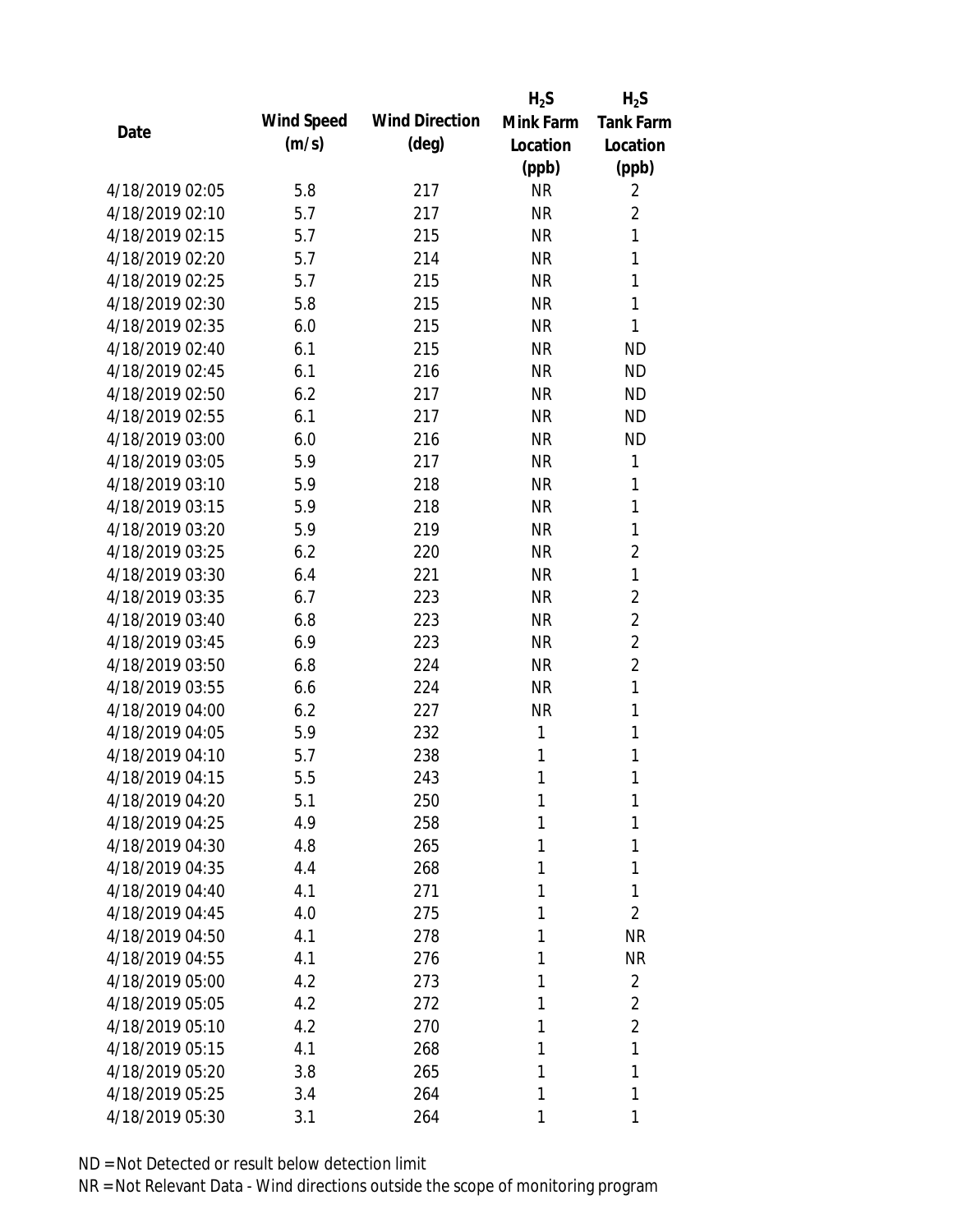|                 |            |                       | $H_2S$         | $H_2S$           |
|-----------------|------------|-----------------------|----------------|------------------|
|                 | Wind Speed | <b>Wind Direction</b> | Mink Farm      | <b>Tank Farm</b> |
| Date            | (m/s)      | $(\text{deg})$        | Location       | Location         |
|                 |            |                       | (ppb)          | (ppb)            |
| 4/18/2019 05:35 | 3.0        | 261                   | 2              | 2                |
| 4/18/2019 05:40 | 2.9        | 260                   | 2              | $\overline{2}$   |
| 4/18/2019 05:45 | 2.8        | 259                   | $\overline{2}$ | $\overline{2}$   |
| 4/18/2019 05:50 | 2.8        | 259                   | $\overline{2}$ | $\overline{2}$   |
| 4/18/2019 05:55 | 2.8        | 260                   | 1              | $\overline{2}$   |
| 4/18/2019 06:00 | 2.8        | 261                   | 1              | $\overline{2}$   |
| 4/18/2019 06:05 | 3.0        | 263                   | 1              | $\overline{2}$   |
| 4/18/2019 06:10 | 3.0        | 266                   | 1              | $\overline{2}$   |
| 4/18/2019 06:15 | 3.2        | 268                   | $\overline{2}$ | $\overline{2}$   |
| 4/18/2019 06:20 | 3.4        | 270                   | $\overline{2}$ | $\overline{2}$   |
| 4/18/2019 06:25 | 3.7        | 272                   | $\overline{2}$ | $\mathbf{1}$     |
| 4/18/2019 06:30 | 3.8        | 273                   | $\overline{2}$ | 1                |
| 4/18/2019 06:35 | 3.9        | 274                   | $\overline{2}$ | 1                |
| 4/18/2019 06:40 | 4.0        | 275                   | 1              | 1                |
| 4/18/2019 06:45 | 3.9        | 274                   | 1              | 1                |
| 4/18/2019 06:50 | 3.8        | 275                   | 1              | 1                |
| 4/18/2019 06:55 | 3.6        | 277                   | 1              | <b>NR</b>        |
| 4/18/2019 07:00 | 3.5        | 278                   | 1              | <b>NR</b>        |
| 4/18/2019 07:05 | 3.6        | 282                   | 1              | <b>NR</b>        |
| 4/18/2019 07:10 | 3.5        | 284                   | 1              | <b>NR</b>        |
| 4/18/2019 07:15 | 3.4        | 290                   | 1              | <b>NR</b>        |
| 4/18/2019 07:20 | 3.3        | 293                   | 1              | <b>NR</b>        |
| 4/18/2019 07:25 | 3.2        | 297                   | 1              | <b>NR</b>        |
| 4/18/2019 07:30 | 3.4        | 300                   | 1              | <b>NR</b>        |
| 4/18/2019 07:35 | 3.4        | 301                   | 1              | <b>NR</b>        |
| 4/18/2019 07:40 | 3.4        | 305                   | 1              | <b>NR</b>        |
| 4/18/2019 07:45 | 3.3        | 301                   | 1              | <b>NR</b>        |
| 4/18/2019 07:50 | 3.6        | 298                   | 1              | <b>NR</b>        |
| 4/18/2019 07:55 | 3.7        | 298                   | 1              | <b>NR</b>        |
| 4/18/2019 08:00 | 3.4        | 293                   | 1              | <b>NR</b>        |
| 4/18/2019 08:05 | 3.0        | 288                   | 1              | <b>NR</b>        |
| 4/18/2019 08:10 | 2.9        | 283                   | 1              | <b>NR</b>        |
| 4/18/2019 08:15 | 2.8        | 282                   | 1              | <b>NR</b>        |
| 4/18/2019 08:20 | 2.5        | 279                   | 1              | <b>NR</b>        |
| 4/18/2019 08:25 | 2.3        | 272                   | 1              | 1                |
| 4/18/2019 08:30 | 2.3        | 268                   | 1              | 1                |
| 4/18/2019 08:35 | 2.3        | 267                   | 1              | 1                |
| 4/18/2019 08:40 | 2.3        | 267                   | 1              | 1                |
| 4/18/2019 08:45 | 2.2        | 264                   | 1              | 1                |
| 4/18/2019 08:50 | $2.2\,$    | 256                   | 1              | 1                |
| 4/18/2019 08:55 | $2.2\,$    | 254                   | 1              | 1                |
| 4/18/2019 09:00 | 2.2        | 255                   | 1              | 1                |
|                 |            |                       |                |                  |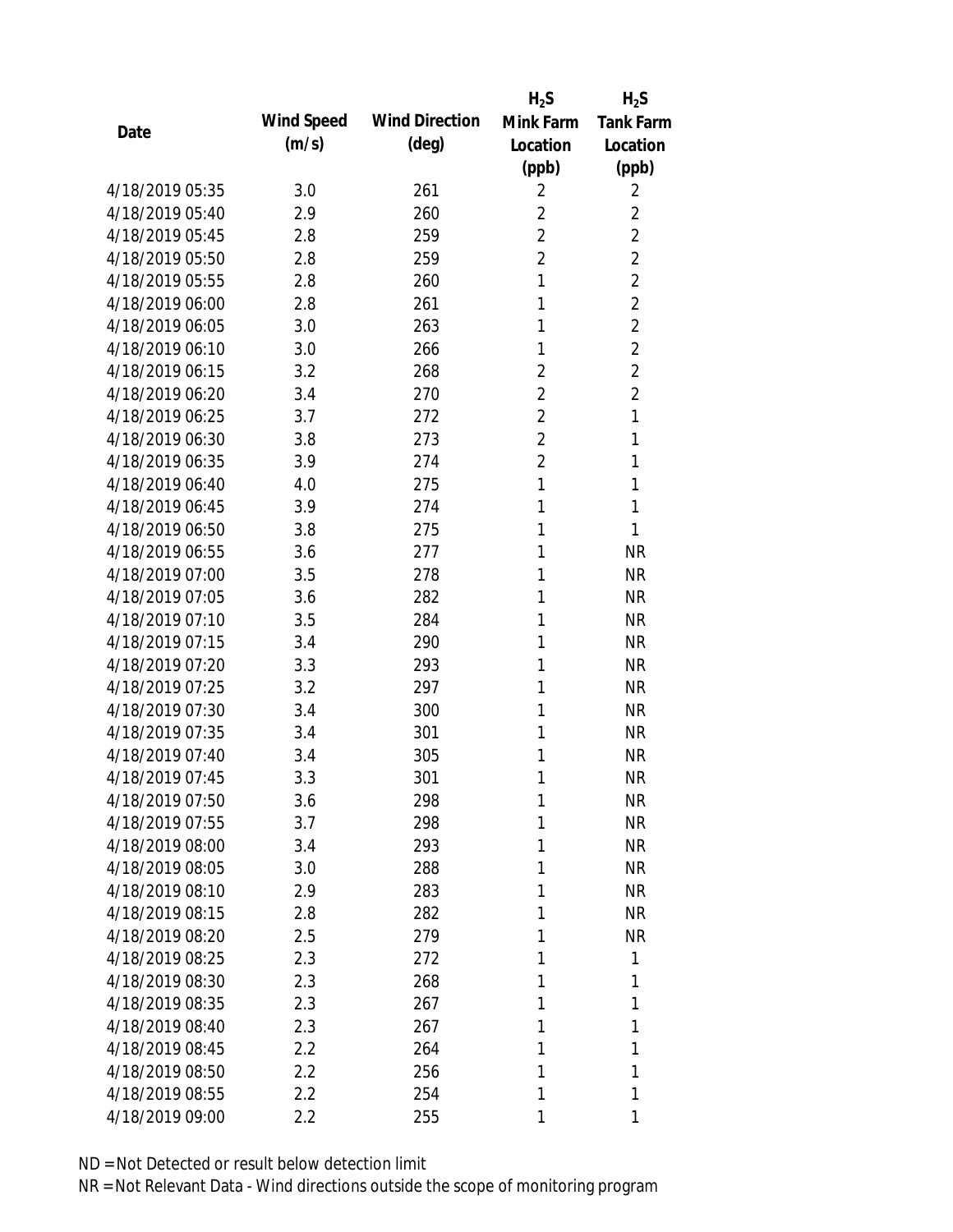|                 |            |                       | $H_2S$         | $H_2S$           |
|-----------------|------------|-----------------------|----------------|------------------|
| Date            | Wind Speed | <b>Wind Direction</b> | Mink Farm      | <b>Tank Farm</b> |
|                 | (m/s)      | $(\text{deg})$        | Location       | Location         |
|                 |            |                       | (ppb)          | (ppb)            |
| 4/18/2019 09:05 | 2.3        | 256                   | 1              | 2                |
| 4/18/2019 09:10 | 2.5        | 255                   | 1              | 1                |
| 4/18/2019 09:15 | 2.7        | 258                   | 1              | 1                |
| 4/18/2019 09:20 | 2.9        | 269                   | 1              | 1                |
| 4/18/2019 09:25 | 3.2        | 275                   | 1              | 1                |
| 4/18/2019 09:30 | 3.4        | 281                   | 1              | <b>NR</b>        |
| 4/18/2019 09:35 | 3.5        | 283                   | 1              | <b>NR</b>        |
| 4/18/2019 09:40 | 3.6        | 286                   | $\overline{2}$ | <b>NR</b>        |
| 4/18/2019 09:45 | 3.7        | 289                   | 1              | <b>NR</b>        |
| 4/18/2019 09:50 | 3.8        | 289                   | 1              | <b>NR</b>        |
| 4/18/2019 09:55 | 3.9        | 290                   | 1              | <b>NR</b>        |
| 4/18/2019 10:00 | 4.0        | 293                   | 1              | <b>NR</b>        |
| 4/18/2019 10:05 | 4.2        | 296                   | 1              | <b>NR</b>        |
| 4/18/2019 10:10 | 4.4        | 300                   | 1              | <b>NR</b>        |
| 4/18/2019 10:15 | 4.6        | 301                   | 1              | <b>NR</b>        |
| 4/18/2019 10:20 | 4.7        | 304                   | 1              | <b>NR</b>        |
| 4/18/2019 10:25 | 4.7        | 307                   | 2              | <b>NR</b>        |
| 4/18/2019 10:30 | 4.8        | 306                   | $\overline{2}$ | <b>NR</b>        |
| 4/18/2019 10:35 | 4.6        | 309                   | $\mathbf{1}$   | <b>NR</b>        |
| 4/18/2019 10:40 | 4.4        | 308                   | 1              | <b>NR</b>        |
| 4/18/2019 10:45 | 4.3        | 305                   | 1              | <b>NR</b>        |
| 4/18/2019 10:50 | 4.0        | 306                   | 1              | <b>NR</b>        |
| 4/18/2019 10:55 | 3.4        | 304                   | 1              | <b>NR</b>        |
| 4/18/2019 11:00 | 3.2        | 303                   | 1              | <b>NR</b>        |
| 4/18/2019 11:05 | 3.0        | 297                   | 1              | <b>NR</b>        |
| 4/18/2019 11:10 | 2.9        | 295                   | 1              | <b>NR</b>        |
| 4/18/2019 11:15 | 2.9        | 299                   | 1              | <b>NR</b>        |
| 4/18/2019 11:20 | 2.8        | 297                   | 1              | <b>NR</b>        |
| 4/18/2019 11:25 | 2.9        | 292                   | 1              | <b>NR</b>        |
| 4/18/2019 11:30 | 2.9        | 289                   | <b>ND</b>      | <b>NR</b>        |
| 4/18/2019 11:35 | 3.0        | 292                   | <b>ND</b>      | <b>NR</b>        |
| 4/18/2019 11:40 | 2.9        | 290                   | 1              | <b>NR</b>        |
| 4/18/2019 11:45 | 2.9        | 284                   | 1              | <b>NR</b>        |
| 4/18/2019 11:50 | 3.0        | 284                   | 1              | <b>NR</b>        |
| 4/18/2019 11:55 | 3.3        | 286                   | 1              | <b>NR</b>        |
| 4/18/2019 12:00 | 3.3        | 288                   | 1              | <b>NR</b>        |
| 4/18/2019 12:05 | 3.1        | 285                   | 1              | <b>NR</b>        |
| 4/18/2019 12:10 | 3.3        | 284                   | 1              | <b>NR</b>        |
| 4/18/2019 12:15 | 3.3        | 286                   | 1              | <b>NR</b>        |
| 4/18/2019 12:20 | 3.3        | 288                   | 1              | <b>NR</b>        |
| 4/18/2019 12:25 | 3.1        | 288                   | 1              | <b>NR</b>        |
| 4/18/2019 12:30 | 3.2        | 286                   | 1              | <b>NR</b>        |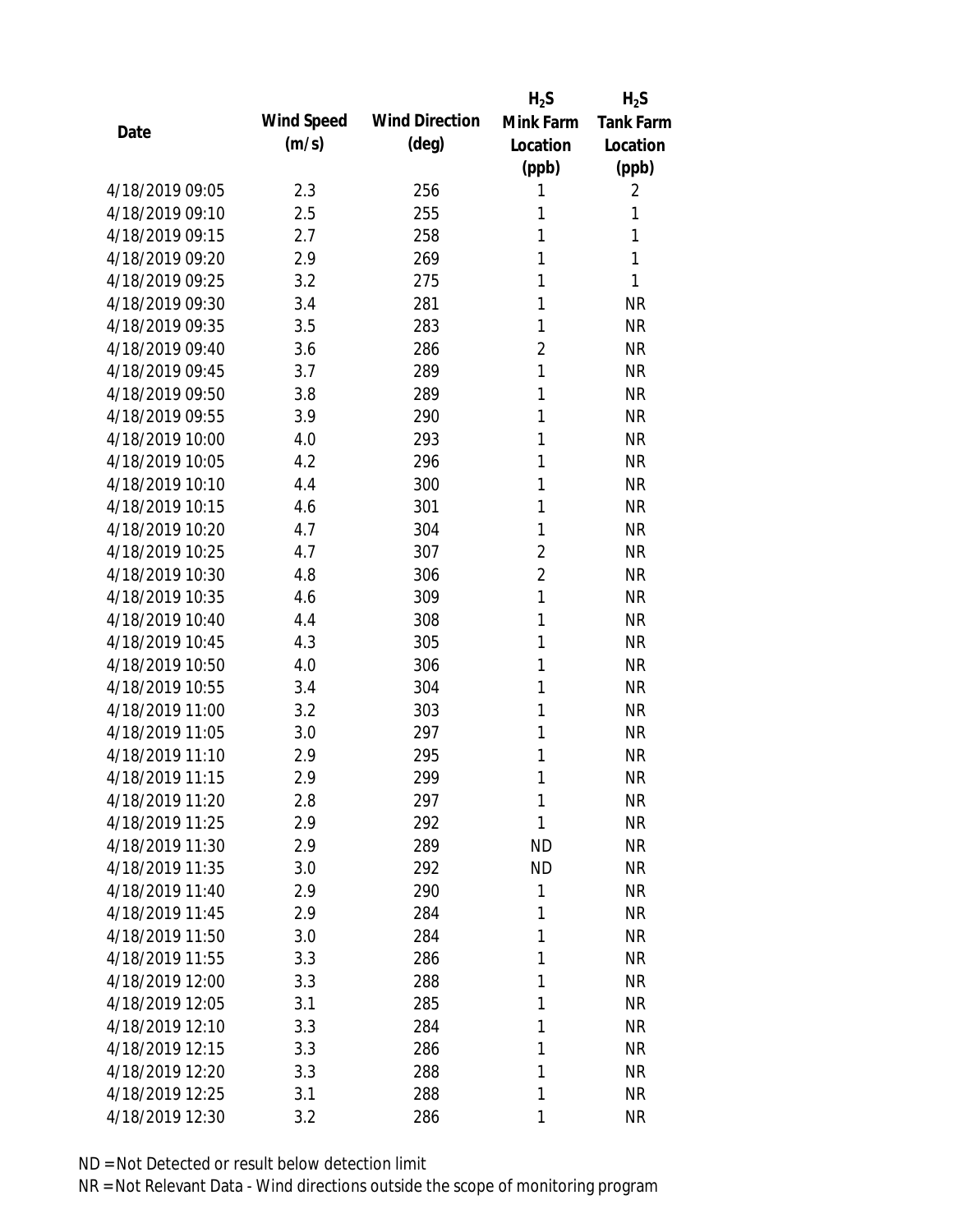|                 |            |                       | $H_2S$         | $H_2S$           |
|-----------------|------------|-----------------------|----------------|------------------|
| Date            | Wind Speed | <b>Wind Direction</b> | Mink Farm      | <b>Tank Farm</b> |
|                 | (m/s)      | $(\text{deg})$        | Location       | Location         |
|                 |            |                       | (ppb)          | (ppb)            |
| 4/18/2019 12:35 | 3.2        | 283                   | 1              | <b>NR</b>        |
| 4/18/2019 12:40 | 3.4        | 281                   | 1              | <b>NR</b>        |
| 4/18/2019 12:45 | 3.5        | 278                   | 1              | <b>NR</b>        |
| 4/18/2019 12:50 | 3.6        | 274                   | 1              | 1                |
| 4/18/2019 12:55 | 3.7        | 271                   | 1              | 1                |
| 4/18/2019 13:00 | 3.7        | 270                   | 1              | 1                |
| 4/18/2019 13:05 | 3.9        | 272                   | 1              | 1                |
| 4/18/2019 13:10 | 3.9        | 274                   | 1              | 1                |
| 4/18/2019 13:15 | 3.8        | 276                   | 1              | <b>NR</b>        |
| 4/18/2019 13:20 | 3.8        | 277                   | 1              | <b>NR</b>        |
| 4/18/2019 13:25 | 3.9        | 279                   | 1              | <b>NR</b>        |
| 4/18/2019 13:30 | 4.0        | 279                   | 1              | <b>NR</b>        |
| 4/18/2019 13:35 | 3.9        | 280                   | 1              | <b>NR</b>        |
| 4/18/2019 13:40 | 3.8        | 278                   | 1              | <b>NR</b>        |
| 4/18/2019 13:45 | 3.9        | 275                   | $\overline{2}$ | 1                |
| 4/18/2019 13:50 | 4.1        | 275                   | 1              | 1                |
| 4/18/2019 13:55 | 4.3        | 280                   | 1              | <b>NR</b>        |
| 4/18/2019 14:00 | 4.5        | 285                   | 1              | <b>NR</b>        |
| 4/18/2019 14:05 | 4.6        | 290                   | 1              | <b>NR</b>        |
| 4/18/2019 14:10 | 4.7        | 295                   | 1              | <b>NR</b>        |
| 4/18/2019 14:15 | 4.6        | 303                   | 1              | <b>NR</b>        |
| 4/18/2019 14:20 | 4.6        | 306                   | 1              | <b>NR</b>        |
| 4/18/2019 14:25 | 4.5        | 306                   | 1              | <b>NR</b>        |
| 4/18/2019 14:30 | 4.4        | 310                   | 1              | <b>NR</b>        |
| 4/18/2019 14:35 | 4.3        | 311                   | 1              | <b>NR</b>        |
| 4/18/2019 14:40 | 4.5        | 312                   | 1              | <b>NR</b>        |
| 4/18/2019 14:45 | 4.8        | 313                   | 1              | <b>NR</b>        |
| 4/18/2019 14:50 | 4.8        | 315                   | 1              | <b>NR</b>        |
| 4/18/2019 14:55 | 4.9        | 316                   | 1              | <b>NR</b>        |
| 4/18/2019 15:00 | 5.0        | 316                   | 1              | <b>NR</b>        |
| 4/18/2019 15:05 | 5.1        | 318                   | 1              | <b>NR</b>        |
| 4/18/2019 15:10 | 5.0        | 321                   | 1              | <b>NR</b>        |
| 4/18/2019 15:15 | 4.8        | 322                   | 1              | <b>NR</b>        |
| 4/18/2019 15:20 | 4.6        | 326                   | 1              | <b>NR</b>        |
| 4/18/2019 15:25 | 4.4        | 328                   | 1              | <b>NR</b>        |
| 4/18/2019 15:30 | 4.1        | 328                   | 1              | <b>NR</b>        |
| 4/18/2019 15:35 | 3.9        | 329                   | 1              | <b>NR</b>        |
| 4/18/2019 15:40 | 3.6        | 330                   | 1              | <b>NR</b>        |
| 4/18/2019 15:45 | 3.7        | 330                   | 1              | <b>NR</b>        |
| 4/18/2019 15:50 | 3.7        | 329                   | 1              | <b>NR</b>        |
| 4/18/2019 15:55 | 3.7        | 327                   | 1              | <b>NR</b>        |
| 4/18/2019 16:00 | 4.0        | 326                   | 1              | <b>NR</b>        |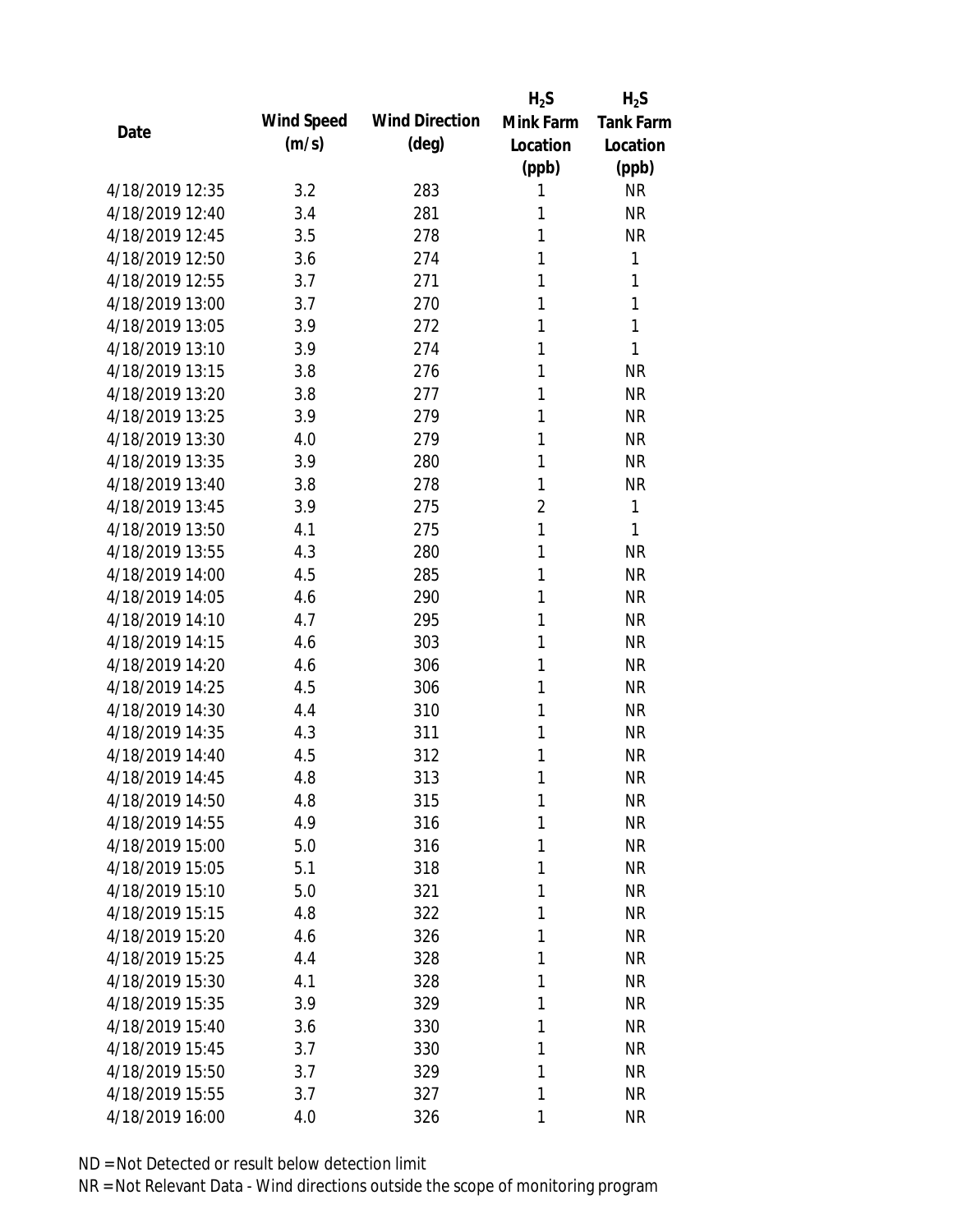|                 |            |                       | $H_2S$         | $H_2S$           |
|-----------------|------------|-----------------------|----------------|------------------|
| Date            | Wind Speed | <b>Wind Direction</b> | Mink Farm      | <b>Tank Farm</b> |
|                 | (m/s)      | $(\text{deg})$        | Location       | Location         |
|                 |            |                       | (ppb)          | (ppb)            |
| 4/18/2019 16:05 | 4.1        | 325                   | 1              | <b>NR</b>        |
| 4/18/2019 16:10 | 4.3        | 326                   | 1              | <b>NR</b>        |
| 4/18/2019 16:15 | 4.3        | 328                   | 1              | <b>NR</b>        |
| 4/18/2019 16:20 | 4.4        | 329                   | 1              | <b>NR</b>        |
| 4/18/2019 16:25 | 4.5        | 332                   | 1              | <b>NR</b>        |
| 4/18/2019 16:30 | 4.7        | 336                   | 1              | <b>NR</b>        |
| 4/18/2019 16:35 | 4.9        | 337                   | 1              | <b>NR</b>        |
| 4/18/2019 16:40 | 5.0        | 336                   | 1              | <b>NR</b>        |
| 4/18/2019 16:45 | 5.0        | 335                   | 1              | <b>NR</b>        |
| 4/18/2019 16:50 | 4.9        | 335                   | 1              | <b>NR</b>        |
| 4/18/2019 16:55 | 4.9        | 332                   | 1              | <b>NR</b>        |
| 4/18/2019 17:00 | 4.5        | 330                   | 1              | <b>NR</b>        |
| 4/18/2019 17:05 | 4.3        | 329                   | 1              | <b>NR</b>        |
| 4/18/2019 17:10 | 4.2        | 329                   | 1              | <b>NR</b>        |
| 4/18/2019 17:15 | 4.3        | 328                   | $\overline{2}$ | <b>NR</b>        |
| 4/18/2019 17:20 | 4.4        | 329                   | $\overline{2}$ | <b>NR</b>        |
| 4/18/2019 17:25 | 4.2        | 331                   | $\overline{2}$ | <b>NR</b>        |
| 4/18/2019 17:30 | 4.3        | 331                   | $\overline{2}$ | <b>NR</b>        |
| 4/18/2019 17:35 | 4.3        | 332                   | $\mathbf{1}$   | <b>NR</b>        |
| 4/18/2019 17:40 | 4.3        | 333                   | 1              | <b>NR</b>        |
| 4/18/2019 17:45 | 4.1        | 334                   | 1              | <b>NR</b>        |
| 4/18/2019 17:50 | 4.2        | 333                   | 1              | <b>NR</b>        |
| 4/18/2019 17:55 | 4.0        | 334                   | 1              | <b>NR</b>        |
| 4/18/2019 18:00 | 4.1        | 335                   | 1              | <b>NR</b>        |
| 4/18/2019 18:05 | 4.1        | 335                   | 1              | <b>NR</b>        |
| 4/18/2019 18:10 | 4.0        | 337                   | 1              | <b>NR</b>        |
| 4/18/2019 18:15 | 3.9        | 339                   | 1              | <b>NR</b>        |
| 4/18/2019 18:20 | 3.6        | 343                   | 1              | <b>NR</b>        |
| 4/18/2019 18:25 | 3.8        | 343                   | 1              | <b>NR</b>        |
| 4/18/2019 18:30 | 3.7        | 342                   | 1              | <b>NR</b>        |
| 4/18/2019 18:35 | 3.9        | 341                   | 1              | <b>NR</b>        |
| 4/18/2019 18:40 | 4.0        | 341                   | 1              | <b>NR</b>        |
| 4/18/2019 18:45 | 4.3        | 338                   | 1              | <b>NR</b>        |
| 4/18/2019 18:50 | 4.5        | 336                   | 1              | <b>NR</b>        |
| 4/18/2019 18:55 | 4.6        | 334                   | 1              | <b>NR</b>        |
| 4/18/2019 19:00 | 4.8        | 334                   | 1              | <b>NR</b>        |
| 4/18/2019 19:05 | 4.8        | 333                   | 1              | <b>NR</b>        |
| 4/18/2019 19:10 | 4.8        | 334                   | 1              | <b>NR</b>        |
| 4/18/2019 19:15 | 4.7        | 336                   | 1              | <b>NR</b>        |
| 4/18/2019 19:20 | 4.7        | 338                   | 1              | <b>NR</b>        |
| 4/18/2019 19:25 | 4.8        | 339                   | 1              | <b>NR</b>        |
| 4/18/2019 19:30 | 4.7        | 340                   | 1              | <b>NR</b>        |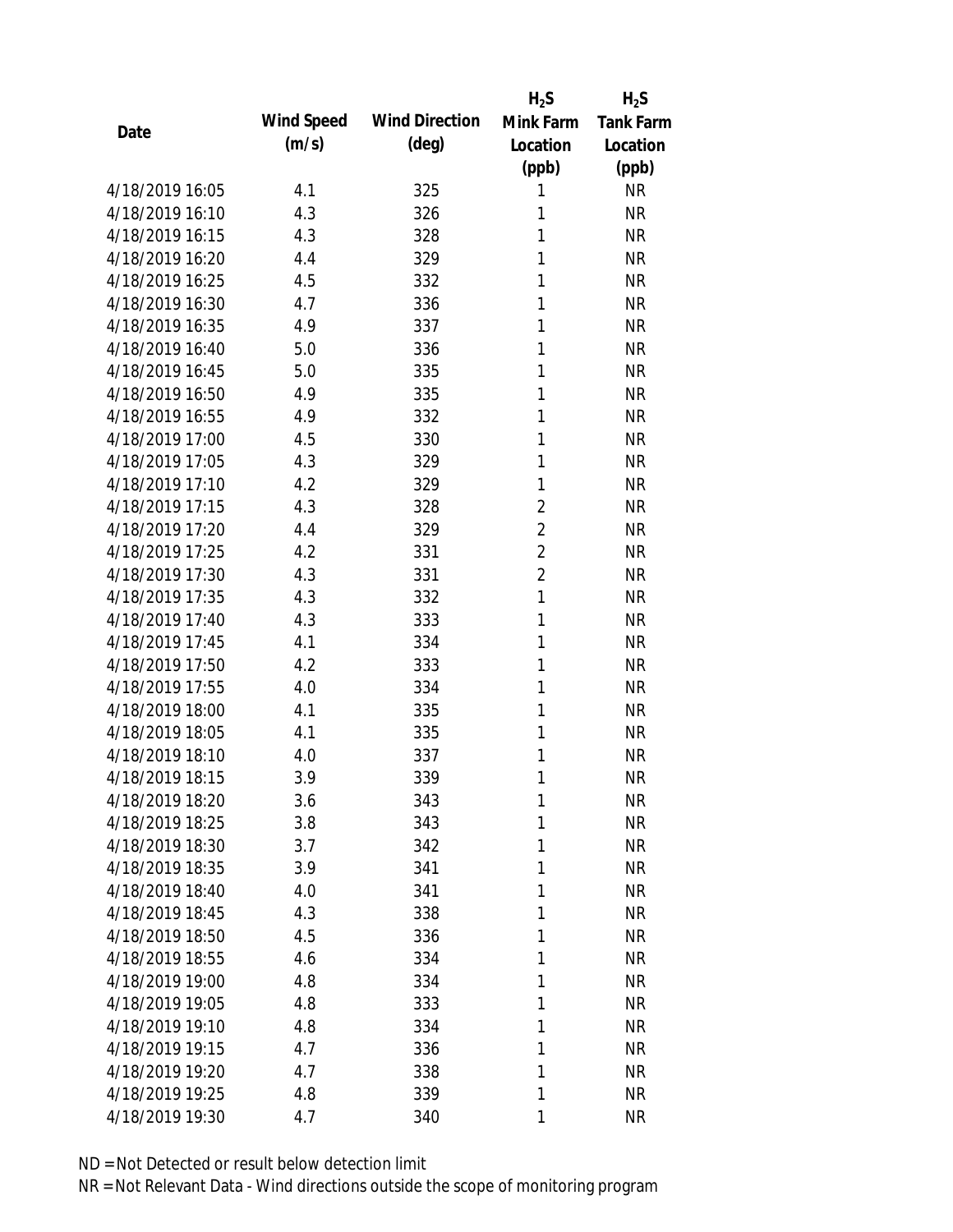|                 |            |                       | $H_2S$         | $H_2S$           |
|-----------------|------------|-----------------------|----------------|------------------|
| Date            | Wind Speed | <b>Wind Direction</b> | Mink Farm      | <b>Tank Farm</b> |
|                 | (m/s)      | $(\text{deg})$        | Location       | Location         |
|                 |            |                       | (ppb)          | (ppb)            |
| 4/18/2019 19:35 | 4.5        | 341                   | 1              | <b>NR</b>        |
| 4/18/2019 19:40 | 4.4        | 341                   | 1              | <b>NR</b>        |
| 4/18/2019 19:45 | 4.2        | 341                   | $\overline{2}$ | <b>NR</b>        |
| 4/18/2019 19:50 | 4.1        | 341                   | $\mathbf{1}$   | <b>NR</b>        |
| 4/18/2019 19:55 | 3.9        | 343                   | $\overline{2}$ | <b>NR</b>        |
| 4/18/2019 20:00 | 3.6        | 346                   | $\mathbf{1}$   | <b>NR</b>        |
| 4/18/2019 20:05 | 3.6        | 349                   | 1              | <b>NR</b>        |
| 4/18/2019 20:10 | 3.8        | 351                   | 1              | <b>NR</b>        |
| 4/18/2019 20:15 | 3.9        | 353                   | 1              | <b>NR</b>        |
| 4/18/2019 20:20 | 4.1        | 355                   | 1              | <b>NR</b>        |
| 4/18/2019 20:25 | 4.0        | 357                   | 1              | <b>NR</b>        |
| 4/18/2019 20:30 | 4.0        | 357                   | 1              | <b>NR</b>        |
| 4/18/2019 20:35 | 3.9        | 355                   | 1              | <b>NR</b>        |
| 4/18/2019 20:40 | 3.7        | 354                   | 1              | <b>NR</b>        |
| 4/18/2019 20:45 | 3.6        | 355                   | 1              | <b>NR</b>        |
| 4/18/2019 20:50 | 3.5        | 355                   | 1              | <b>NR</b>        |
| 4/18/2019 20:55 | 3.6        | 354                   | 1              | <b>NR</b>        |
| 4/18/2019 21:00 | 3.6        | 354                   | 1              | <b>NR</b>        |
| 4/18/2019 21:05 | 3.8        | 354                   | 1              | <b>NR</b>        |
| 4/18/2019 21:10 | 3.8        | 356                   | 1              | <b>NR</b>        |
| 4/18/2019 21:15 | 3.9        | 355                   | 1              | <b>NR</b>        |
| 4/18/2019 21:20 | 3.8        | 354                   | 1              | <b>NR</b>        |
| 4/18/2019 21:25 | 3.7        | 355                   | 1              | <b>NR</b>        |
| 4/18/2019 21:30 | 3.7        | 355                   | 1              | <b>NR</b>        |
| 4/18/2019 21:35 | 3.5        | 356                   | 1              | <b>NR</b>        |
| 4/18/2019 21:40 | 3.6        | 358                   | 1              | <b>NR</b>        |
| 4/18/2019 21:45 | 3.6        | 359                   | 1              | <b>NR</b>        |
| 4/18/2019 21:50 | 3.6        | 360                   | 1              | <b>NR</b>        |
| 4/18/2019 21:55 | 3.7        | 1                     | 1              | <b>NR</b>        |
| 4/18/2019 22:00 | 3.8        | 3                     | 1              | <b>NR</b>        |
| 4/18/2019 22:05 | 3.9        | 4                     | 1              | <b>NR</b>        |
| 4/18/2019 22:10 | 3.9        | 5                     | 1              | <b>NR</b>        |
| 4/18/2019 22:15 | 4.1        | 7                     | 1              | <b>NR</b>        |
| 4/18/2019 22:20 | 4.0        | 6                     | 1              | <b>NR</b>        |
| 4/18/2019 22:25 | 3.9        | 6                     | 1              | <b>NR</b>        |
| 4/18/2019 22:30 | 3.9        | 5                     | 1              | <b>NR</b>        |
| 4/18/2019 22:35 | 3.8        | 3                     | 1              | <b>NR</b>        |
| 4/18/2019 22:40 | 3.5        | 360                   | 1              | <b>NR</b>        |
| 4/18/2019 22:45 | 3.3        | 359                   | 1              | <b>NR</b>        |
| 4/18/2019 22:50 | 3.4        | 360                   | 1              | <b>NR</b>        |
| 4/18/2019 22:55 | 3.7        | $\overline{2}$        | 1              | <b>NR</b>        |
| 4/18/2019 23:00 | 3.9        | 4                     | 1              | <b>NR</b>        |
|                 |            |                       |                |                  |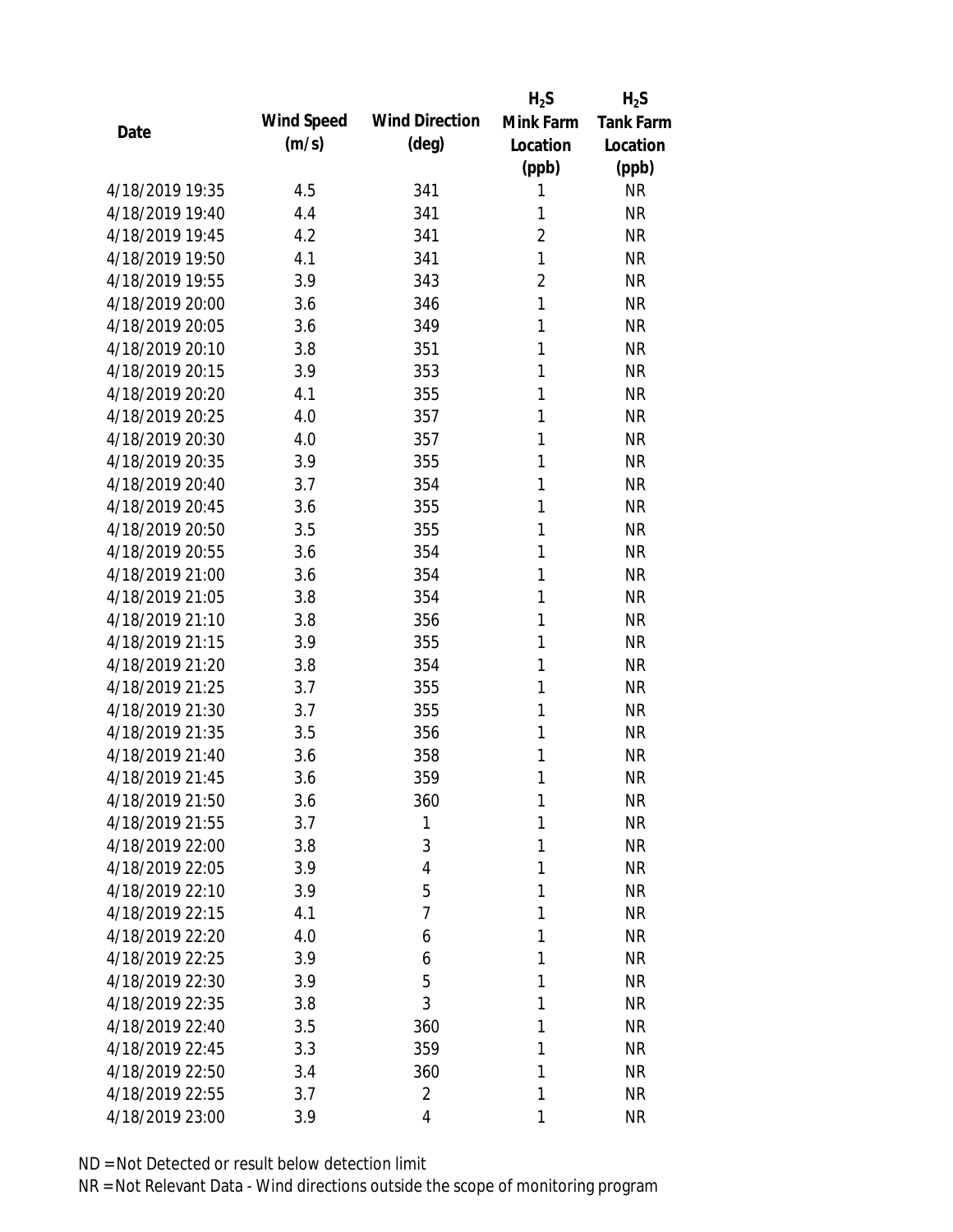|                 |            |                       | $H_2S$         | $H_2S$           |
|-----------------|------------|-----------------------|----------------|------------------|
| Date            | Wind Speed | <b>Wind Direction</b> | Mink Farm      | <b>Tank Farm</b> |
|                 | (m/s)      | $(\text{deg})$        | Location       | Location         |
|                 |            |                       | (ppb)          | (ppb)            |
| 4/18/2019 23:05 | 4.1        | 6                     | 1              | <b>NR</b>        |
| 4/18/2019 23:10 | 4.5        | 8                     | 1              | <b>NR</b>        |
| 4/18/2019 23:15 | 4.7        | 10                    | 1              | <b>NR</b>        |
| 4/18/2019 23:20 | 4.7        | 12                    | 1              | <b>NR</b>        |
| 4/18/2019 23:25 | 4.6        | 13                    | 1              | <b>NR</b>        |
| 4/18/2019 23:30 | 4.5        | 14                    | 1              | <b>NR</b>        |
| 4/18/2019 23:35 | 4.4        | 15                    | 1              | <b>NR</b>        |
| 4/18/2019 23:40 | 4.3        | 16                    | 1              | <b>NR</b>        |
| 4/18/2019 23:45 | 4.2        | 16                    | 1              | <b>NR</b>        |
| 4/18/2019 23:50 | 4.6        | 18                    | 1              | <b>NR</b>        |
| 4/18/2019 23:55 | 4.8        | 20                    | 1              | <b>NR</b>        |
| 4/18/2019 24:00 | 5.0        | 23                    | 1              | <b>NR</b>        |
| 4/19/2019 00:05 | 5.4        | 27                    | 1              | <b>NR</b>        |
| 4/19/2019 00:10 | 5.5        | 28                    | 1              | <b>NR</b>        |
| 4/19/2019 00:15 | 5.6        | 30                    | $\overline{2}$ | <b>NR</b>        |
| 4/19/2019 00:20 | 5.3        | 31                    | $\overline{2}$ | <b>NR</b>        |
| 4/19/2019 00:25 | 5.4        | 30                    | $\overline{2}$ | <b>NR</b>        |
| 4/19/2019 00:30 | 5.3        | 29                    | $\overline{2}$ | <b>NR</b>        |
| 4/19/2019 00:35 | 5.0        | 26                    | $\overline{2}$ | <b>NR</b>        |
| 4/19/2019 00:40 | 5.1        | 25                    | $\mathbf{1}$   | <b>NR</b>        |
| 4/19/2019 00:45 | 5.3        | 25                    | $\overline{2}$ | <b>NR</b>        |
| 4/19/2019 00:50 | 5.4        | 24                    | $\mathbf{1}$   | <b>NR</b>        |
| 4/19/2019 00:55 | 5.3        | 23                    | 1              | <b>NR</b>        |
| 4/19/2019 01:00 | 5.4        | 23                    | 1              | <b>NR</b>        |
| 4/19/2019 01:05 | 5.4        | 23                    | 1              | <b>NR</b>        |
| 4/19/2019 01:10 | 5.3        | 24                    | 1              | <b>NR</b>        |
| 4/19/2019 01:15 | 5.1        | 22                    | 1              | <b>NR</b>        |
| 4/19/2019 01:20 | 4.9        | 20                    | 1              | <b>NR</b>        |
| 4/19/2019 01:25 | 4.7        | 18                    | 1              | <b>NR</b>        |
| 4/19/2019 01:30 | 4.3        | 17                    | 1              | <b>NR</b>        |
| 4/19/2019 01:35 | 4.2        | 16                    | 1              | <b>NR</b>        |
| 4/19/2019 01:40 | 4.1        | 17                    | 1              | <b>NR</b>        |
| 4/19/2019 01:45 | 4.2        | 21                    | 1              | <b>NR</b>        |
| 4/19/2019 01:50 | 4.4        | 24                    | 1              | <b>NR</b>        |
| 4/19/2019 01:55 | 4.8        | 26                    | 1              | <b>NR</b>        |
| 4/19/2019 02:00 | 5.1        | 28                    | 1              | <b>NR</b>        |
| 4/19/2019 02:05 | 5.2        | 30                    | 1              | <b>NR</b>        |
| 4/19/2019 02:10 | 5.4        | 29                    | 1              | <b>NR</b>        |
| 4/19/2019 02:15 | 5.5        | 26                    | 1              | <b>NR</b>        |
| 4/19/2019 02:20 | 5.6        | 25                    | 1              | <b>NR</b>        |
| 4/19/2019 02:25 | 5.7        | 24                    | 1              | <b>NR</b>        |
| 4/19/2019 02:30 | 6.0        | 21                    | 1              | <b>NR</b>        |
|                 |            |                       |                |                  |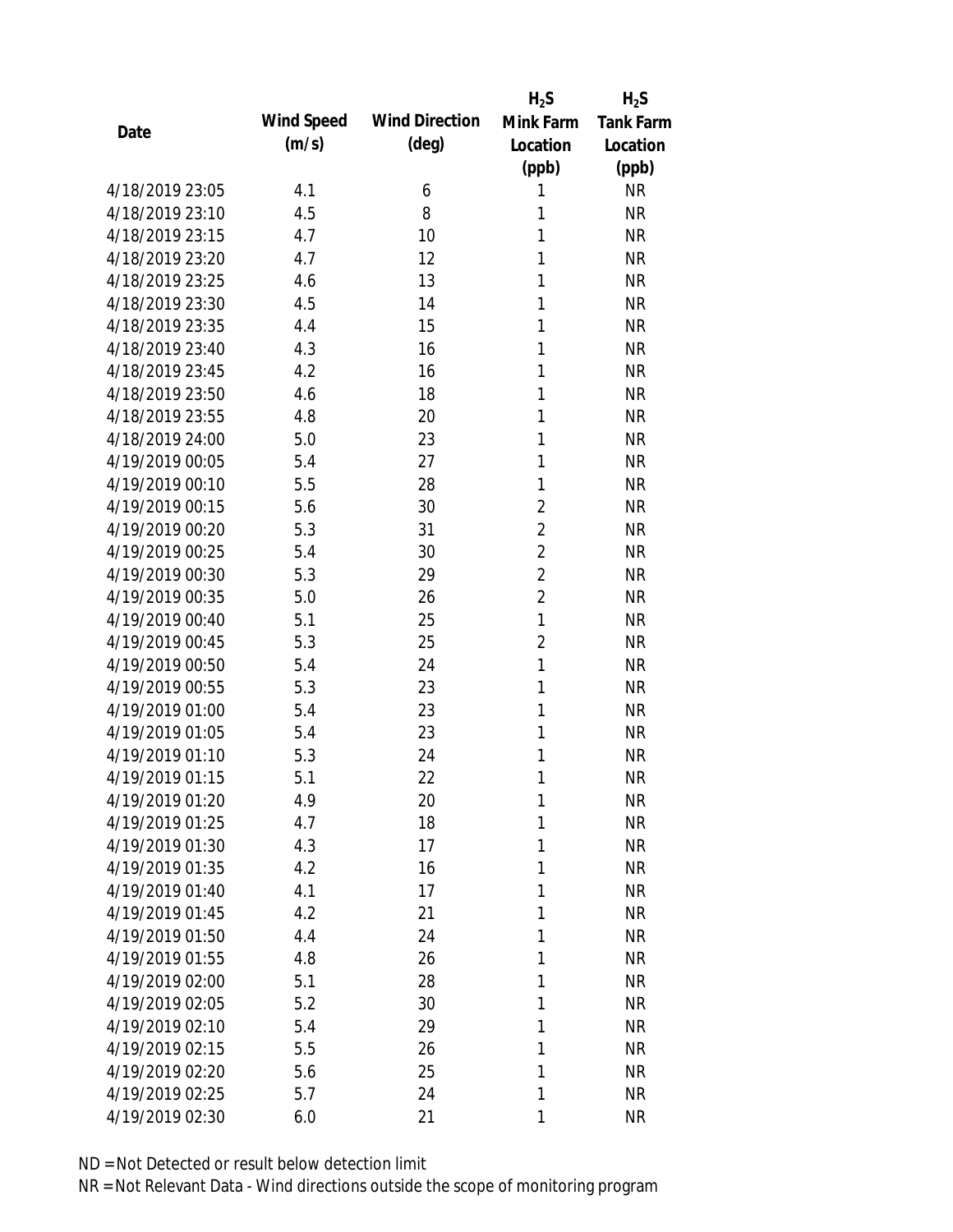|                 |            |                       | $H_2S$         | $H_2S$           |
|-----------------|------------|-----------------------|----------------|------------------|
| Date            | Wind Speed | <b>Wind Direction</b> | Mink Farm      | <b>Tank Farm</b> |
|                 | (m/s)      | $(\text{deg})$        | Location       | Location         |
|                 |            |                       | (ppb)          | (ppb)            |
| 4/19/2019 02:35 | 6.3        | 20                    | 1              | <b>NR</b>        |
| 4/19/2019 02:40 | 6.6        | 18                    | 1              | <b>NR</b>        |
| 4/19/2019 02:45 | 6.9        | 17                    | 1              | <b>NR</b>        |
| 4/19/2019 02:50 | 6.9        | 17                    | $\overline{2}$ | <b>NR</b>        |
| 4/19/2019 02:55 | 7.4        | 16                    | $\overline{2}$ | <b>NR</b>        |
| 4/19/2019 03:00 | 7.5        | 17                    | $\overline{2}$ | <b>NR</b>        |
| 4/19/2019 03:05 | 7.7        | 17                    | 1              | <b>NR</b>        |
| 4/19/2019 03:10 | 8.0        | 18                    | 1              | <b>NR</b>        |
| 4/19/2019 03:15 | 8.2        | 19                    | 1              | <b>NR</b>        |
| 4/19/2019 03:20 | 8.1        | 19                    | 1              | <b>NR</b>        |
| 4/19/2019 03:25 | 7.9        | 19                    | 1              | <b>NR</b>        |
| 4/19/2019 03:30 | 7.8        | 20                    | 1              | <b>NR</b>        |
| 4/19/2019 03:35 | 7.6        | 20                    | 1              | <b>NR</b>        |
| 4/19/2019 03:40 | 7.3        | 20                    | 1              | <b>NR</b>        |
| 4/19/2019 03:45 | 7.3        | 19                    | 1              | <b>NR</b>        |
| 4/19/2019 03:50 | 7.7        | 18                    | 1              | <b>NR</b>        |
| 4/19/2019 03:55 | 7.6        | 18                    | 1              | <b>NR</b>        |
| 4/19/2019 04:00 | 7.7        | 18                    | 1              | <b>NR</b>        |
| 4/19/2019 04:05 | 8.1        | 17                    | 1              | <b>NR</b>        |
| 4/19/2019 04:10 | 8.1        | 17                    | 1              | <b>NR</b>        |
| 4/19/2019 04:15 | 7.9        | 18                    | 1              | <b>NR</b>        |
| 4/19/2019 04:20 | 7.7        | 17                    | 1              | <b>NR</b>        |
| 4/19/2019 04:25 | 7.7        | 16                    | 1              | <b>NR</b>        |
| 4/19/2019 04:30 | 7.4        | 15                    | 1              | <b>NR</b>        |
| 4/19/2019 04:35 | 7.1        | 15                    | 1              | <b>NR</b>        |
| 4/19/2019 04:40 | 7.1        | 16                    | 1              | <b>NR</b>        |
| 4/19/2019 04:45 | 7.1        | 16                    | 1              | <b>NR</b>        |
| 4/19/2019 04:50 | 7.1        | 17                    | 1              | <b>NR</b>        |
| 4/19/2019 04:55 | 7.1        | 17                    | 1              | <b>NR</b>        |
| 4/19/2019 05:00 | 7.1        | 17                    | 1              | <b>NR</b>        |
| 4/19/2019 05:05 | 7.2        | 16                    | 1              | <b>NR</b>        |
| 4/19/2019 05:10 | 7.4        | 15                    | 1              | <b>NR</b>        |
| 4/19/2019 05:15 | 7.3        | 14                    | 1              | <b>NR</b>        |
| 4/19/2019 05:20 | 7.3        | 13                    | 1              | <b>NR</b>        |
| 4/19/2019 05:25 | 7.0        | 13                    | 1              | <b>NR</b>        |
| 4/19/2019 05:30 | 6.8        | 13                    | 1              | <b>NR</b>        |
| 4/19/2019 05:35 | 6.5        | 13                    | 1              | <b>NR</b>        |
| 4/19/2019 05:40 | 6.2        | 13                    | 1              | <b>NR</b>        |
| 4/19/2019 05:45 | 6.1        | 13                    | 1              | <b>NR</b>        |
| 4/19/2019 05:50 | 6.0        | 12                    | 1              | <b>NR</b>        |
| 4/19/2019 05:55 | 6.1        | 11                    | 2              | <b>NR</b>        |
| 4/19/2019 06:00 | 6.4        | 11                    | $\overline{2}$ | <b>NR</b>        |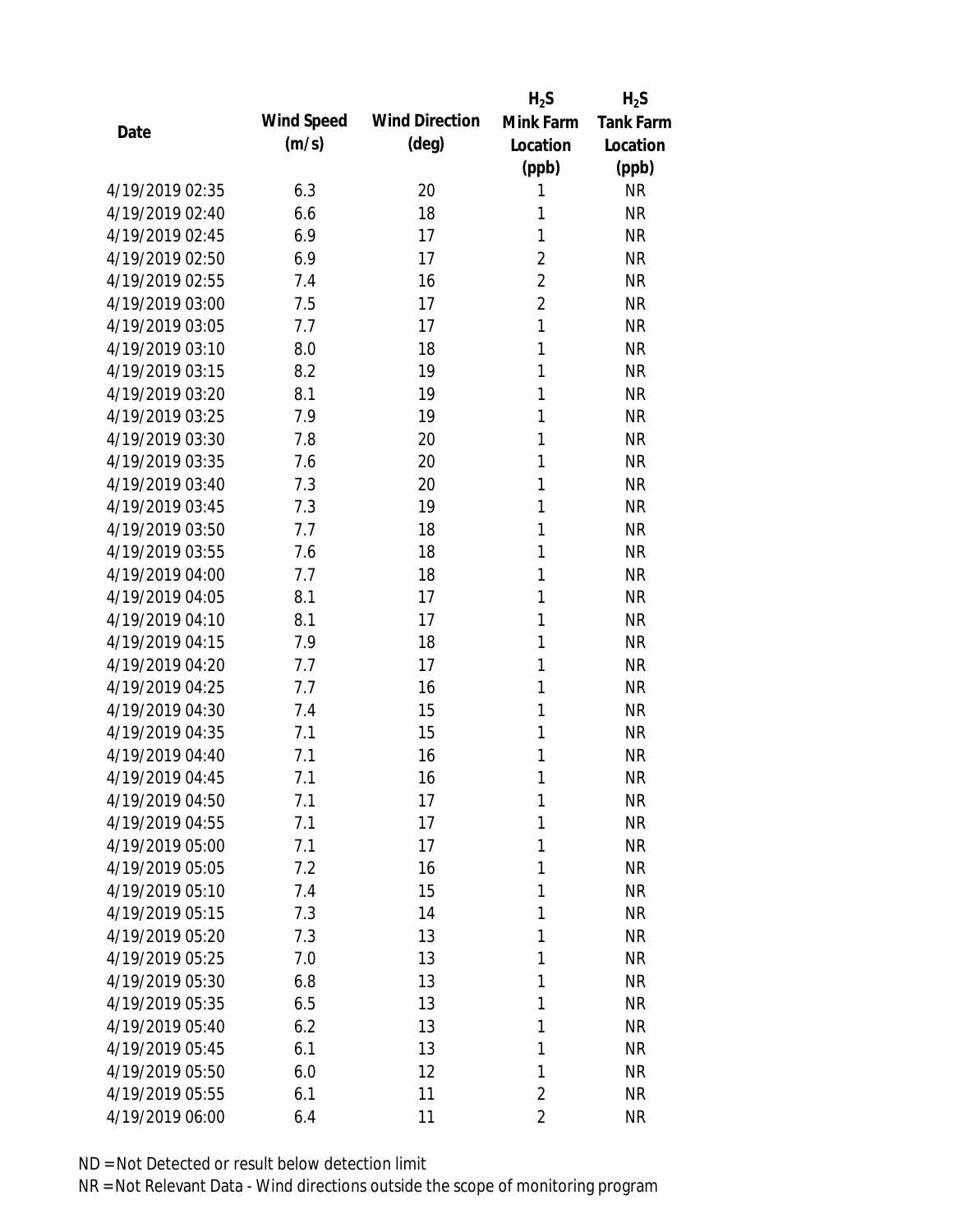|                 |            |                       | $H_2S$         | $H_2S$           |
|-----------------|------------|-----------------------|----------------|------------------|
| Date            | Wind Speed | <b>Wind Direction</b> | Mink Farm      | <b>Tank Farm</b> |
|                 | (m/s)      | (deg)                 | Location       | Location         |
|                 |            |                       | (ppb)          | (ppb)            |
| 4/19/2019 06:05 | 6.7        | 11                    | $\overline{2}$ | <b>NR</b>        |
| 4/19/2019 06:10 | 6.6        | 11                    | $\overline{2}$ | <b>NR</b>        |
| 4/19/2019 06:15 | 6.7        | 10                    | $\overline{2}$ | <b>NR</b>        |
| 4/19/2019 06:20 | 6.9        | 12                    | $\mathbf{1}$   | <b>NR</b>        |
| 4/19/2019 06:25 | 6.9        | 12                    | $\overline{2}$ | <b>NR</b>        |
| 4/19/2019 06:30 | 7.0        | 13                    | $\mathbf{1}$   | <b>NR</b>        |
| 4/19/2019 06:35 | 7.3        | 14                    | 1              | <b>NR</b>        |
| 4/19/2019 06:40 | 7.5        | 15                    | 1              | <b>NR</b>        |
| 4/19/2019 06:45 | 7.5        | 16                    | $\overline{2}$ | <b>NR</b>        |
| 4/19/2019 06:50 | 7.5        | 15                    | $\mathbf{1}$   | <b>NR</b>        |
| 4/19/2019 06:55 | 7.7        | 15                    | 1              | <b>NR</b>        |
| 4/19/2019 07:00 | 7.5        | 14                    | 1              | <b>NR</b>        |
| 4/19/2019 07:05 | 7.0        | 14                    | 1              | <b>NR</b>        |
| 4/19/2019 07:10 | 7.0        | 13                    | $\overline{2}$ | <b>NR</b>        |
| 4/19/2019 07:15 | 7.1        | 13                    | $\mathbf{1}$   | <b>NR</b>        |
| 4/19/2019 07:20 | 7.1        | 13                    | 1              | <b>NR</b>        |
| 4/19/2019 07:25 | 7.3        | 15                    | 1              | <b>NR</b>        |
| 4/19/2019 07:30 | 7.6        | 17                    | 1              | <b>NR</b>        |
| 4/19/2019 07:35 | 8.1        | 17                    | 1              | <b>NR</b>        |
| 4/19/2019 07:40 | 8.1        | 17                    | 1              | <b>NR</b>        |
| 4/19/2019 07:45 | 7.9        | 16                    | 1              | <b>NR</b>        |
| 4/19/2019 07:50 | 8.1        | 16                    | 1              | <b>NR</b>        |
| 4/19/2019 07:55 | 8.1        | 15                    | 1              | <b>NR</b>        |
| 4/19/2019 08:00 | 8.0        | 14                    | 1              | <b>NR</b>        |
| 4/19/2019 08:05 | 8.0        | 14                    | 1              | <b>NR</b>        |
| 4/19/2019 08:10 | 8.1        | 15                    | 1              | <b>NR</b>        |
| 4/19/2019 08:15 | 7.7        | 14                    | 1              | <b>NR</b>        |
| 4/19/2019 08:20 | 7.3        | 14                    | 1              | <b>NR</b>        |
| 4/19/2019 08:25 | 7.1        | 14                    | 1              | <b>NR</b>        |
| 4/19/2019 08:30 | 6.6        | 12                    | 1              | <b>NR</b>        |
| 4/19/2019 08:35 | 6.2        | 12                    | 1              | <b>NR</b>        |
| 4/19/2019 08:40 | 6.1        | 11                    | 1              | NR               |
| 4/19/2019 08:45 | 6.4        | 12                    | 1              | <b>NR</b>        |
| 4/19/2019 08:50 | 6.6        | 13                    | 1              | <b>NR</b>        |
| 4/19/2019 08:55 | 6.9        | 13                    | 2              | <b>NR</b>        |
| 4/19/2019 09:00 | 7.2        | 15                    | $\overline{2}$ | <b>NR</b>        |
| 4/19/2019 09:05 | 7.6        | 16                    | 1              | <b>NR</b>        |
| 4/19/2019 09:10 | 7.7        | 18                    | 1              | <b>NR</b>        |
| 4/19/2019 09:15 | 8.1        | 17                    | 1              | <b>NR</b>        |
| 4/19/2019 09:20 | 8.1        | 17                    | 1              | <b>NR</b>        |
| 4/19/2019 09:25 | 8.1        | 18                    | 1              | <b>NR</b>        |
| 4/19/2019 09:30 | 8.3        | 19                    | 1              | <b>NR</b>        |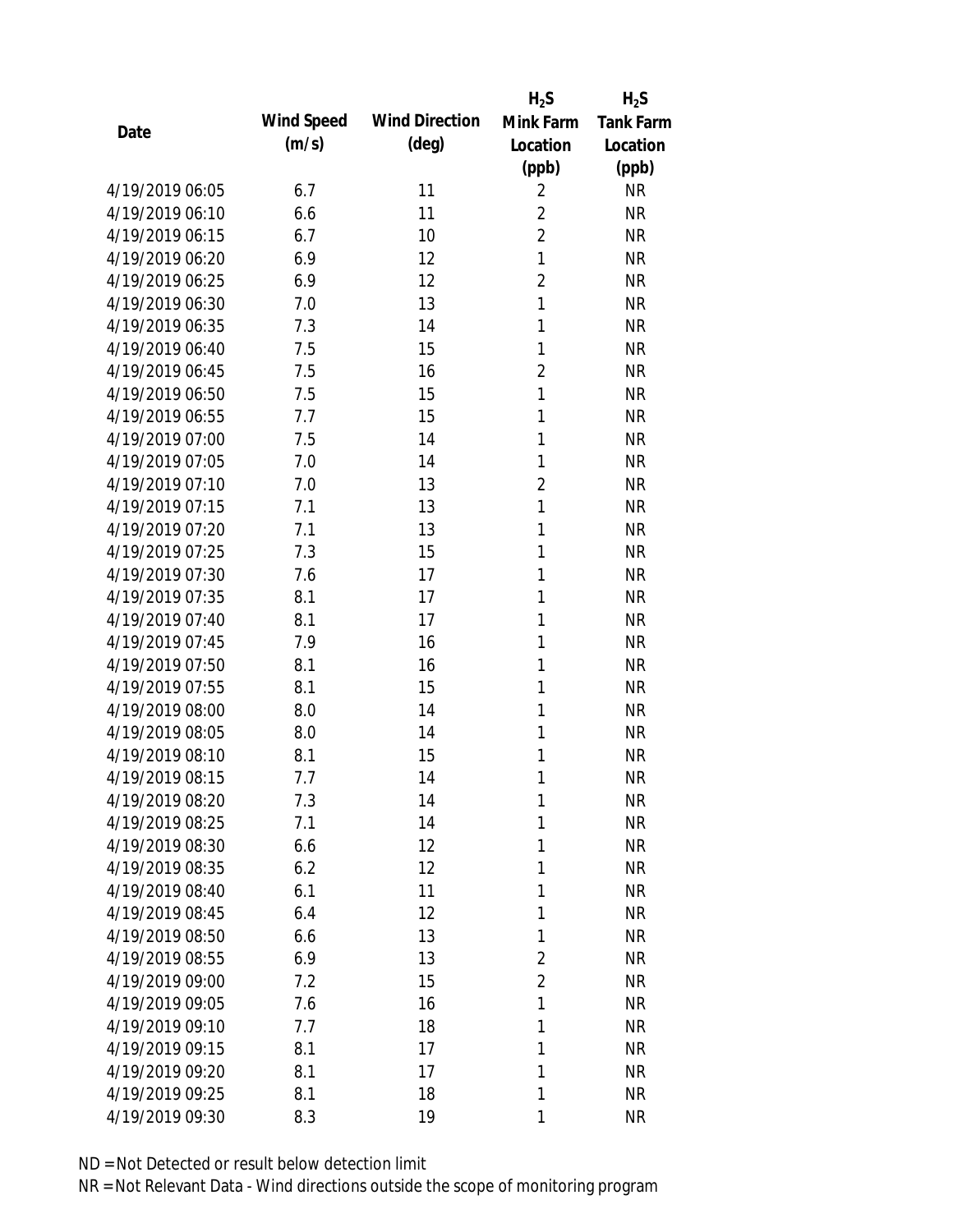|                 |            |                       | $H_2S$       | $H_2S$           |
|-----------------|------------|-----------------------|--------------|------------------|
| Date            | Wind Speed | <b>Wind Direction</b> | Mink Farm    | <b>Tank Farm</b> |
|                 | (m/s)      | $(\text{deg})$        | Location     | Location         |
|                 |            |                       | (ppb)        | (ppb)            |
| 4/19/2019 09:35 | 7.9        | 18                    | 1            | <b>NR</b>        |
| 4/19/2019 09:40 | 7.9        | 16                    | 1            | <b>NR</b>        |
| 4/19/2019 09:45 | 7.9        | 17                    | 1            | <b>NR</b>        |
| 4/19/2019 09:50 | 7.8        | 17                    | 1            | <b>NR</b>        |
| 4/19/2019 09:55 | 7.7        | 17                    | 1            | <b>NR</b>        |
| 4/19/2019 10:00 | 7.6        | 17                    | 1            | <b>NR</b>        |
| 4/19/2019 10:05 | 7.7        | 18                    | 1            | <b>NR</b>        |
| 4/19/2019 10:10 | 7.8        | 20                    | 1            | <b>NR</b>        |
| 4/19/2019 10:15 | 7.8        | 22                    | 1            | <b>NR</b>        |
| 4/19/2019 10:20 | 8.2        | 23                    | 1            | <b>NR</b>        |
| 4/19/2019 10:25 | 8.5        | 24                    | 1            | <b>NR</b>        |
| 4/19/2019 10:30 | 8.6        | 24                    | 1            | <b>NR</b>        |
| 4/19/2019 10:35 | 8.7        | 24                    | 1            | <b>NR</b>        |
| 4/19/2019 10:40 | 9.0        | 23                    | 1            | <b>NR</b>        |
| 4/19/2019 10:45 | 9.2        | 23                    | 1            | <b>NR</b>        |
| 4/19/2019 10:50 | 9.2        | 23                    | 1            | <b>NR</b>        |
| 4/19/2019 10:55 | 8.9        | 22                    | 1            | <b>NR</b>        |
| 4/19/2019 11:00 | 8.7        | 20                    | 1            | <b>NR</b>        |
| 4/19/2019 11:05 | 8.6        | 20                    | 1            | <b>NR</b>        |
| 4/19/2019 11:10 | 8.5        | 21                    | 1            | <b>NR</b>        |
| 4/19/2019 11:15 | 8.2        | 22                    | 1            | <b>NR</b>        |
| 4/19/2019 11:20 | 8.0        | 22                    | 1            | <b>NR</b>        |
| 4/19/2019 11:25 | 8.0        | 21                    | 1            | <b>NR</b>        |
| 4/19/2019 11:30 | 8.5        | 21                    | 1            | <b>NR</b>        |
| 4/19/2019 11:35 | 8.8        | 21                    | 1            | <b>NR</b>        |
| 4/19/2019 11:40 | 8.9        | 21                    | 1            | <b>NR</b>        |
| 4/19/2019 11:45 | 9.3        | 19                    | 1            | <b>NR</b>        |
| 4/19/2019 11:50 | 9.7        | 18                    | $\mathbf{1}$ | <b>NR</b>        |
| 4/19/2019 11:55 | 10.3       | 18                    | 1            | <b>NR</b>        |
| 4/19/2019 12:00 | 10.4       | 19                    | 1            | <b>NR</b>        |
| 4/19/2019 12:05 | 10.3       | 18                    | 1            | <b>NR</b>        |
| 4/19/2019 12:10 | 10.2       | 17                    | 1            | <b>NR</b>        |
| 4/19/2019 12:15 | 9.9        | 18                    | 1            | <b>NR</b>        |
| 4/19/2019 12:20 | 9.7        | 20                    | 1            | <b>NR</b>        |
| 4/19/2019 12:25 | 9.5        | 21                    | 1            | <b>NR</b>        |
| 4/19/2019 12:30 | 9.3        | 19                    | 1            | <b>NR</b>        |
| 4/19/2019 12:35 | 9.0        | 19                    | 1            | <b>NR</b>        |
| 4/19/2019 12:40 | 8.7        | 18                    | 1            | <b>NR</b>        |
| 4/19/2019 12:45 | 8.6        | 15                    | 1            | <b>NR</b>        |
| 4/19/2019 12:50 | 8.4        | 13                    | 1            | <b>NR</b>        |
| 4/19/2019 12:55 | 8.3        | 14                    | 1            | <b>NR</b>        |
| 4/19/2019 13:00 | 7.9        | 15                    | 1            | <b>NR</b>        |
|                 |            |                       |              |                  |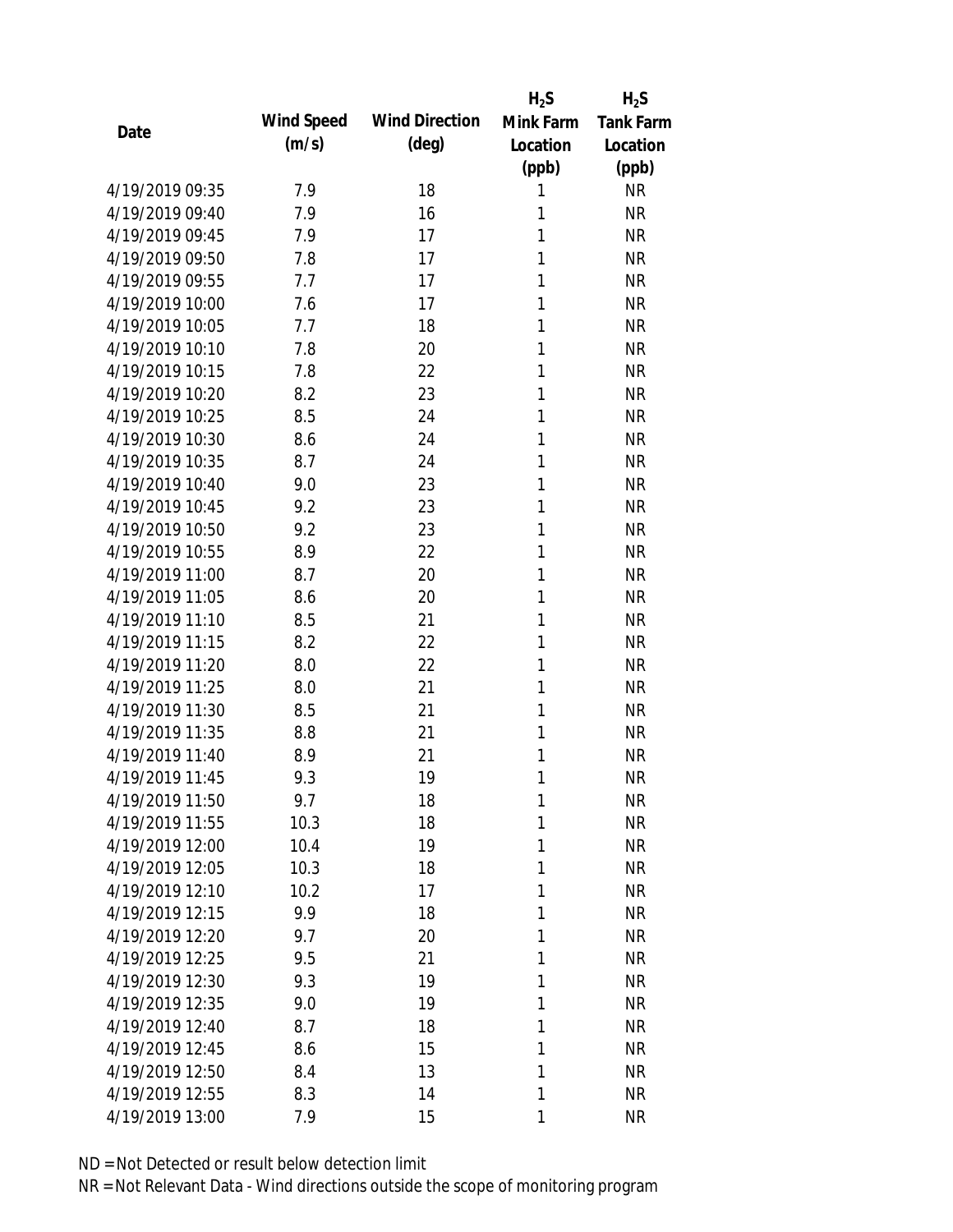|                 |            |                       | $H_2S$         | $H_2S$           |
|-----------------|------------|-----------------------|----------------|------------------|
| Date            | Wind Speed | <b>Wind Direction</b> | Mink Farm      | <b>Tank Farm</b> |
|                 | (m/s)      | $(\text{deg})$        | Location       | Location         |
|                 |            |                       | (ppb)          | (ppb)            |
| 4/19/2019 13:05 | 8.1        | 16                    | 1              | <b>NR</b>        |
| 4/19/2019 13:10 | 8.5        | 16                    | 1              | <b>NR</b>        |
| 4/19/2019 13:15 | 8.9        | 16                    | 1              | <b>NR</b>        |
| 4/19/2019 13:20 | 9.2        | 16                    | $\mathbf{1}$   | <b>NR</b>        |
| 4/19/2019 13:25 | 9.4        | 16                    | 1              | <b>NR</b>        |
| 4/19/2019 13:30 | 9.8        | 16                    | $\overline{2}$ | <b>NR</b>        |
| 4/19/2019 13:35 | 9.9        | 16                    | $\overline{2}$ | <b>NR</b>        |
| 4/19/2019 13:40 | 9.8        | 18                    | $\mathbf{1}$   | <b>NR</b>        |
| 4/19/2019 13:45 | 9.7        | 20                    | 1              | <b>NR</b>        |
| 4/19/2019 13:50 | 10.0       | 19                    | 1              | <b>NR</b>        |
| 4/19/2019 13:55 | 9.7        | 19                    | 1              | <b>NR</b>        |
| 4/19/2019 14:00 | 9.4        | 20                    | 1              | <b>NR</b>        |
| 4/19/2019 14:05 | 9.4        | 19                    | 1              | <b>NR</b>        |
| 4/19/2019 14:10 | 9.1        | 19                    | $\overline{2}$ | <b>NR</b>        |
| 4/19/2019 14:15 | 8.9        | 18                    | $\overline{2}$ | <b>NR</b>        |
| 4/19/2019 14:20 | 9.0        | 21                    | 1              | <b>NR</b>        |
| 4/19/2019 14:25 | 8.9        | 19                    | 1              | <b>NR</b>        |
| 4/19/2019 14:30 | 8.8        | 20                    | 1              | <b>NR</b>        |
| 4/19/2019 14:35 | 8.6        | 21                    | 1              | <b>NR</b>        |
| 4/19/2019 14:40 | 8.8        | 22                    | 1              | <b>NR</b>        |
| 4/19/2019 14:45 | 8.9        | 24                    | 1              | <b>NR</b>        |
| 4/19/2019 14:50 | 8.4        | 25                    | 1              | <b>NR</b>        |
| 4/19/2019 14:55 | 8.3        | 28                    | 1              | <b>NR</b>        |
| 4/19/2019 15:00 | 8.7        | 28                    | 1              | <b>NR</b>        |
| 4/19/2019 15:05 | 8.6        | 29                    | 1              | <b>NR</b>        |
| 4/19/2019 15:10 | 8.3        | 28                    | 1              | <b>NR</b>        |
| 4/19/2019 15:15 | 8.2        | 28                    | 1              | <b>NR</b>        |
| 4/19/2019 15:20 | 8.6        | 29                    | $\mathbf{1}$   | <b>NR</b>        |
| 4/19/2019 15:25 | 8.8        | 28                    | 1              | <b>NR</b>        |
| 4/19/2019 15:30 | 8.7        | 30                    | 1              | <b>NR</b>        |
| 4/19/2019 15:35 | 8.9        | 31                    | 1              | <b>NR</b>        |
| 4/19/2019 15:40 | 9.2        | 30                    | 1              | <b>NR</b>        |
| 4/19/2019 15:45 | 9.3        | 29                    | 1              | <b>NR</b>        |
| 4/19/2019 15:50 | 9.0        | 26                    | 1              | <b>NR</b>        |
| 4/19/2019 15:55 | 9.5        | 25                    | 1              | <b>NR</b>        |
| 4/19/2019 16:00 | 9.7        | 24                    | 1              | <b>NR</b>        |
| 4/19/2019 16:05 | 10.0       | 24                    | 1              | <b>NR</b>        |
| 4/19/2019 16:10 | 10.3       | 24                    | 1              | <b>NR</b>        |
| 4/19/2019 16:15 | 10.6       | 23                    | 1              | <b>NR</b>        |
| 4/19/2019 16:20 | 10.9       | 24                    | 1              | <b>NR</b>        |
| 4/19/2019 16:25 | 10.9       | 23                    | 2              | <b>NR</b>        |
| 4/19/2019 16:30 | 11.1       | 23                    | 1              | <b>NR</b>        |
|                 |            |                       |                |                  |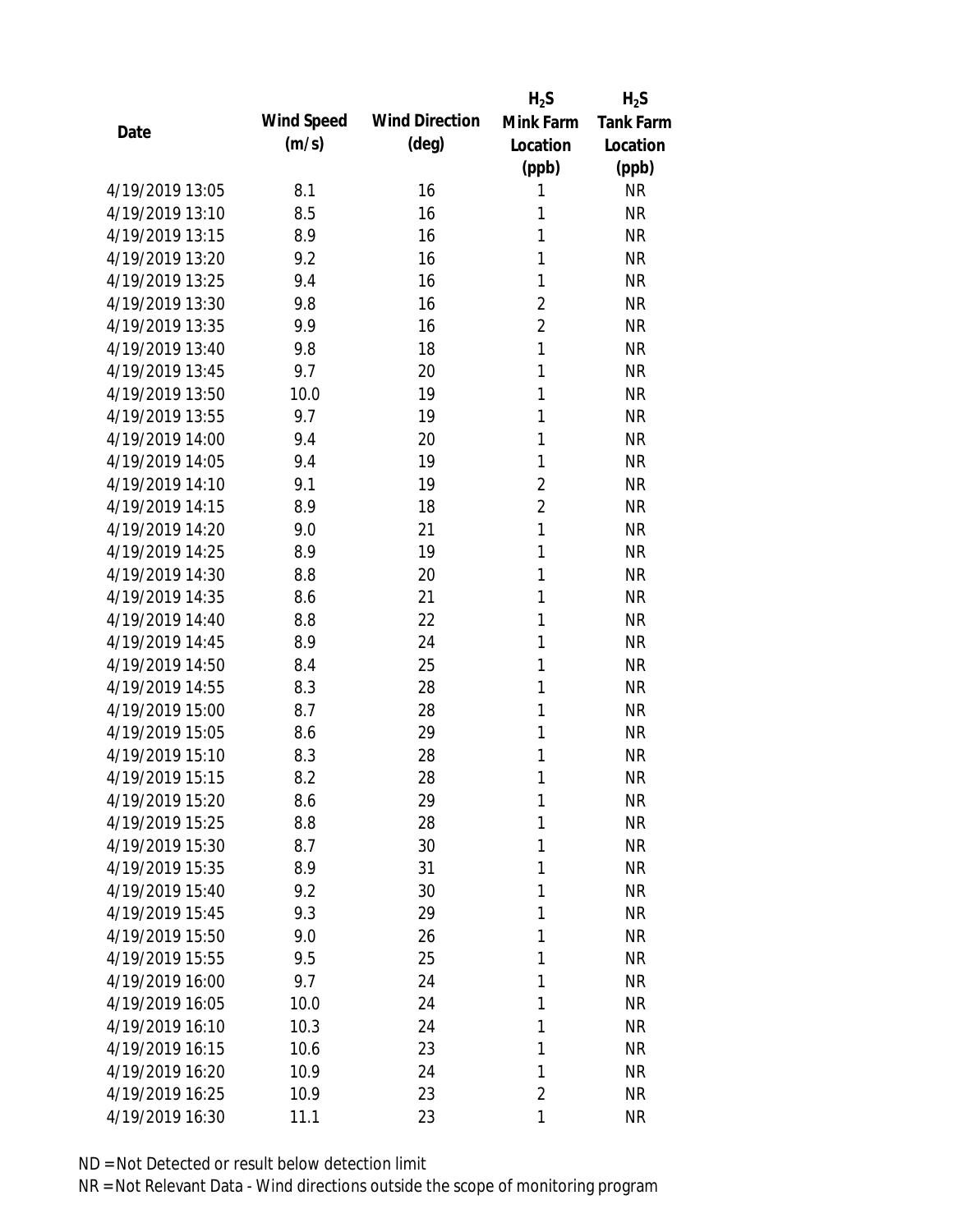|                 |            |                       | $H_2S$       | $H_2S$           |
|-----------------|------------|-----------------------|--------------|------------------|
| Date            | Wind Speed | <b>Wind Direction</b> | Mink Farm    | <b>Tank Farm</b> |
|                 | (m/s)      | $(\text{deg})$        | Location     | Location         |
|                 |            |                       | (ppb)        | (ppb)            |
| 4/19/2019 16:35 | 11.2       | 22                    | 1            | <b>NR</b>        |
| 4/19/2019 16:40 | 11.2       | 23                    | 1            | <b>NR</b>        |
| 4/19/2019 16:45 | 11.2       | 24                    | 1            | <b>NR</b>        |
| 4/19/2019 16:50 | 11.2       | 23                    | 1            | <b>NR</b>        |
| 4/19/2019 16:55 | 11.0       | 24                    | 1            | <b>NR</b>        |
| 4/19/2019 17:00 | 10.8       | 23                    | 1            | <b>NR</b>        |
| 4/19/2019 17:05 | 10.4       | 23                    | 1            | <b>NR</b>        |
| 4/19/2019 17:10 | 10.1       | 24                    | 1            | <b>NR</b>        |
| 4/19/2019 17:15 | 9.9        | 25                    | 1            | <b>NR</b>        |
| 4/19/2019 17:20 | 9.7        | 25                    | 1            | <b>NR</b>        |
| 4/19/2019 17:25 | 9.9        | 25                    | 1            | <b>NR</b>        |
| 4/19/2019 17:30 | 10.0       | 26                    | 1            | <b>NR</b>        |
| 4/19/2019 17:35 | 10.1       | 26                    | 1            | <b>NR</b>        |
| 4/19/2019 17:40 | 10.4       | 25                    | 1            | <b>NR</b>        |
| 4/19/2019 17:45 | 10.4       | 24                    | 1            | <b>NR</b>        |
| 4/19/2019 17:50 | 10.7       | 24                    | 1            | <b>NR</b>        |
| 4/19/2019 17:55 | 10.4       | 23                    | 1            | <b>NR</b>        |
| 4/19/2019 18:00 | 10.1       | 24                    | 1            | <b>NR</b>        |
| 4/19/2019 18:05 | 9.9        | 24                    | 1            | <b>NR</b>        |
| 4/19/2019 18:10 | 9.6        | 25                    | 1            | <b>NR</b>        |
| 4/19/2019 18:15 | 9.2        | 25                    | 1            | <b>NR</b>        |
| 4/19/2019 18:20 | 8.7        | 24                    | 1            | <b>NR</b>        |
| 4/19/2019 18:25 | 8.6        | 24                    | 1            | <b>NR</b>        |
| 4/19/2019 18:30 | 8.4        | 24                    | 1            | <b>NR</b>        |
| 4/19/2019 18:35 | 8.4        | 24                    | 1            | <b>NR</b>        |
| 4/19/2019 18:40 | 8.5        | 23                    | 1            | <b>NR</b>        |
| 4/19/2019 18:45 | 8.7        | 23                    | 1            | <b>NR</b>        |
| 4/19/2019 18:50 | 8.9        | 24                    | $\mathbf{1}$ | <b>NR</b>        |
| 4/19/2019 18:55 | 8.8        | 24                    | 1            | <b>NR</b>        |
| 4/19/2019 19:00 | 9.0        | 23                    | 1            | <b>NR</b>        |
| 4/19/2019 19:05 | 8.7        | 23                    | 1            | <b>NR</b>        |
| 4/19/2019 19:10 | 8.6        | 22                    | 1            | <b>NR</b>        |
| 4/19/2019 19:15 | 8.4        | 20                    | 1            | <b>NR</b>        |
| 4/19/2019 19:20 | 8.2        | 19                    | 1            | <b>NR</b>        |
| 4/19/2019 19:25 | 8.1        | 19                    | 1            | <b>NR</b>        |
| 4/19/2019 19:30 | 7.9        | 20                    | 1            | <b>NR</b>        |
| 4/19/2019 19:35 | 7.9        | 20                    | 1            | <b>NR</b>        |
| 4/19/2019 19:40 | 7.9        | 21                    | 1            | <b>NR</b>        |
| 4/19/2019 19:45 | 7.7        | 21                    | 1            | <b>NR</b>        |
| 4/19/2019 19:50 | 7.6        | 22                    | 1            | <b>NR</b>        |
| 4/19/2019 19:55 | 7.5        | 22                    | 1            | <b>NR</b>        |
| 4/19/2019 20:00 | 7.3        | 22                    | 1            | <b>NR</b>        |
|                 |            |                       |              |                  |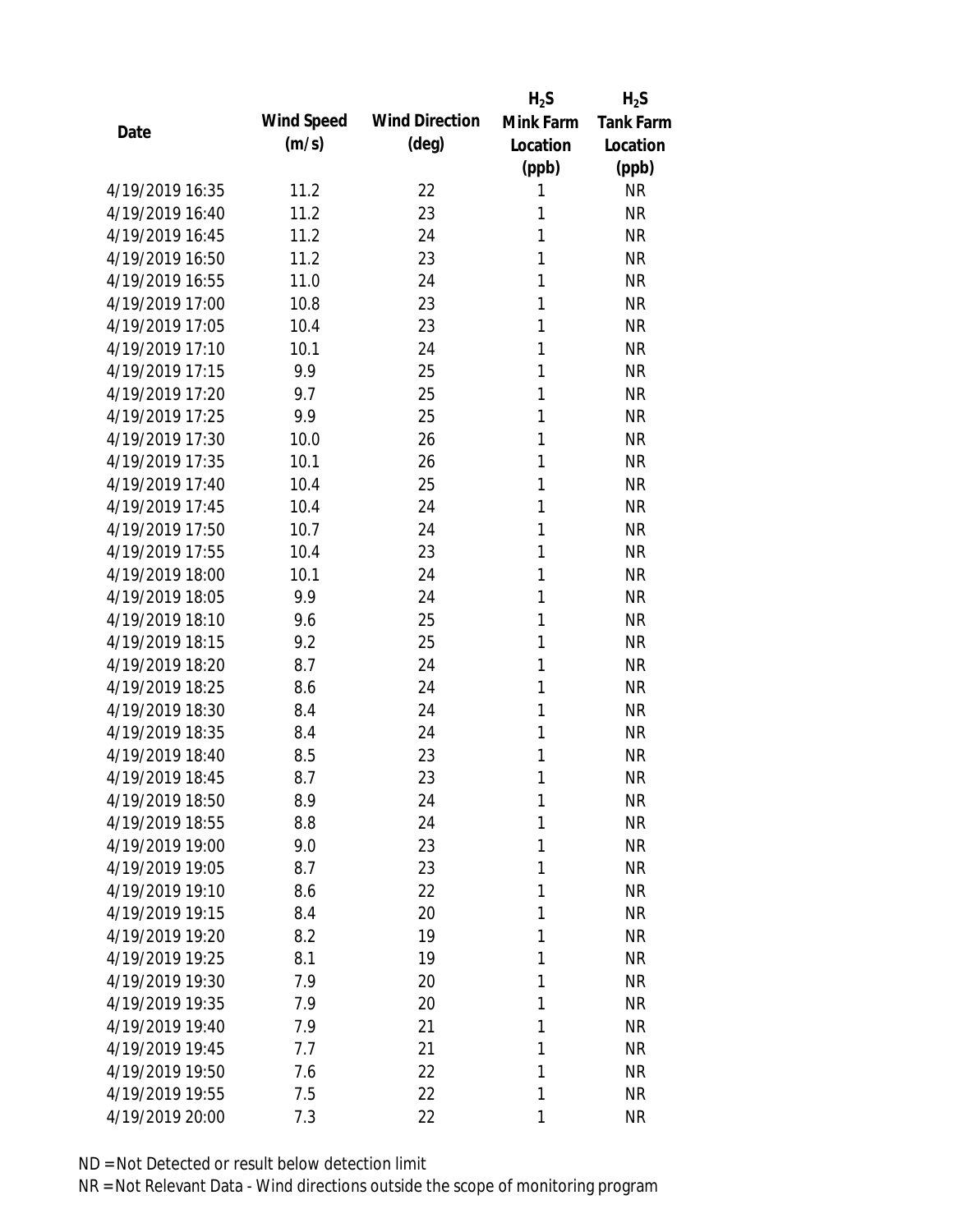|                 |            |                       | $H_2S$         | $H_2S$           |
|-----------------|------------|-----------------------|----------------|------------------|
| Date            | Wind Speed | <b>Wind Direction</b> | Mink Farm      | <b>Tank Farm</b> |
|                 | (m/s)      | $(\text{deg})$        | Location       | Location         |
|                 |            |                       | (ppb)          | (ppb)            |
| 4/19/2019 20:05 | 7.4        | 21                    | 1              | <b>NR</b>        |
| 4/19/2019 20:10 | 7.2        | 20                    | 1              | <b>NR</b>        |
| 4/19/2019 20:15 | 7.4        | 21                    | 1              | <b>NR</b>        |
| 4/19/2019 20:20 | 7.3        | 19                    | 1              | <b>NR</b>        |
| 4/19/2019 20:25 | 7.3        | 19                    | 1              | <b>NR</b>        |
| 4/19/2019 20:30 | 7.1        | 19                    | 1              | <b>NR</b>        |
| 4/19/2019 20:35 | 6.9        | 18                    | 1              | <b>NR</b>        |
| 4/19/2019 20:40 | 6.9        | 18                    | 1              | <b>NR</b>        |
| 4/19/2019 20:45 | 6.7        | 18                    | $\overline{2}$ | <b>NR</b>        |
| 4/19/2019 20:50 | 6.5        | 18                    | $\overline{2}$ | <b>NR</b>        |
| 4/19/2019 20:55 | 6.5        | 18                    | $\mathbf{1}$   | <b>NR</b>        |
| 4/19/2019 21:00 | 6.7        | 18                    | 1              | <b>NR</b>        |
| 4/19/2019 21:05 | 6.9        | 18                    | 1              | <b>NR</b>        |
| 4/19/2019 21:10 | 7.0        | 18                    | 1              | <b>NR</b>        |
| 4/19/2019 21:15 | 7.0        | 18                    | 1              | <b>NR</b>        |
| 4/19/2019 21:20 | 7.2        | 17                    | 1              | <b>NR</b>        |
| 4/19/2019 21:25 | 7.2        | 17                    | 1              | <b>NR</b>        |
| 4/19/2019 21:30 | 7.1        | 17                    | 1              | <b>NR</b>        |
| 4/19/2019 21:35 | 7.0        | 18                    | 1              | <b>NR</b>        |
| 4/19/2019 21:40 | 6.8        | 18                    | 1              | <b>NR</b>        |
| 4/19/2019 21:45 | 6.8        | 19                    | 1              | <b>NR</b>        |
| 4/19/2019 21:50 | 6.6        | 20                    | 1              | <b>NR</b>        |
| 4/19/2019 21:55 | 6.6        | 20                    | 1              | <b>NR</b>        |
| 4/19/2019 22:00 | 6.7        | 20                    | 1              | <b>NR</b>        |
| 4/19/2019 22:05 | 6.8        | 19                    | 1              | <b>NR</b>        |
| 4/19/2019 22:10 | 6.9        | 18                    | 1              | <b>NR</b>        |
| 4/19/2019 22:15 | 6.8        | 18                    | 1              | <b>NR</b>        |
| 4/19/2019 22:20 | 6.9        | 17                    | $\mathbf{1}$   | <b>NR</b>        |
| 4/19/2019 22:25 | 6.9        | 17                    | 1              | <b>NR</b>        |
| 4/19/2019 22:30 | 7.0        | 18                    | 1              | <b>NR</b>        |
| 4/19/2019 22:35 | 6.7        | 17                    | 1              | <b>NR</b>        |
| 4/19/2019 22:40 | 6.6        | 17                    | 1              | <b>NR</b>        |
| 4/19/2019 22:45 | 6.6        | 17                    | 1              | <b>NR</b>        |
| 4/19/2019 22:50 | 6.5        | 17                    | 1              | <b>NR</b>        |
| 4/19/2019 22:55 | 6.5        | 17                    | 1              | <b>NR</b>        |
| 4/19/2019 23:00 | 6.3        | 17                    | 1              | <b>NR</b>        |
| 4/19/2019 23:05 | 6.2        | 18                    | 1              | <b>NR</b>        |
| 4/19/2019 23:10 | 6.3        | 18                    | 1              | <b>NR</b>        |
| 4/19/2019 23:15 | 6.1        | 18                    | $\overline{2}$ | <b>NR</b>        |
| 4/19/2019 23:20 | 6.0        | 19                    | $\overline{2}$ | <b>NR</b>        |
| 4/19/2019 23:25 | 5.9        | 19                    | 1              | <b>NR</b>        |
|                 |            |                       |                |                  |
| 4/19/2019 23:30 | 5.7        | 18                    | 1              | <b>NR</b>        |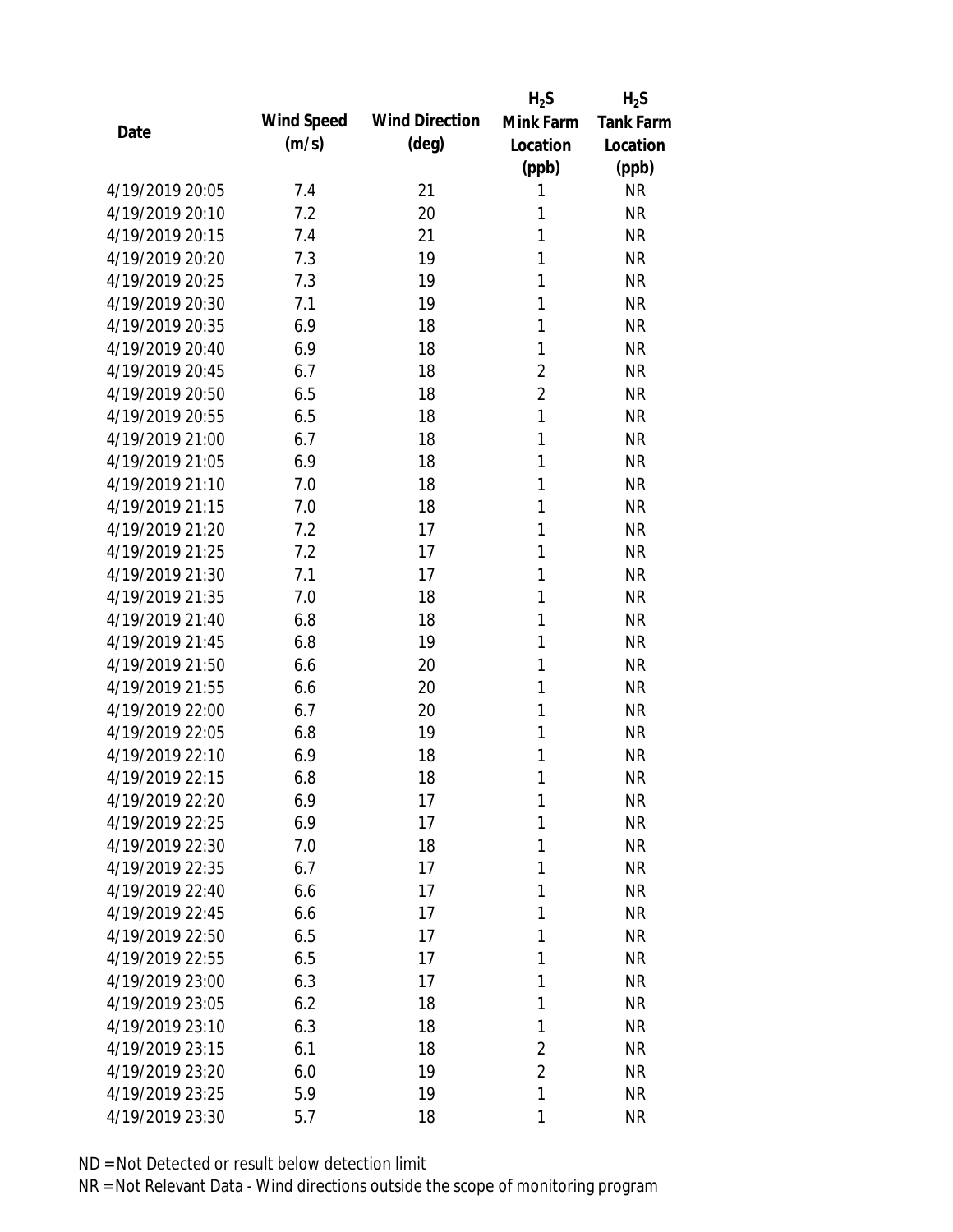|                 |            |                       | $H_2S$         | $H_2S$           |
|-----------------|------------|-----------------------|----------------|------------------|
| Date            | Wind Speed | <b>Wind Direction</b> | Mink Farm      | <b>Tank Farm</b> |
|                 | (m/s)      | $(\text{deg})$        | Location       | Location         |
|                 |            |                       | (ppb)          | (ppb)            |
| 4/19/2019 23:35 | 5.8        | 19                    | 1              | <b>NR</b>        |
| 4/19/2019 23:40 | 5.8        | 20                    | $\overline{2}$ | <b>NR</b>        |
| 4/19/2019 23:45 | 5.8        | 20                    | $\overline{2}$ | <b>NR</b>        |
| 4/19/2019 23:50 | 5.7        | 20                    | 1              | <b>NR</b>        |
| 4/19/2019 23:55 | 5.6        | 21                    | 1              | <b>NR</b>        |
| 4/19/2019 24:00 | 5.5        | 22                    | 1              | <b>NR</b>        |
| 4/20/2019 00:05 | 5.3        | 23                    | 1              | <b>NR</b>        |
| 4/20/2019 00:10 | 5.0        | 23                    | 1              | <b>NR</b>        |
| 4/20/2019 00:15 | 4.9        | 24                    | 1              | <b>NR</b>        |
| 4/20/2019 00:20 | 4.9        | 26                    | 1              | <b>NR</b>        |
| 4/20/2019 00:25 | 4.7        | 27                    | 1              | <b>NR</b>        |
| 4/20/2019 00:30 | 4.6        | 27                    | 1              | <b>NR</b>        |
| 4/20/2019 00:35 | 4.7        | 27                    | 1              | <b>NR</b>        |
| 4/20/2019 00:40 | 4.7        | 27                    | 1              | <b>NR</b>        |
| 4/20/2019 00:45 | 4.8        | 27                    | 1              | <b>NR</b>        |
| 4/20/2019 00:50 | 4.8        | 26                    | 1              | <b>NR</b>        |
| 4/20/2019 00:55 | 4.9        | 26                    | 1              | <b>NR</b>        |
| 4/20/2019 01:00 | 5.0        | 26                    | 1              | <b>NR</b>        |
| 4/20/2019 01:05 | 5.1        | 25                    | 1              | <b>NR</b>        |
| 4/20/2019 01:10 | 5.1        | 25                    | 1              | <b>NR</b>        |
| 4/20/2019 01:15 | 5.0        | 25                    | 1              | <b>NR</b>        |
| 4/20/2019 01:20 | 4.9        | 24                    | 1              | <b>NR</b>        |
| 4/20/2019 01:25 | 4.7        | 23                    | 1              | <b>NR</b>        |
| 4/20/2019 01:30 | 4.7        | 22                    | 1              | <b>NR</b>        |
| 4/20/2019 01:35 | 4.7        | 21                    | 1              | <b>NR</b>        |
| 4/20/2019 01:40 | 4.8        | 20                    | 1              | <b>NR</b>        |
| 4/20/2019 01:45 | 4.8        | 21                    | 1              | <b>NR</b>        |
| 4/20/2019 01:50 | 4.9        | 21                    | 1              | <b>NR</b>        |
| 4/20/2019 01:55 | 5.0        | 21                    | 1              | <b>NR</b>        |
| 4/20/2019 02:00 | 5.0        | 22                    | 1              | <b>NR</b>        |
| 4/20/2019 02:05 | 4.8        | 21                    | 1              | <b>NR</b>        |
| 4/20/2019 02:10 | 4.7        | 19                    | 1              | <b>NR</b>        |
| 4/20/2019 02:15 | 4.6        | 17                    | 1              | <b>NR</b>        |
| 4/20/2019 02:20 | 4.5        | 13                    | 1              | <b>NR</b>        |
| 4/20/2019 02:25 | 4.6        | 11                    | 1              | <b>NR</b>        |
| 4/20/2019 02:30 | 4.4        | 8                     | 1              | <b>NR</b>        |
| 4/20/2019 02:35 | 4.5        | $\overline{7}$        | 1              | <b>NR</b>        |
| 4/20/2019 02:40 | 4.6        | 7                     | 1              | <b>NR</b>        |
| 4/20/2019 02:45 | 4.7        | 7                     | 1              | <b>NR</b>        |
| 4/20/2019 02:50 | 4.9        | 9                     | 1              | <b>NR</b>        |
| 4/20/2019 02:55 | 4.9        | 9                     | $\overline{2}$ | <b>NR</b>        |
| 4/20/2019 03:00 | 5.2        | 10                    | $\overline{2}$ | <b>NR</b>        |
|                 |            |                       |                |                  |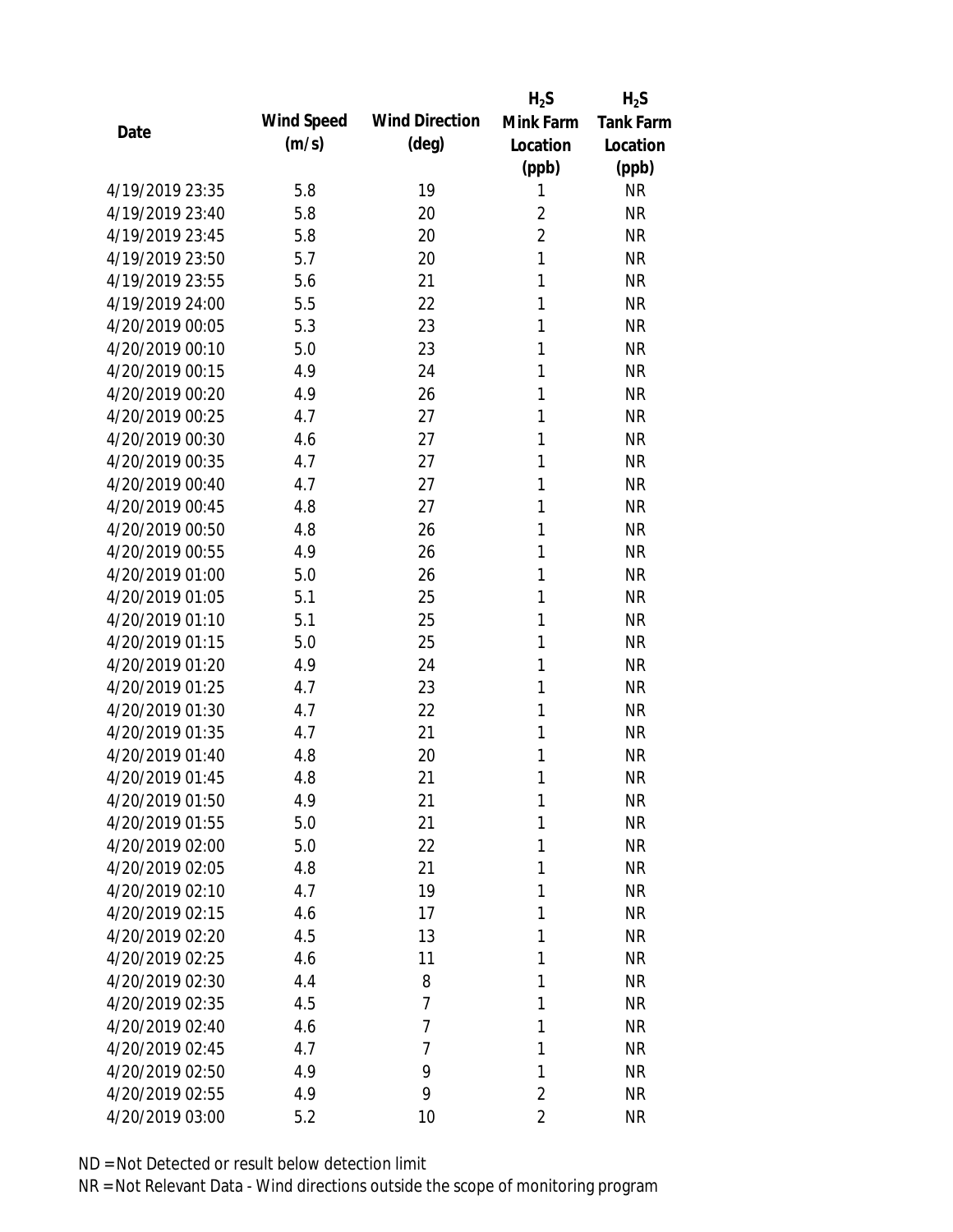|                 |            |                       | $H_2S$         | $H_2S$           |
|-----------------|------------|-----------------------|----------------|------------------|
| Date            | Wind Speed | <b>Wind Direction</b> | Mink Farm      | <b>Tank Farm</b> |
|                 | (m/s)      | $(\text{deg})$        | Location       | Location         |
|                 |            |                       | (ppb)          | (ppb)            |
| 4/20/2019 03:05 | 5.2        | 10                    | $\overline{2}$ | <b>NR</b>        |
| 4/20/2019 03:10 | 5.3        | 10                    | 1              | <b>NR</b>        |
| 4/20/2019 03:15 | 5.4        | 11                    | 1              | <b>NR</b>        |
| 4/20/2019 03:20 | 5.3        | 11                    | 1              | <b>NR</b>        |
| 4/20/2019 03:25 | 5.4        | 12                    | 1              | <b>NR</b>        |
| 4/20/2019 03:30 | 5.3        | 12                    | 1              | <b>NR</b>        |
| 4/20/2019 03:35 | 5.3        | 12                    | 1              | <b>NR</b>        |
| 4/20/2019 03:40 | 5.1        | 11                    | 1              | <b>NR</b>        |
| 4/20/2019 03:45 | 5.0        | 10                    | 1              | <b>NR</b>        |
| 4/20/2019 03:50 | 4.8        | 8                     | 1              | <b>NR</b>        |
| 4/20/2019 03:55 | 4.4        | $\overline{4}$        | 1              | <b>NR</b>        |
| 4/20/2019 04:00 | 4.0        | 3                     | 1              | <b>NR</b>        |
| 4/20/2019 04:05 | 3.8        | 1                     | 1              | <b>NR</b>        |
| 4/20/2019 04:10 | 3.7        | 360                   | 1              | <b>NR</b>        |
| 4/20/2019 04:15 | 3.5        | 359                   | 1              | <b>NR</b>        |
| 4/20/2019 04:20 | 3.5        | 360                   | 1              | <b>NR</b>        |
| 4/20/2019 04:25 | 3.6        | 360                   | $\overline{2}$ | <b>NR</b>        |
| 4/20/2019 04:30 | 3.8        | 360                   | $\overline{2}$ | <b>NR</b>        |
| 4/20/2019 04:35 | 3.9        | 1                     | $\overline{2}$ | <b>NR</b>        |
| 4/20/2019 04:40 | 3.9        | 1                     | $\overline{2}$ | <b>NR</b>        |
| 4/20/2019 04:45 | 3.9        | 1                     | $\overline{2}$ | <b>NR</b>        |
| 4/20/2019 04:50 | 3.9        | 1                     | $\mathbf{1}$   | <b>NR</b>        |
| 4/20/2019 04:55 | 4.0        | $\overline{2}$        | 1              | <b>NR</b>        |
| 4/20/2019 05:00 | 4.1        | 3                     | 1              | <b>NR</b>        |
| 4/20/2019 05:05 | 4.1        | $\overline{4}$        | 1              | <b>NR</b>        |
| 4/20/2019 05:10 | 4.1        | 4                     | 1              | <b>NR</b>        |
| 4/20/2019 05:15 | 4.2        | $\overline{4}$        | 1              | <b>NR</b>        |
| 4/20/2019 05:20 | 4.1        | 4                     | 1              | <b>NR</b>        |
| 4/20/2019 05:25 | 4.0        | 3                     | 1              | <b>NR</b>        |
| 4/20/2019 05:30 | 3.8        | 4                     | 1              | <b>NR</b>        |
| 4/20/2019 05:35 | 3.8        | 3                     | 1              | <b>NR</b>        |
| 4/20/2019 05:40 | 3.6        | 3                     | 1              | <b>NR</b>        |
| 4/20/2019 05:45 | 3.6        | $\overline{2}$        | 1              | <b>NR</b>        |
| 4/20/2019 05:50 | 3.7        | $\overline{2}$        | 1              | <b>NR</b>        |
| 4/20/2019 05:55 | 3.7        | $\overline{2}$        | 1              | <b>NR</b>        |
| 4/20/2019 06:00 | 3.9        | 3                     | 1              | <b>NR</b>        |
| 4/20/2019 06:05 | 4.2        | 4                     | 1              | <b>NR</b>        |
| 4/20/2019 06:10 | 4.4        | 6                     | 1              | <b>NR</b>        |
| 4/20/2019 06:15 | 4.5        | 8                     | 1              | <b>NR</b>        |
| 4/20/2019 06:20 | 4.7        | 10                    | 1              | <b>NR</b>        |
| 4/20/2019 06:25 | 4.8        | 12                    | 1              | <b>NR</b>        |
| 4/20/2019 06:30 | 4.9        | 13                    | 1              | <b>NR</b>        |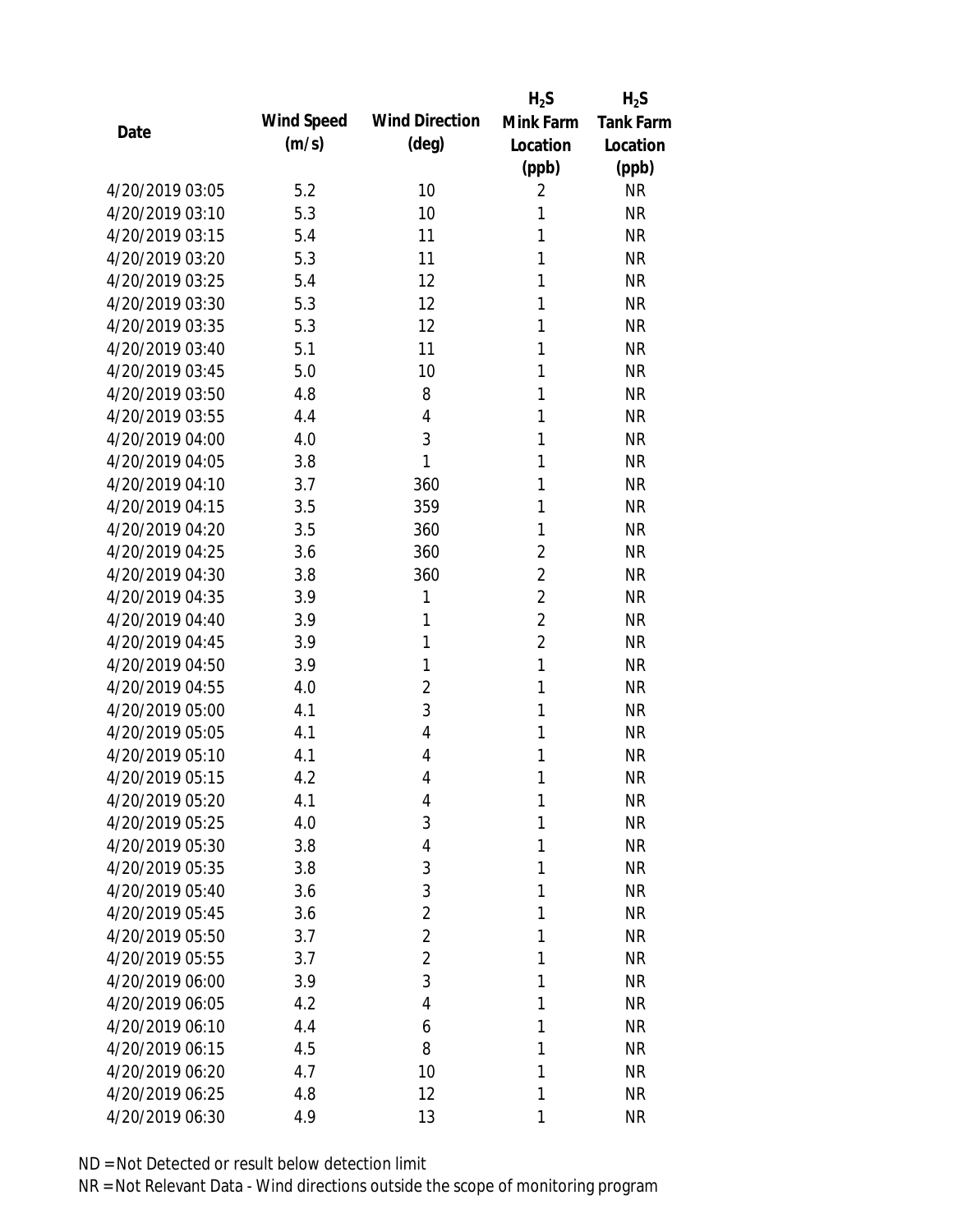|                 |            |                       | $H_2S$         | $H_2S$           |
|-----------------|------------|-----------------------|----------------|------------------|
| Date            | Wind Speed | <b>Wind Direction</b> | Mink Farm      | <b>Tank Farm</b> |
|                 | (m/s)      | (deg)                 | Location       | Location         |
|                 |            |                       | (ppb)          | (ppb)            |
| 4/20/2019 06:35 | 4.9        | 14                    | $\overline{2}$ | <b>NR</b>        |
| 4/20/2019 06:40 | 4.9        | 13                    | $\overline{2}$ | <b>NR</b>        |
| 4/20/2019 06:45 | 5.0        | 12                    | $\overline{2}$ | <b>NR</b>        |
| 4/20/2019 06:50 | 5.0        | 11                    | 1              | <b>NR</b>        |
| 4/20/2019 06:55 | 5.0        | 10                    | 1              | <b>NR</b>        |
| 4/20/2019 07:00 | 5.1        | 10                    | 1              | <b>NR</b>        |
| 4/20/2019 07:05 | 5.0        | 11                    | 1              | <b>NR</b>        |
| 4/20/2019 07:10 | 5.0        | 11                    | 1              | <b>NR</b>        |
| 4/20/2019 07:15 | 5.1        | 13                    | 1              | <b>NR</b>        |
| 4/20/2019 07:20 | 5.3        | 13                    | $\overline{2}$ | <b>NR</b>        |
| 4/20/2019 07:25 | 5.3        | 13                    | $\mathbf{1}$   | <b>NR</b>        |
| 4/20/2019 07:30 | 5.2        | 12                    | 1              | <b>NR</b>        |
| 4/20/2019 07:35 | 5.2        | 12                    | 1              | <b>NR</b>        |
| 4/20/2019 07:40 | 5.6        | 12                    | 1              | <b>NR</b>        |
| 4/20/2019 07:45 | 5.6        | 12                    | 1              | <b>NR</b>        |
| 4/20/2019 07:50 | 5.5        | 12                    | 1              | <b>NR</b>        |
| 4/20/2019 07:55 | 5.6        | 13                    | 1              | <b>NR</b>        |
| 4/20/2019 08:00 | 5.7        | 13                    | 1              | <b>NR</b>        |
| 4/20/2019 08:05 | 5.8        | 13                    | 1              | <b>NR</b>        |
| 4/20/2019 08:10 | 5.7        | 14                    | 1              | <b>NR</b>        |
| 4/20/2019 08:15 | 5.9        | 16                    | 1              | <b>NR</b>        |
| 4/20/2019 08:20 | 6.3        | 18                    | 1              | <b>NR</b>        |
| 4/20/2019 08:25 | 6.6        | 19                    | 1              | <b>NR</b>        |
| 4/20/2019 08:30 | 6.8        | 21                    | 1              | <b>NR</b>        |
| 4/20/2019 08:35 | 6.7        | 23                    | 1              | <b>NR</b>        |
| 4/20/2019 08:40 | 6.8        | 24                    | 1              | <b>NR</b>        |
| 4/20/2019 08:45 | 6.8        | 24                    | 1              | <b>NR</b>        |
| 4/20/2019 08:50 | 6.8        | 24                    | $\overline{2}$ | <b>NR</b>        |
| 4/20/2019 08:55 | 7.0        | 24                    | $\overline{2}$ | <b>NR</b>        |
| 4/20/2019 09:00 | 7.2        | 22                    | 1              | <b>NR</b>        |
| 4/20/2019 09:05 | 7.6        | 21                    | $\mathbf{1}$   | <b>NR</b>        |
| 4/20/2019 09:10 | 7.8        | 21                    | $\overline{2}$ | <b>NR</b>        |
| 4/20/2019 09:15 | 7.7        | 21                    | 1              | <b>NR</b>        |
| 4/20/2019 09:20 | 7.9        | 20                    | 2              | <b>NR</b>        |
| 4/20/2019 09:25 | 7.9        | 19                    | 1              | <b>NR</b>        |
| 4/20/2019 09:30 | 7.9        | 19                    | $\overline{2}$ | <b>NR</b>        |
| 4/20/2019 09:35 | 7.6        | 18                    | $\overline{2}$ | <b>NR</b>        |
| 4/20/2019 09:40 | 7.5        | 17                    | $\overline{2}$ | <b>NR</b>        |
| 4/20/2019 09:45 | 7.9        | 15                    | $\overline{2}$ | <b>NR</b>        |
| 4/20/2019 09:50 | 8.0        | 15                    | $\overline{2}$ | <b>NR</b>        |
| 4/20/2019 09:55 | 8.0        | 16                    | $\overline{2}$ | <b>NR</b>        |
|                 |            | 15                    |                |                  |
| 4/20/2019 10:00 | $8.2\,$    |                       | $\overline{2}$ | <b>NR</b>        |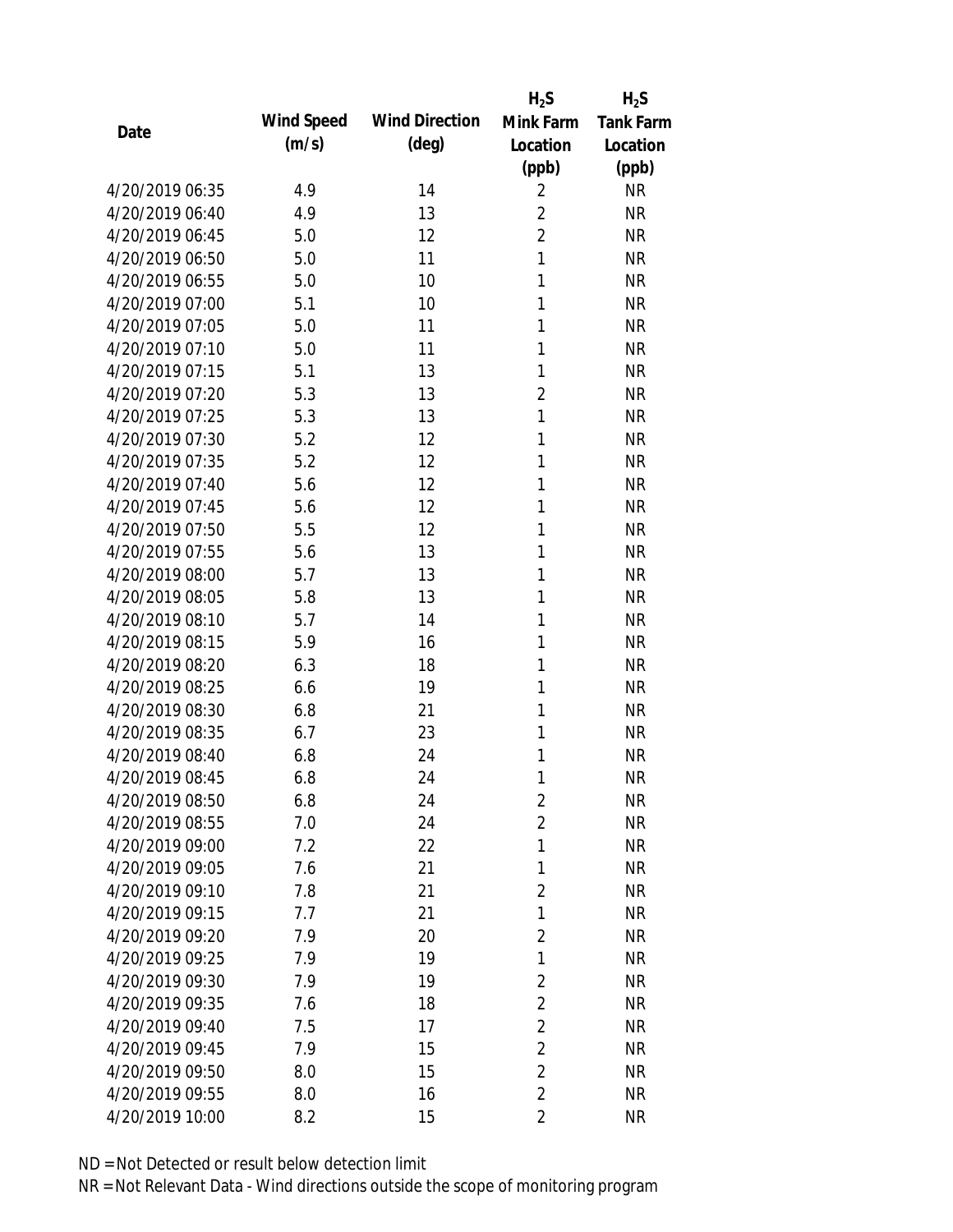|                 |            |                       | $H_2S$         | $H_2S$           |
|-----------------|------------|-----------------------|----------------|------------------|
| Date            | Wind Speed | <b>Wind Direction</b> | Mink Farm      | <b>Tank Farm</b> |
|                 | (m/s)      | $(\text{deg})$        | Location       | Location         |
|                 |            |                       | (ppb)          | (ppb)            |
| 4/20/2019 10:05 | 8.6        | 17                    | 1              | <b>NR</b>        |
| 4/20/2019 10:10 | 8.5        | 17                    | 1              | <b>NR</b>        |
| 4/20/2019 10:15 | 8.3        | 17                    | 1              | <b>NR</b>        |
| 4/20/2019 10:20 | 7.9        | 16                    | 1              | <b>NR</b>        |
| 4/20/2019 10:25 | 7.8        | 16                    | 1              | <b>NR</b>        |
| 4/20/2019 10:30 | 7.8        | 17                    | 1              | <b>NR</b>        |
| 4/20/2019 10:35 | 7.8        | 15                    | 1              | <b>NR</b>        |
| 4/20/2019 10:40 | 8.1        | 17                    | 1              | <b>NR</b>        |
| 4/20/2019 10:45 | 8.1        | 18                    | 1              | <b>NR</b>        |
| 4/20/2019 10:50 | 8.0        | 19                    | 1              | <b>NR</b>        |
| 4/20/2019 10:55 | 7.8        | 20                    | 1              | <b>NR</b>        |
| 4/20/2019 11:00 | 7.7        | 18                    | 1              | <b>NR</b>        |
| 4/20/2019 11:05 | 7.6        | 18                    | 1              | <b>NR</b>        |
| 4/20/2019 11:10 | 7.7        | 16                    | 1              | <b>NR</b>        |
| 4/20/2019 11:15 | 7.8        | 15                    | 1              | <b>NR</b>        |
| 4/20/2019 11:20 | 8.1        | 14                    | 1              | <b>NR</b>        |
| 4/20/2019 11:25 | 8.0        | 12                    | 1              | <b>NR</b>        |
| 4/20/2019 11:30 | 7.9        | 13                    | 1              | <b>NR</b>        |
| 4/20/2019 11:35 | 7.7        | 15                    | 1              | <b>NR</b>        |
| 4/20/2019 11:40 | 7.7        | 16                    | 1              | <b>NR</b>        |
| 4/20/2019 11:45 | 7.8        | 17                    | 1              | <b>NR</b>        |
| 4/20/2019 11:50 | 7.9        | 16                    | 1              | <b>NR</b>        |
| 4/20/2019 11:55 | 7.7        | 18                    | 1              | <b>NR</b>        |
| 4/20/2019 12:00 | 7.8        | 17                    | 1              | <b>NR</b>        |
| 4/20/2019 12:05 | 7.9        | 17                    | 1              | <b>NR</b>        |
| 4/20/2019 12:10 | 8.0        | 18                    | 1              | <b>NR</b>        |
| 4/20/2019 12:15 | 7.9        | 19                    | 1              | <b>NR</b>        |
| 4/20/2019 12:20 | 7.9        | 20                    | 1              | <b>NR</b>        |
| 4/20/2019 12:25 | 8.4        | 20                    | 1              | <b>NR</b>        |
| 4/20/2019 12:30 | 8.4        | 19                    | 1              | <b>NR</b>        |
| 4/20/2019 12:35 | 8.3        | 19                    | 1              | <b>NR</b>        |
| 4/20/2019 12:40 | 7.9        | 19                    | 1              | <b>NR</b>        |
| 4/20/2019 12:45 | 7.6        | 16                    | 1              | <b>NR</b>        |
| 4/20/2019 12:50 | 7.3        | 14                    | 1              | <b>NR</b>        |
| 4/20/2019 12:55 | 7.1        | 12                    | 1              | <b>NR</b>        |
| 4/20/2019 13:00 | 7.1        | 13                    | 1              | <b>NR</b>        |
| 4/20/2019 13:05 | 7.1        | 14                    | 1              | <b>NR</b>        |
| 4/20/2019 13:10 | 7.2        | 15                    | 1              | <b>NR</b>        |
| 4/20/2019 13:15 | 7.0        | 16                    | $\overline{2}$ | <b>NR</b>        |
| 4/20/2019 13:20 | 7.0        | 18                    | $\overline{2}$ | <b>NR</b>        |
| 4/20/2019 13:25 | 6.9        | 17                    | $\overline{2}$ | <b>NR</b>        |
| 4/20/2019 13:30 | 6.9        | 17                    | $\overline{2}$ | <b>NR</b>        |
|                 |            |                       |                |                  |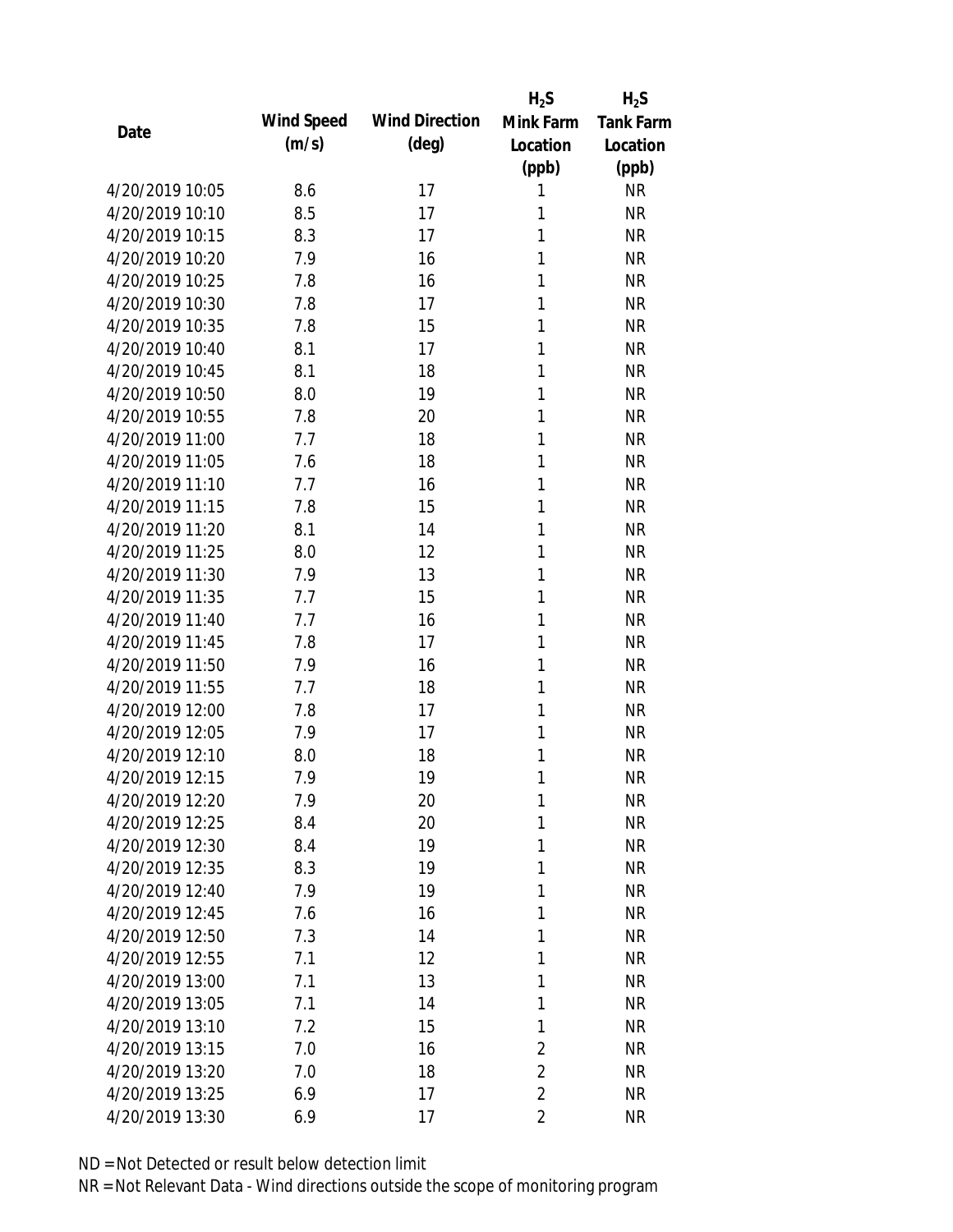|                 |            |                       | $H_2S$         | $H_2S$           |
|-----------------|------------|-----------------------|----------------|------------------|
| Date            | Wind Speed | <b>Wind Direction</b> | Mink Farm      | <b>Tank Farm</b> |
|                 | (m/s)      | $(\text{deg})$        | Location       | Location         |
|                 |            |                       | (ppb)          | (ppb)            |
| 4/20/2019 13:35 | 6.8        | 17                    | $\overline{2}$ | <b>NR</b>        |
| 4/20/2019 13:40 | 6.8        | 17                    | $\overline{2}$ | <b>NR</b>        |
| 4/20/2019 13:45 | 6.9        | 16                    | $\overline{2}$ | <b>NR</b>        |
| 4/20/2019 13:50 | 7.1        | 15                    | $\overline{2}$ | <b>NR</b>        |
| 4/20/2019 13:55 | 7.1        | 14                    | $\overline{2}$ | <b>NR</b>        |
| 4/20/2019 14:00 | 7.1        | 13                    | $\overline{2}$ | <b>NR</b>        |
| 4/20/2019 14:05 | 7.2        | 13                    | $\overline{2}$ | <b>NR</b>        |
| 4/20/2019 14:10 | 7.0        | 10                    | $\mathbf{1}$   | <b>NR</b>        |
| 4/20/2019 14:15 | 7.2        | 9                     | 1              | <b>NR</b>        |
| 4/20/2019 14:20 | 7.4        | 11                    | 1              | <b>NR</b>        |
| 4/20/2019 14:25 | 7.7        | 14                    | 1              | <b>NR</b>        |
| 4/20/2019 14:30 | 7.6        | 16                    | 1              | <b>NR</b>        |
| 4/20/2019 14:35 | 7.6        | 16                    | 1              | <b>NR</b>        |
| 4/20/2019 14:40 | 7.6        | 15                    | 1              | <b>NR</b>        |
| 4/20/2019 14:45 | 7.3        | 15                    | 1              | <b>NR</b>        |
| 4/20/2019 14:50 | 6.9        | 13                    | 1              | <b>NR</b>        |
| 4/20/2019 14:55 | 6.4        | 10                    | 1              | <b>NR</b>        |
| 4/20/2019 15:00 | 6.0        | 6                     | 1              | <b>NR</b>        |
| 4/20/2019 15:05 | 5.7        | 6                     | 1              | <b>NR</b>        |
| 4/20/2019 15:10 | 5.9        | 10                    | 1              | <b>NR</b>        |
| 4/20/2019 15:15 | 5.4        | 9                     | 1              | <b>NR</b>        |
| 4/20/2019 15:20 | 5.3        | 8                     | 1              | <b>NR</b>        |
| 4/20/2019 15:25 | 5.3        | 11                    | 1              | <b>NR</b>        |
| 4/20/2019 15:30 | 5.3        | 11                    | 1              | <b>NR</b>        |
| 4/20/2019 15:35 | 5.4        | $\overline{7}$        | 1              | <b>NR</b>        |
| 4/20/2019 15:40 | 5.2        | $\overline{4}$        | 1              | <b>NR</b>        |
| 4/20/2019 15:45 | 5.4        | $\overline{2}$        | 1              | <b>NR</b>        |
| 4/20/2019 15:50 | 5.3        | 2                     | 1              | <b>NR</b>        |
| 4/20/2019 15:55 | 5.1        | 360                   | 1              | <b>NR</b>        |
| 4/20/2019 16:00 | 5.0        | 357                   | 1              | <b>NR</b>        |
| 4/20/2019 16:05 | 4.8        | 358                   | 1              | <b>NR</b>        |
| 4/20/2019 16:10 | 4.7        | 354                   | 1              | <b>NR</b>        |
| 4/20/2019 16:15 | 4.6        | 355                   | 1              | <b>NR</b>        |
| 4/20/2019 16:20 | 4.5        | 355                   | 1              | <b>NR</b>        |
| 4/20/2019 16:25 | 4.4        | 354                   | 1              | <b>NR</b>        |
| 4/20/2019 16:30 | 4.4        | 357                   | 1              | <b>NR</b>        |
| 4/20/2019 16:35 | 4.5        | 355                   | 1              | <b>NR</b>        |
| 4/20/2019 16:40 | 4.6        | 357                   | 1              | <b>NR</b>        |
| 4/20/2019 16:45 | 4.7        | 357                   | 1              | <b>NR</b>        |
| 4/20/2019 16:50 | 4.8        | 358                   | 1              | <b>NR</b>        |
| 4/20/2019 16:55 | 4.8        | 357                   | 1              | <b>NR</b>        |
| 4/20/2019 17:00 | 4.7        | 353                   | 1              | <b>NR</b>        |
|                 |            |                       |                |                  |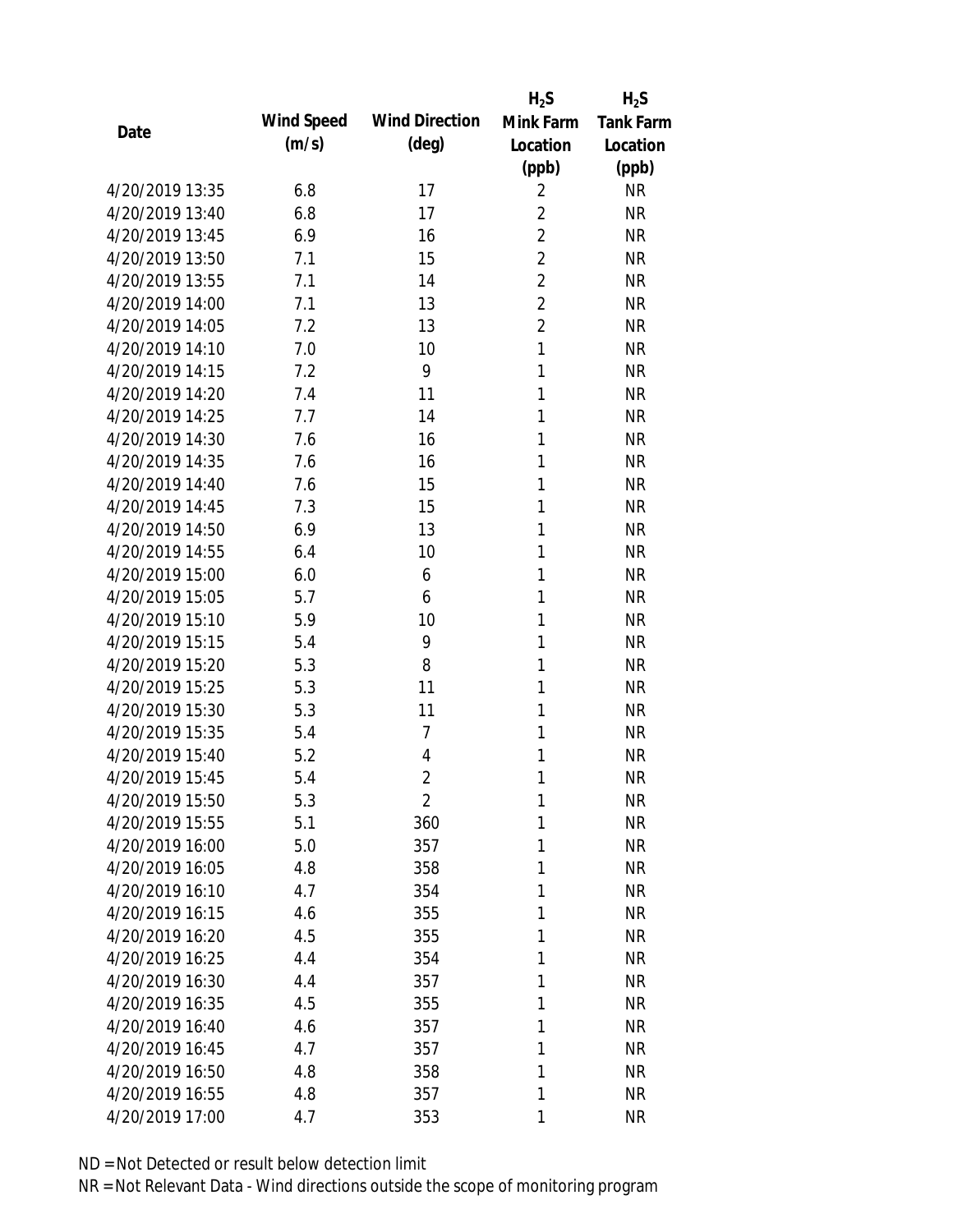|                 |            |                       | $H_2S$         | $H_2S$           |
|-----------------|------------|-----------------------|----------------|------------------|
| Date            | Wind Speed | <b>Wind Direction</b> | Mink Farm      | <b>Tank Farm</b> |
|                 | (m/s)      | $(\text{deg})$        | Location       | Location         |
|                 |            |                       | (ppb)          | (ppb)            |
| 4/20/2019 17:05 | 4.6        | 351                   | 1              | <b>NR</b>        |
| 4/20/2019 17:10 | 4.3        | 352                   | 1              | <b>NR</b>        |
| 4/20/2019 17:15 | 4.4        | 355                   | 1              | <b>NR</b>        |
| 4/20/2019 17:20 | 4.2        | 352                   | 1              | <b>NR</b>        |
| 4/20/2019 17:25 | 4.2        | 351                   | 1              | <b>NR</b>        |
| 4/20/2019 17:30 | 4.0        | 354                   | 1              | <b>NR</b>        |
| 4/20/2019 17:35 | 4.0        | 360                   | 1              | <b>NR</b>        |
| 4/20/2019 17:40 | 3.8        | 359                   | 1              | <b>NR</b>        |
| 4/20/2019 17:45 | 3.4        | 355                   | $\overline{2}$ | <b>NR</b>        |
| 4/20/2019 17:50 | 3.5        | 357                   | $\overline{2}$ | <b>NR</b>        |
| 4/20/2019 17:55 | 3.4        | 357                   | $\overline{2}$ | <b>NR</b>        |
| 4/20/2019 18:00 | 3.6        | 353                   | $\overline{2}$ | <b>NR</b>        |
| 4/20/2019 18:05 | 3.5        | 350                   | $\overline{2}$ | <b>NR</b>        |
| 4/20/2019 18:10 | 3.7        | 352                   | $\overline{2}$ | <b>NR</b>        |
| 4/20/2019 18:15 | 3.9        | 354                   | $\overline{2}$ | <b>NR</b>        |
| 4/20/2019 18:20 | 3.8        | 353                   | 1              | <b>NR</b>        |
| 4/20/2019 18:25 | 3.7        | 356                   | 1              | <b>NR</b>        |
| 4/20/2019 18:30 | 3.5        | $\overline{2}$        | 1              | <b>NR</b>        |
| 4/20/2019 18:35 | 3.5        | 4                     | 1              | <b>NR</b>        |
| 4/20/2019 18:40 | 3.4        | 5                     | 1              | <b>NR</b>        |
| 4/20/2019 18:45 | 3.4        | $\overline{7}$        | 1              | <b>NR</b>        |
| 4/20/2019 18:50 | 3.4        | 8                     | 1              | <b>NR</b>        |
| 4/20/2019 18:55 | 3.3        | $\overline{7}$        | 1              | <b>NR</b>        |
| 4/20/2019 19:00 | 3.2        | $\overline{4}$        | 1              | <b>NR</b>        |
| 4/20/2019 19:05 | 3.0        | 1                     | 1              | <b>NR</b>        |
| 4/20/2019 19:10 | 2.9        | 357                   | 1              | <b>NR</b>        |
| 4/20/2019 19:15 | 2.6        | 354                   | 1              | <b>NR</b>        |
| 4/20/2019 19:20 | 2.5        | 355                   | 1              | <b>NR</b>        |
| 4/20/2019 19:25 | 2.3        | 355                   | 1              | <b>NR</b>        |
| 4/20/2019 19:30 | 2.2        | 357                   | 1              | <b>NR</b>        |
| 4/20/2019 19:35 | 2.1        | 358                   | 1              | <b>NR</b>        |
| 4/20/2019 19:40 | 2.0        | 360                   | 1              | <b>NR</b>        |
| 4/20/2019 19:45 | 2.1        | 6                     | 1              | <b>NR</b>        |
| 4/20/2019 19:50 | 2.0        | 14                    | 1              | <b>NR</b>        |
| 4/20/2019 19:55 | 1.9        | 25                    | 1              | <b>NR</b>        |
| 4/20/2019 20:00 | 1.8        | 39                    | 1              | <b>NR</b>        |
| 4/20/2019 20:05 | 1.8        | 54                    | <b>NR</b>      | <b>NR</b>        |
| 4/20/2019 20:10 | 1.8        | 68                    | <b>NR</b>      | <b>NR</b>        |
| 4/20/2019 20:15 | 1.8        | 75                    | <b>NR</b>      | <b>NR</b>        |
| 4/20/2019 20:20 |            |                       |                | <b>NR</b>        |
|                 | 1.8        | 78                    | <b>NR</b>      |                  |
| 4/20/2019 20:25 | 1.9        | 78                    | <b>NR</b>      | <b>NR</b>        |
| 4/20/2019 20:30 | 1.9        | 78                    | <b>NR</b>      | <b>NR</b>        |